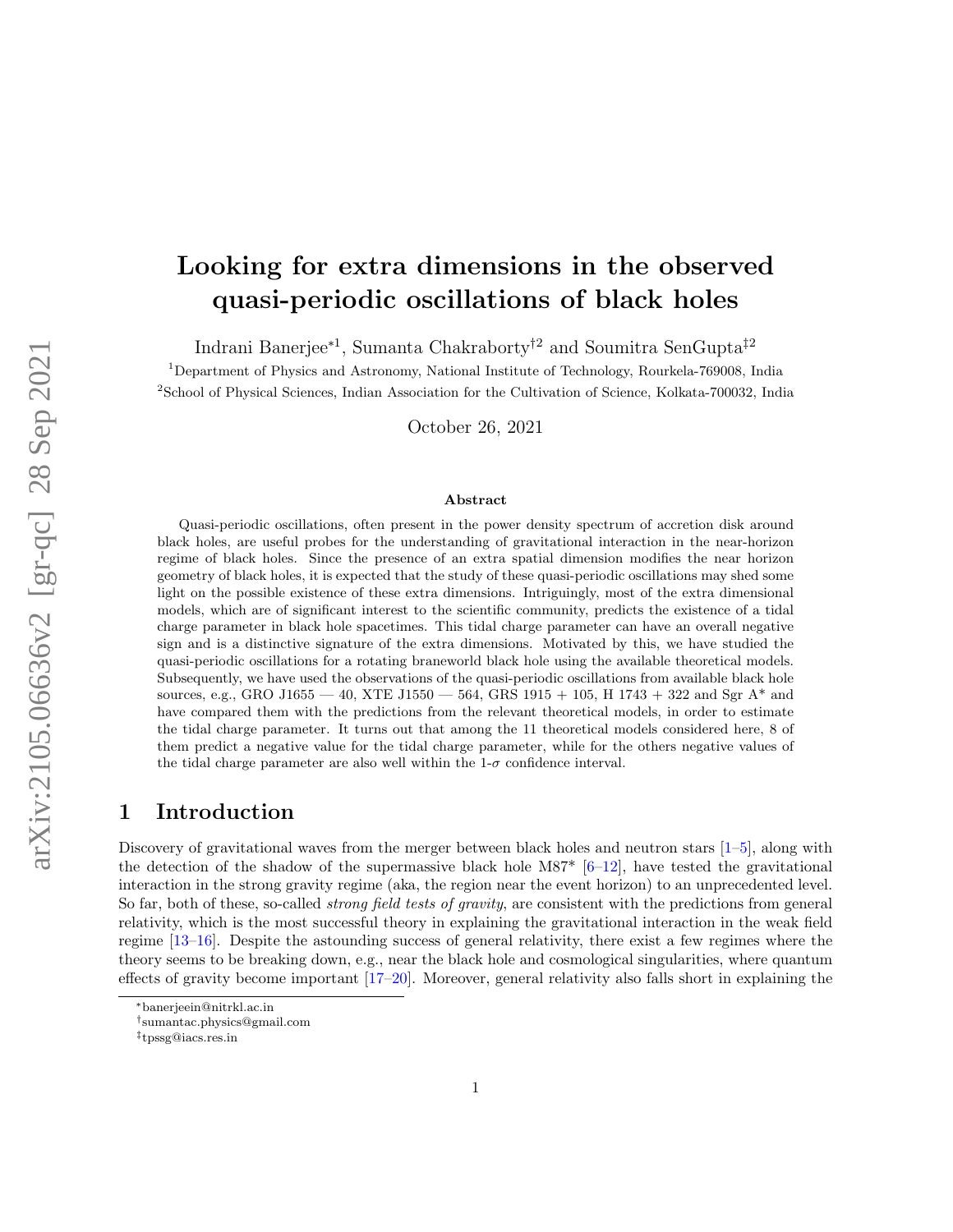dark sector, i.e., dark matter and dark energy, which are invoked to explain the flat rotation curves of galaxies and the accelerated expansion of the universe [\[21–](#page-27-0)[23\]](#page-27-1). This has resulted into a proliferation of alternate gravity models, which can be strong contenders of general relativity, such that they match with general relativity for weak gravitational field, but differing in the strong field or large scale behaviours.

Among the various proposals for alternative gravity theories, the prominent ones include  $-$  (a)  $f(R)$ gravity [\[24,](#page-27-2)[25\]](#page-27-3), Lovelock theories [\[26–](#page-27-4)[29\]](#page-27-5), scalar-tensor/Horndeski models [\[30–](#page-27-6)[32\]](#page-27-7) and theories with extra spatial dimensions [\[33](#page-27-8)[–38\]](#page-28-0). In what follows, we will explore the modifications to general relativity due to the presence of an extra spatial dimension, since it offers one of the simplest and minimal modification to the gravitational interaction in the four-dimensional spacetime. These extra dimensional models, also known as the brane-world models [\[35,](#page-27-9) [36,](#page-27-10) [39,](#page-28-1) [40\]](#page-28-2), are designed to provide a resolution to the fine-tuning problem (or, the gauge hierarchy problem) in particle physics [\[33,](#page-27-8)[34,](#page-27-11)[36,](#page-27-10)[41\]](#page-28-3). The particular model we will consider in this work, assumes that all the Standard Model particles and fields are confined to the fourdimensional observable universe known as the 3-brane (or, simply as the brane), while gravity pervades the full five-dimensional spacetime, known as the bulk  $[35,37,38,42]$  $[35,37,38,42]$  $[35,37,38,42]$  $[35,37,38,42]$ . Even though the brane-world model has appealing theoretical features, it is important to consider experimental/observational implications of this model. As evident, the particle physics experiments often provide strong bounds on the extra dimensional models [\[43](#page-28-5)[–45\]](#page-28-6), however in the present context the Standard Model particles and fields are all confined to four dimensions and hence the most promising way to test the present brane-world scenario is through gravitational interaction. In the context of gravitational waves, the presence of an extra spatial dimension modifies the black hole quasi-normal modes and hence provides distinct signature of the extra dimension [\[46–](#page-28-7)[51\]](#page-28-8). In addition, the presence of extra dimensions also affect the equation of state of a neutron star, thereby modifying its deformability, which can be used to impose tight constraints on the extra dimensional parameters, using for example, the GW170817 event [\[52–](#page-28-9)[56\]](#page-29-0). Furthermore, the presence of extra dimension also advertise in favour of exotic compact objects, having distinct signature compared to black holes in general relativity in various astrophysical circumstances [\[57–](#page-29-1)[59\]](#page-29-2). Intriguingly, the footprints of extra dimension can also be found in the measurement of black hole shadow as well. As we have demonstrated in [\[60\]](#page-29-3), the shadow measurement of M87\* is favouring the presence of an extra dimension more than general relativity.

All these results motivate us to search for further and possibly more conclusive evidence for extra dimensions in other avenues, e.g., in the quasi-periodic oscillation from black holes. This is what we wish to study in this work. For this purpose, we consider a four dimensional brane depicting the visible universe, embedded in a five dimensional bulk. As a consequence, the non-local effects of the bulk Weyl tensor acts as a source to the four dimensional gravity, modifying the Einstein's equations, even in the absence of any matter-energy on the brane [\[37,](#page-27-12) [38,](#page-28-0) [42,](#page-28-4) [61\]](#page-29-4). A certain class of vacuum solutions of the modified field equations resemble the Reissner-Nordström metric in general relativity if the background spacetime is static and spherically symmetric [\[42\]](#page-28-4) or the Kerr-Newman solution in case the metric is stationary and axi-symmetric [\[62\]](#page-29-5). However, unlike general relativity, the tidal charge parameter in the aforesaid spacetimes owes its origin to extra dimensions and hence can also assume negative values, which turns out to be a distinguishing signature of higher dimensions [\[63\]](#page-29-6).

In this work, we focus on the role of the tidal charge parameter, arising in the aforementioned braneworld scenario, in explaining the quasi-periodic oscillations (henceforth as QPOs) observed in the power density spectrum of black holes (henceforth as BHs). QPOs are primarily observed in the power spectrum of several Low-Mass X-ray binaries (henceforth as LMXRBs) [\[64,](#page-29-7) [65\]](#page-29-8), including neutron star (henceforth as NS) and BH sources, although some active galactic nuclei (henceforth as AGNs) also exhibit QPOs in the X-ray flux [\[66\]](#page-29-9). The QPOs appear as peaks in the power spectrum of BHs and NSs and these peaks are believed to hold important information about the nature of gravitational interaction in the vicinity of these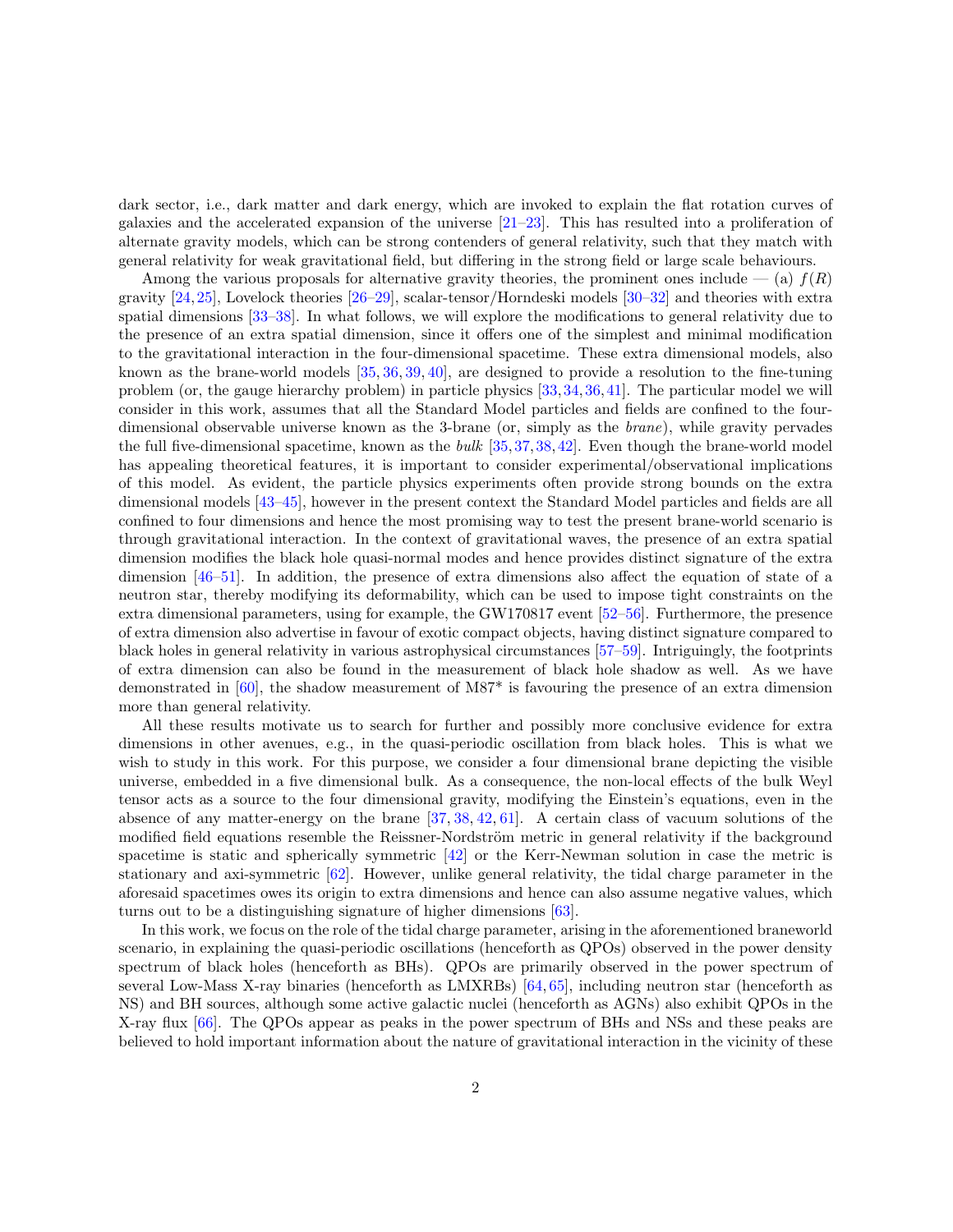objects and can potentially serve as an effective tool to test general relativity and its alternatives [\[64,](#page-29-7)[65\]](#page-29-8). In particular, the observed frequency range of the QPOs varies from mHz to hundreds of Hz for stellar mass BHs, while for NSs the range is from deciHz to KHz order [\[65,](#page-29-8)[67\]](#page-29-10). The high frequency QPOs (henceforth as HFQPOs), on the other hand, in these LMXRBs are particularly interesting since they involve timescales  $\sim 0.1$ –1 ms, which are close to the dynamical time scales of accreting matter near the vicinity ( $r < 10 R<sub>g</sub>$ ) of these compact objects, where gravity is expected to be the strongest [\[68\]](#page-29-11). These timescales can be directly inferred from the fact that the characteristic velocities of accreting fluids near these compact objects scale as,  $v \sim \sqrt{(GM/r)}$ , such that the dynamical timescale becomes,  $t_d \sim \sqrt{(r^3/GM)}$ . Following which, one obtains the dynamical timescale to read,  $t_d \sim 0.1$  ms at  $r \sim 15$  km for a 1.4  $M_{\odot}$  NS, while the dynamical timescale becomes,  $t_d \sim 1$  ms at  $r \sim 100$  km for a 10  $M_{\odot}$  BH [\[64,](#page-29-7) [65\]](#page-29-8). The above numerical estimation demonstrates that the dynamical timescales are in the Millisecond range, which have been predicted back in the 1970s [\[69,](#page-30-0) [70\]](#page-30-1) and achieved observational confirmation with the launch of NASA's Rossi X-Ray Timing Explorer satellite [\[64\]](#page-29-7). Since these Millisecond order dynamical timescales arises out of physics close to the event horizon, QPOs provide a unique opportunity to study both the physics of dense matter in neutron star (NS) [\[65\]](#page-29-8) as well as the near horizon physics of BHs. However, NSs come with additional complications, e.g., the existence of stable magnetic fields or, the existence of a boundary layer affecting the dynamics of accreting matter in the vicinity of these objects [\[67\]](#page-29-10). Thus owing to their simpler structure we will explore the observed QPOs in BHs to decipher the signatures of extra dimensions. In particular, our earlier works  $[60, 71-73]$  $[60, 71-73]$  $[60, 71-73]$  have consistently suggested the possibility of a negative tidal charge parameter through various BH observations. This has further motivated us to observe if a similar conclusion regarding the tidal charge holds true for the QPOs as well, which will enable us to understand if such an observation is consistent with our previous findings.

The paper is organized as follows: In [Section 2](#page-2-0) we briefly review the brane world model, explaining the modifications in the gravitational field equations due to the presence of extra dimensions. The stationary axisymmetric black hole solution with tidal charge has also been discussed. [Section 3](#page-3-0) is dedicated in deriving the epicyclic frequencies of matter orbiting a given stationary axisymmetric spacetime while the existing QPO models which relate the observed QPO frequencies with these epicyclic frequencies are reviewed in [Section 4.](#page-5-0) A chi-square analysis comparing the theoretical predictions from the various QPO models with the available QPO observations of BHs is presented in [Section 5.](#page-14-0) We conclude with a summary of our results with some scope for future works in [Section 6.](#page-24-0)

Notations and Conventions: Throughout this paper, the Greek indices denote the four dimensional spacetime coordinates and we will work in geometrized unit with  $G = 1 = c$ . The metric convention adopted in this work will be mostly positive, i.e., the flat spacetime metric has the form diag( $-, +, +, +$ ).

## <span id="page-2-0"></span>2 Basics of rotating black hole in the brane world gravity

In this section we will briefly outline the basic properties of the vacuum, axisymmetric solution to the effective gravitational field equations on the brane, which can be achieved by projecting the bulk gravitational field equations on the brane hypersurface. This route of obtaining the effective gravitational field equations on the brane is convenient, since we can bypass any requirement of a detailed knowledge of the bulk geometry, which a priori is absent to any brane observer. If the bulk gravitational field equations are the bulk Einstein's equations, then the Gauss, Codazzi and Mainardi equations can be used to project the bulk Einstein tensor on the brane hypersurface and thereby arriving at the effective gravitational field equations on the brane  $[37,42,61,74]$  $[37,42,61,74]$  $[37,42,61,74]$  $[37,42,61,74]$ . The effective field equations for vacuum brane involve — (a) the fourdimensional Einstein tensor  $G_{\mu\nu}$ , having no connection to the extra spatial dimension and (b) projection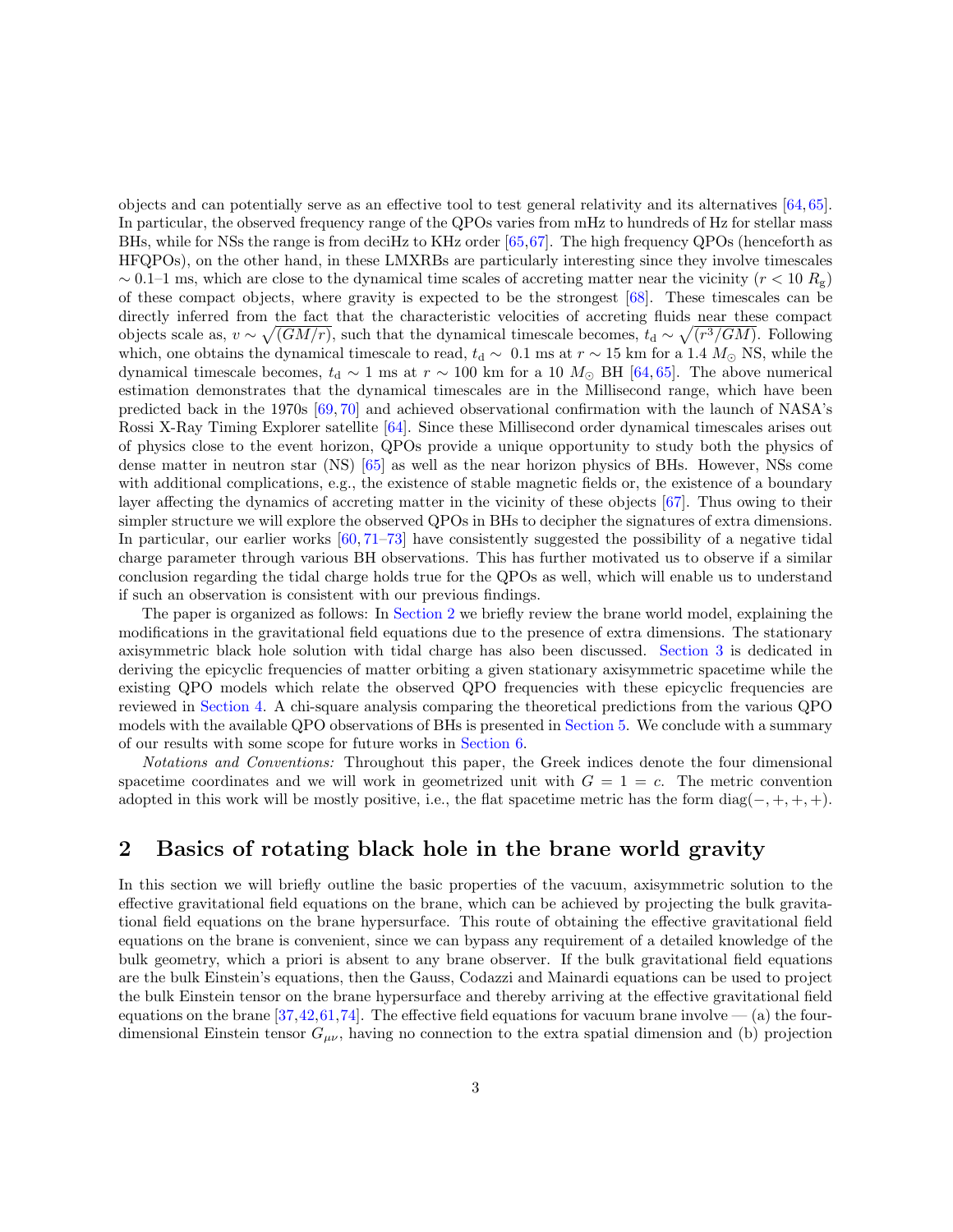of the bulk Weyl tensor  $W_{ABCD}$ , onto the brane hypersurface, yielding  $E_{\mu\nu} = W_{ABCD}e^A_\mu n^B e^C_\nu n^D$ , where  $e^A_\mu$  are the projectors and  $n_A$  are the normals to the brane hypersurface. In the case of non-vacuum brane, there are of course additional contributions from the matter sector, which we will ignore here. It is worth mentioning that the presence of an extra spatial dimension for vacuum brane is contained in the effective gravitational field equations through the term  $E_{\mu\nu}$ , generated from the bulk Weyl tensor. By virtue of its connection to the Weyl tensor and the symmetries of the same, it follows that the tensor  $E_{\mu\nu}$  is traceless and hence mimics the energy-momentum tensor of a Maxwell field with a crucial overall negative sign [\[62\]](#page-29-5). The static and spherically symmetric vacuum brane spacetime, arising out of the effective gravitational field equations on the brane, has already been investigated in [\[38\]](#page-28-0). While the stationary and axisymmetric counterpart of the same, which is observationally more relevant [\[62\]](#page-29-5), will be the prime focus of the present work.

Since the tensor  $E_{\mu\nu}$  has the same properties as that of the energy-momentum tensor of the Maxwell field, the resulting stationary and axi-symmetric solution will look like the Kerr-Newman spacetime, such that the associated line element takes the following form,

<span id="page-3-1"></span>
$$
ds^{2} = -\left(1 - \frac{2Mr - M^{2}q}{\rho^{2}}\right)dt^{2} - \frac{2a\sin^{2}\theta(2Mr - M^{2}q)}{\rho^{2}}dt d\phi + \frac{\rho^{2}}{\Delta}dr^{2} + \rho^{2}d\theta^{2} + \left\{r^{2} + a^{2} + \frac{a^{2}\sin^{2}\theta(2Mr - M^{2}q)}{\rho^{2}}\right\}\sin^{2}\theta d\phi^{2}.
$$
 (1)

In the above line element for notational convenience the following shorthand definitions were used:  $\rho^2 \equiv$  $r^2 + a^2 \cos^2 \theta$  and  $\Delta \equiv r^2 - 2Mr + a^2 + M^2q$ .

Note that the dimensionless charge parameter q, appearing in Eq.  $(1)$ , is inherited from the presence of higher dimensions and hence can assume both positive and negative values. This is in sharp contrast with the case of Maxwell field, where the corresponding contribution to the metric elements is through  $Q^2$ , which is strictly positive, irrespective of the sign of the electric charge Q. For positive values of q, [Eq. \(1\)](#page-3-1) appears similar to that of a Kerr-Newman black hole with an event horizon and a Cauchy horizon, while the case with negative  $q$  has no analogue in general relativity and thus provides a true signature of the additional spatial dimensions  $[62]$ . In particular, note that for negative q, it is possible to have a rotating black hole with its dimensionless angular momentum larger than unity, since the condition for turning the black hole extremal is given by,  $(a/M)^2 = 1 - q$ . This provides yet another distinct test of the presence of extra dimensions, which we will comment upon in the subsequent discussions. This provides the basic framework within which we will be working in this paper, with the line element presented in [Eq. \(1\)](#page-3-1) playing the pivotal role. In what follows we will provide an analytical estimation of the epicyclic frequencies associated with the rotating braneworld black hole, which will be used subsequently to estimate the various QPOs observed in black hole spacetimes.

## <span id="page-3-0"></span>3 Epicyclic frequencies of a rotating braneworld black hole

In this section we will present the derivation of the epicyclic frequencies for the stationary, axisymmetric metric, depicting the spacetime around a rotating braneworld black hole. The epicyclic frequencies are most straightforward to obtain, if the spacetime is symmetric about the equatorial plane, which is true for the spacetime depicted by Eq.  $(1)$ , since it can be expressed in the form,

$$
ds^{2} = g_{tt}dt^{2} + 2g_{t\phi}dtd\phi + g_{\phi\phi}d\phi^{2} + g_{rr}dr^{2} + g_{\theta\theta}d\theta^{2} , \qquad (2)
$$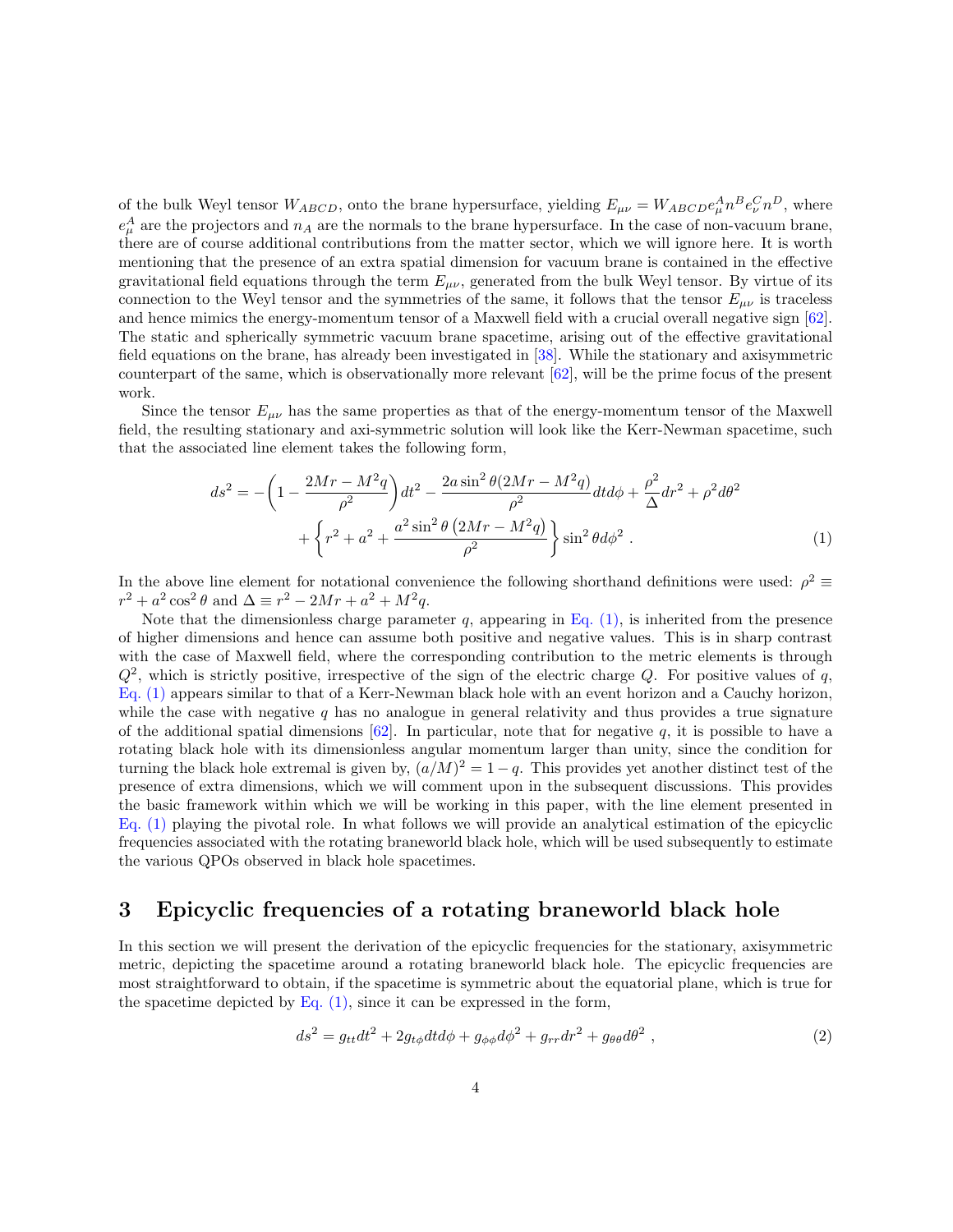with  $g_{\mu\nu} = g_{\mu\nu}(r,\theta)$  and  $g_{\mu\nu}(r,\theta) = g_{\mu\nu}(r,-\theta)$ , implying reflection symmetry of the metric. The epicyclic frequencies originate from the relaxation of the circular orbits under external perturbations. Since the accretion disc effectively constitutes of a large number of material particles moving in circular orbits of varied radius in the black hole spacetime. Owing to the existence of two Killing vector fields  $(\partial/\partial t)^\mu$  and  $(\partial/\partial\phi)^\mu$ , it follows that we have two conserved quantities — (a) the energy per unit mass  $E = -u_\mu(\partial/\partial t)^\mu$ and (b) the angular momentum per unit mass  $L = u_{\mu} (\partial/\partial \phi)^{\mu}$ , respectively. In terms of these conserved quantities, the circular orbits  $(r = r_c, \dot{r} = 0)$  of test particles in the equatorial plane  $(\theta = \pi/2)$  experience the following effective potential,

$$
\mathcal{V}(r) = -\left(\frac{1 + E^2 U(r_c, \frac{\pi}{2})}{g_{rr}}\right) ; \qquad U(r, \theta) = g^{tt} - 2\left(\frac{L}{E}\right) g^{t\phi} + \left(\frac{L}{E}\right)^2 g^{\phi\phi} , \qquad (3)
$$

The specific energy  $E$  and specific angular momentum  $L$  of these circular orbits are obtained by solving the following two relations, namely  $V(r) = 0 = (dV/dr)$ . The resulting expressions are in terms of  $\Omega \equiv (d\phi/dt)$ , which is the angular velocity of the massive particle moving in the circular trajectory and satisfies the following algebraic equation,

<span id="page-4-1"></span><span id="page-4-0"></span>
$$
\frac{\partial g_{tt}}{\partial r} + 2\Omega \frac{\partial g_{t\phi}}{\partial r} + \Omega^2 \frac{\partial g_{\phi\phi}}{\partial r} = 0.
$$
\n(4)

Being quadratic, the above algebraic equation can be immediately solved, thus expressing the angular velocity  $\Omega$  in terms of metric coefficients, such that,

$$
\Omega = \frac{-\partial_r g_{t\phi} \pm \sqrt{\left(-\partial_r g_{t\phi}\right)^2 - \left(\partial_r g_{\phi\phi}\right)\left(\partial_r g_{tt}\right)}}{\partial_r g_{\phi\phi}} \equiv 2\pi\nu_\phi \ , \tag{5}
$$

where the positive (negative) sign in [Eq. \(5\)](#page-4-0) refers to the co-rotating (counter-rotating) orbits respectively. Finally the last equality in the above expression defines the quantity  $\nu_{\phi}$ . This provides the frequency in which the massive objects circle around the black hole spacetime in a circular orbit.

As emphasized before, derivation of the epicyclic frequencies associated with circular orbits require one to perturb the circular orbits slightly in both the radial and the vertical directions, such that,

$$
r(t) \simeq r_c + \delta r_0 e^{i\omega_r t} ; \qquad \theta(t) \simeq \frac{\pi}{2} + \delta \theta_0 e^{i\omega_\theta t} . \qquad (6)
$$

where  $r_c$  denotes the radius of the circular orbit which is being perturbed. Substitution of the time evolution of these radial and angular variables in the geodesic equation, yields the following estimations for the epicyclic frequencies,  $\nu_r = (\omega_r/2\pi)$  and  $\nu_\theta = (\omega_\theta/2\pi)$ , as,

<span id="page-4-2"></span>
$$
\nu_r^2 = \frac{c^6}{G^2 M^2} \left[ \frac{(g_{tt} + g_{t\phi} \Omega)^2}{2(2\pi)^2 g_{rr}} \left( \frac{\partial^2 U}{\partial r^2} \right)_{r_c, \frac{\pi}{2}} \right],\tag{7}
$$

and

<span id="page-4-3"></span>
$$
\nu_{\theta}^{2} = \frac{c^{6}}{G^{2}M^{2}} \left[ \frac{\left(g_{tt} + g_{t\phi}\Omega\right)^{2}}{2(2\pi)^{2}g_{\theta\theta}} \left(\frac{\partial^{2}U}{\partial\theta^{2}}\right)_{r_{c},\frac{\pi}{2}} \right].
$$
\n(8)

The factors involving  $(c^6/G^2M^2)$  have been incorporated in the expressions for radial and vertical epicyclic frequencies, so that they have the appropriate dimensions of frequency squared. Here  $U(r, \theta)$  is the function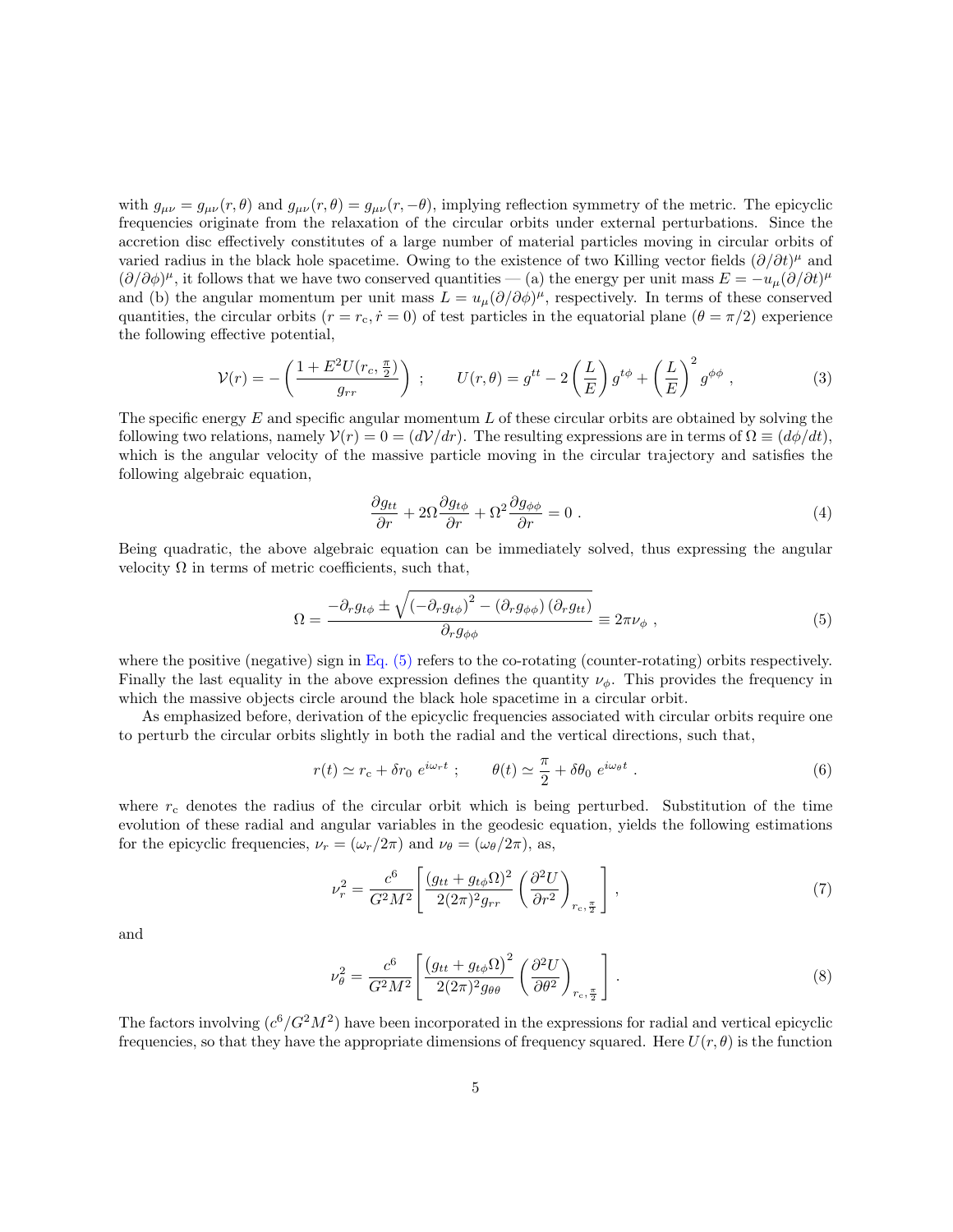appearing in the effective potential, whose expression is given in terms of the metric coefficients by [Eq. \(3\).](#page-4-1) Note that the dependence of these epicyclic frequencies on the tidal charge  $q$  is through the effective potential  $U(r, \theta)$ , but also through the combination  $(g_{tt} + \Omega g_{t\phi})$ , as well as  $g_{\theta\theta}$  and  $g_{rr}$ . Since the explicit expressions of these quantities in terms of the tidal charge parameter is involved, we will not provide such explicit expressions in this work, rather shall provide numerical estimations of these frequencies and comparison with observed data.

## <span id="page-5-0"></span>4 Various Models for Quasi-Periodic Oscillation: Implications for braneworld black holes

In this section we will spell out various theoretical models for QPOs, all of which effectively tries to explain the QPOs using various combinations of the epicyclic frequencies derived in the previous section. We will try to use these models along with the observed values from high frequency QPOs to understand if some constraint on the tidal charge parameter  $q$  can be obtained. In particular, we will look for QPOs in stellar mass black holes with frequencies ∼ hundreds of Hz and also in supermassive BHs [\[66,](#page-29-9) [75,](#page-30-5) [76\]](#page-30-6) with frequencies ∼ mHz. The existence of mHz QPOs for supermassive BHs can be directly attributed to their larger masses compared to the stellar mass sources.

| Source            | Mass                              | $\nu_{\text{up1}} \pm \Delta \nu_{\text{up1}}$ | $\nu_{\rm up2} \pm \Delta \nu_{\rm up2}$ | $\nu_{\rm L} \pm \Delta \nu_{\rm L}$ |
|-------------------|-----------------------------------|------------------------------------------------|------------------------------------------|--------------------------------------|
|                   | (in M <sub>o</sub> )              | (in Hz)                                        | (in Hz)                                  | (in Hz)                              |
| $GRO$ J1655 $-40$ | $5.4 \pm 0.3$ [77]                | $441 \pm 2$ [78]                               | $298 \pm 4$ [78]                         | $17.3 \pm 0.1$ [78]                  |
| XTE $J1550 - 564$ | $9.1 \pm 0.61$ [79]               | $276 \pm 3$                                    | $184 \pm 5$                              |                                      |
| $GRS$ 1915 + 105  | $12.4^{+2.0}_{-1.8}$ [80]         | $168 \pm 3$                                    | $113 \pm 5$                              |                                      |
| $H$ 1743 + 322    | $8.0 - 14.07$ [81-83]             | $242 \pm 3$                                    | $166 \pm 5$                              |                                      |
| $Sgr A^*$         | $(3.5 - 4.9)$                     | $(1.445 \pm 0.16)$                             | $(0.886 \pm 0.04)$                       |                                      |
|                   | $\times$ 10 <sup>6</sup> [84, 85] | $\times$ 10 <sup>-3</sup> [75,86]              | $\times$ 10 <sup>-3</sup> [75,86]        |                                      |
| $REJ1034 + 396$   | $(1-4) \times 10^{6}$             | $(2.5-2.8) \times 10^{-4}$                     |                                          |                                      |
|                   | $[66, 87 - 89]$                   | $[66, 90 - 92]$                                |                                          |                                      |

<span id="page-5-1"></span>Table 1: Black hole sources exhibiting high frequency QPOs (HFQPOs)

In [Table 1](#page-5-1) we have presented a few BH sources where QPOs have been discovered. As evident, all the HFQPOs for stellar mass black holes are in the range of hundreds of Hz, while for the supermassive BHs the QPOs are in the mHz range. Moreover, the QPOs are generally observed in commensurable pairs  $(\nu_{\text{un1}}$  and  $\nu_{\text{un2}})$  often with the ratio 3:2 (see [Table 1\)](#page-5-1). In this regard RE J1034+396 galaxy, the first AGN source with a significant detection of QPO in X-rays is an exception, since it exhibits only a single QPO in its power spectrum [\[66,](#page-29-9) [90](#page-31-5)[–92\]](#page-31-6). Several theoretical models have been proposed to explain the commensurability of QPO frequencies (particularly the 3:2 ratio) [\[68,](#page-29-11)[93–](#page-31-7)[108\]](#page-32-0) which mostly aim to explain the observed QPO frequencies in terms of the angular frequency  $\nu_{\phi}$  and the epicyclic frequencies  $\nu_r$  and  $\nu_{\theta}$  introduced in [Section 3.](#page-3-0) Since these frequencies depend solely on the background spacetime and not on the complex physics of the accretion processes, QPOs can potentially be a more promising probe to test the nature of the background metric (or, to test the no-hair theorems) compared to other techniques, e.g., the iron line or the continuum-fitting methods. The present work aims to discern the signatures of the tidal charge from the QPO signals in BHs using the available QPO models in the literature. Since these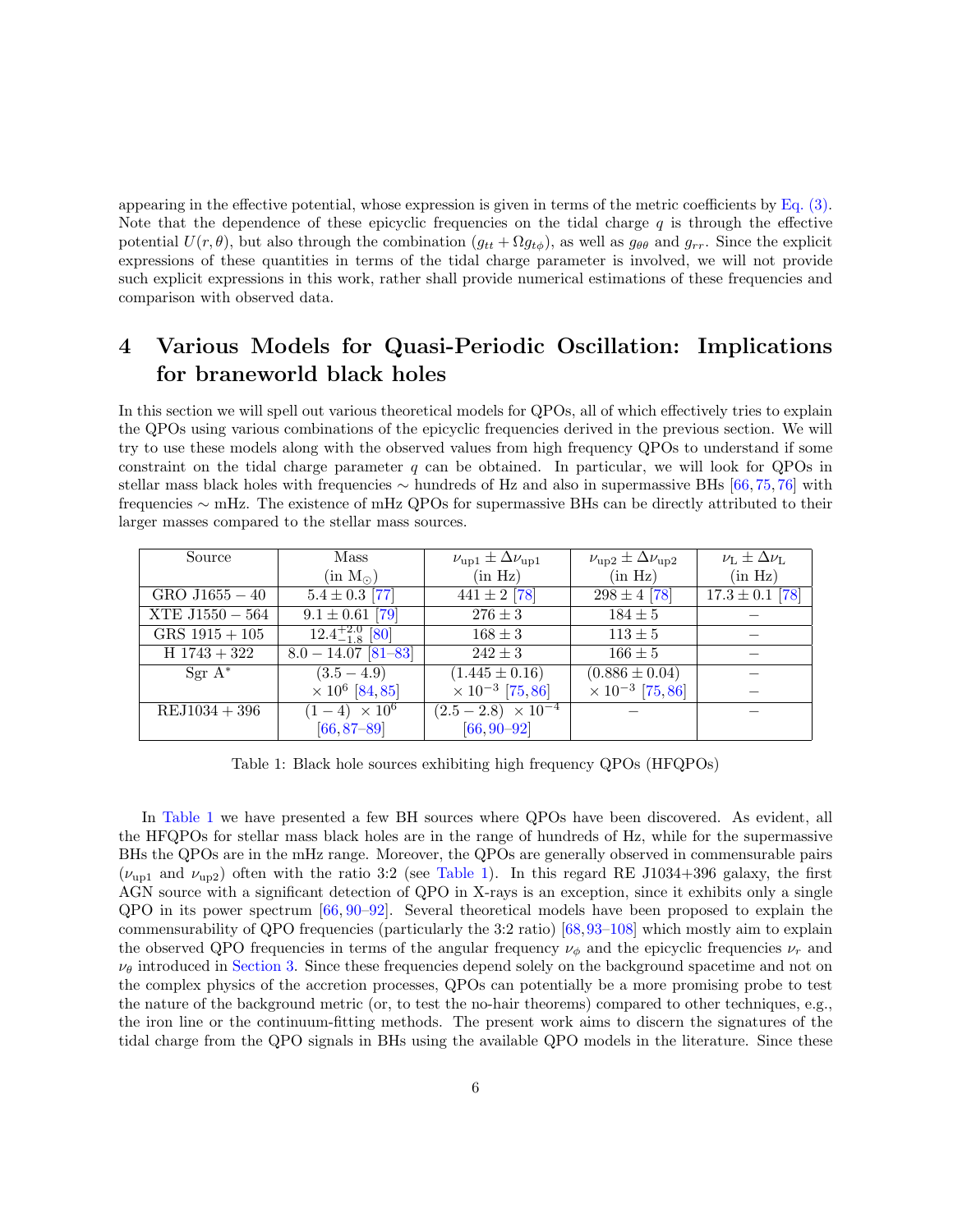| Model                                                               | $\nu_1$                    | $\nu_{2}$                    | $\nu_3$                   |
|---------------------------------------------------------------------|----------------------------|------------------------------|---------------------------|
| Relativistic Precession Model (kinematic) [68, 93, 94]              | $\nu_{\phi}$               | $\nu_{\phi}-\nu_{\rm r}$     | $\nu_{\phi}-\nu_{\theta}$ |
| Tidal Disruption Model (kinematic) [95–97]                          | $\nu_{\phi} + \nu_{\rm r}$ | $\nu_{\theta}$               |                           |
| Parametric Resonance Model (resonance) [98-100]                     | $\nu_{\theta}$             | $\nu_{\rm r}$                |                           |
| Forced Resonance Model 1 (resonance) [98]                           | $\nu_{\theta}$             | $\nu_{\theta} - \nu_{\rm r}$ |                           |
| Forced Resonance Model 2 (resonance) [98]                           | $\nu_{\theta} + \nu_{r}$   | $\nu_{\theta}$               |                           |
| Keplerian Resonance Model 1 (resonance) [101]                       | $\nu_{\phi}$               | $\nu_{\rm r}$                |                           |
| Keplerian Resonance Model 2 (resonance) [101]                       | $\nu_{\phi}$               | $2\nu_{\rm r}$               |                           |
| Keplerian Resonance Model 3 (resonance) [101]                       | $3\nu_{\rm r}$             | $\nu_{\phi}$                 |                           |
| Warped Disk Oscillation Model (resonance)                           | $2\nu_{\phi}-\nu_{\rm r}$  | $2(\nu_{\phi}-\nu_{\rm r})$  |                           |
| $Non - axisymmetric Disk Oscillation Model 1 (resonance)$           | $\nu_{\theta}$             | $\nu_{\phi}-\nu_{\rm r}$     |                           |
| Non – axisymmetric Disk Oscillation Model 2 (resonance) $[102-104]$ | $2\nu_{\phi}-\nu_{\theta}$ | $\nu_\phi - \nu_\text{r}$    |                           |

models primarily explain the 3:2 ratio BH HFQPOs, we will consider only those sources here where twin peak QPOs are observed (namely, the first five sources in [Table 1\)](#page-5-1).

<span id="page-6-0"></span>Table 2: Theoretical expressions for the HFQPOs and the LFQPO from various QPO models.

Let us now briefly review some of the existing models explaining the QPOs by relating them to the angular frequency and the epicyclic frequencies presented in the previous section. This will be helpful in our subsequent investigation in assessing the prospect of these models in explaining the available observations associated with QPOs. For clarity, we denote the model-based HFQPOs (from different theoretical QPO models) by  $\nu_1$  and  $\nu_2$  respectively (analogous to  $\nu_{\text{up1}}$  and  $\nu_{\text{up2}}$  in [Table 1\)](#page-5-1). The theoretical expression for the low frequency QPO is represented by  $\nu_3$  (analogous to  $\nu_L$  in [Table 1\)](#page-5-1). Following which we present a summary of the various QPO models and the analytical expressions for the HFQPOs, i.e.,  $\nu_1$  and  $\nu_2$ , in terms of angular and epicyclic frequencies introduced above, in [Table 2.](#page-6-0) As emphasized, we note from [Table 2](#page-6-0) that  $\nu_1$  and  $\nu_2$  in each of these models are some linear function of  $\nu_\phi$ ,  $\nu_r$  and  $\nu_\theta$ . Further, analytical estimation of these frequencies, presented in Eq.  $(5)$ , Eq.  $(7)$  and Eq.  $(8)$ , respectively, suggest that these three frequencies depend on the radius from which these QPOs are being emitted, the mass of the black hole M and the other black hole hairs, which in the present case of braneworld black hole corresponds to the spin parameter  $a$  and the tidal charge parameter  $q$ . In this section, we intend to find out the allowed values of q and  $a$  from the available QPO observations of BHs, presented in [Table 1](#page-5-1) in the context of each of the QPO models listed in [Table 2.](#page-6-0) To accomplish the same, we adopt the following procedure:

- 1. We start by choosing a QPO model from [Table 2,](#page-6-0) thereby fixing the expression for  $\nu_1$  and  $\nu_2$  (and also  $\nu_3$  depending on the scope of the model) in terms of  $\nu_\phi$  and epicyclic frequencies. These frequencies depend on the radius of the circular orbit  $r_{\rm em}$  from which these QPOs have been generated, the black hole mass  $M$ , the tidal charge parameter  $q$  and the rotation parameter  $a$ .
- 2. We next choose a black hole source from [Table 1,](#page-5-1) fixing the range of mass allowed to us for computation of  $\nu_1$  and  $\nu_2$  (possibly, also  $\nu_3$ ).
- 3. Then we fix the tidal charge parameter  $q$  to a certain value. Even though there are weaker constraints on the tidal charge parameter, say from the solar system tests, we will keep  $q$  arbitrary for the time being, except for the bound  $q \leq 1$ . This originates from the demand of the existence of an event horizon.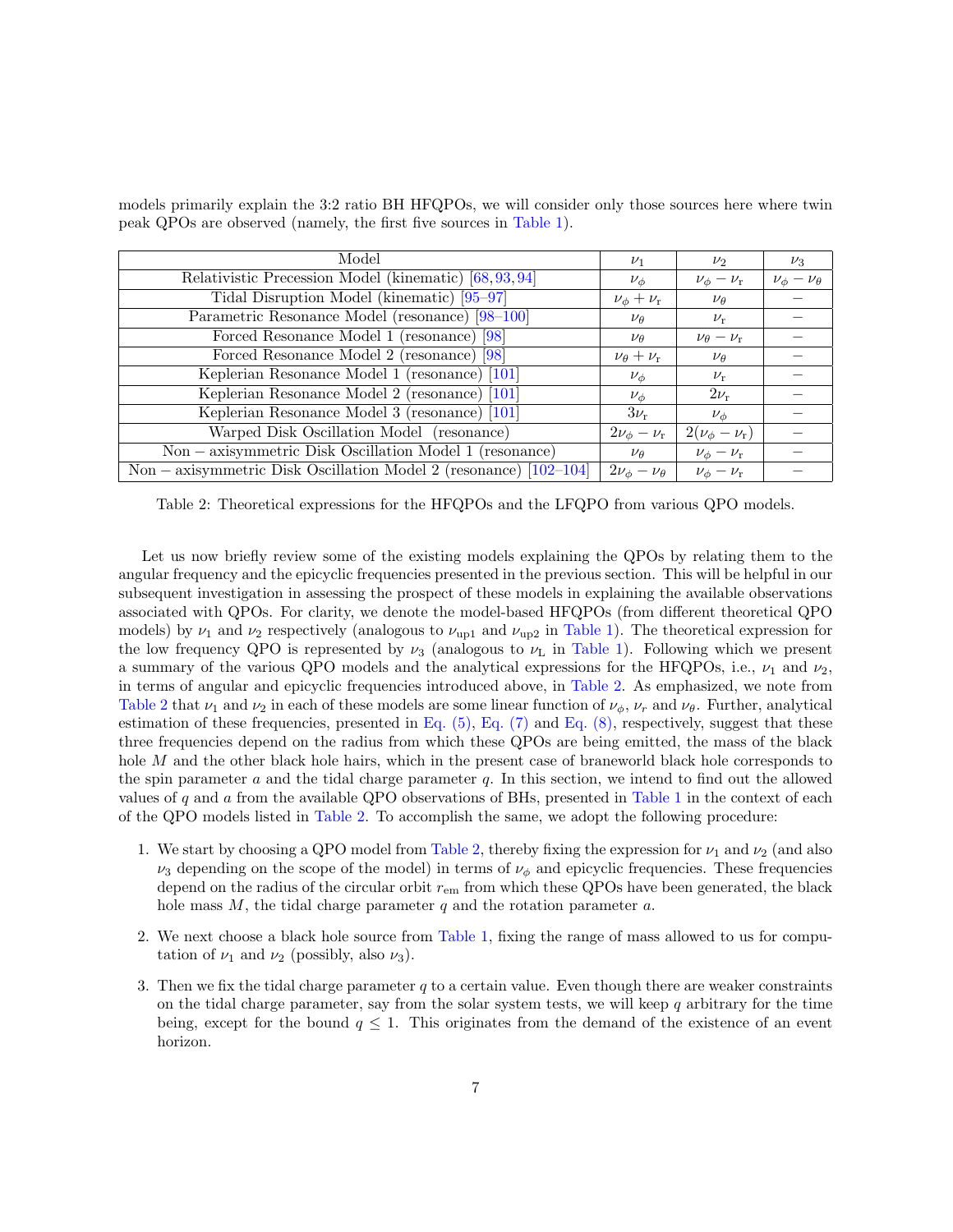- 4. For the chosen value of the tidal charge q, the spin a can be in the following range:  $(-\sqrt{1-q}) \le a \le$  $\sqrt{1-q}$ , such that the event horizon, located at  $r_H = 1 + \sqrt{1 - a^2 - q}$  is real. Note that for  $q < 0$ , the BHs can assume spin values greater than unity, a distinctive signature of higher dimensional theory.
- 5. We allow the mass M of the chosen BH source to vary in its observed range  $(M_0 \Delta M) \leq M \leq$  $(M_0 + \Delta M)$  (where  $M_0$  is the centroid value and  $\Delta M$  is the error in the mass measurement given in [Table 1\)](#page-5-1). For each value of the mass  $M$ , we vary the emission radius  $r_{\rm em}$  within the range:  $r_{\text{ms}}(a,q) \leq r_{\text{em}} \leq r_{\text{ms}}(a,q) + 20 R_{\text{g}}$  [\[104,](#page-32-5)[109\]](#page-32-6). For each such combination of M and  $r_{\text{em}}$  we calculate  $\nu_1, \nu_2$  (and also  $\nu_3$  depending on the chosen model) keeping the q fixed and varying a in the range allowed by the given  $q$  (as discussed in Step 4).
- 6. For the given tidal charge q, we note the values of a which give  $(\nu_{up1} \Delta \nu_{up1}) \leq \nu_1 \leq (\nu_{up1} + \Delta \nu_{up1})$ and  $(\nu_{\text{up2}} - \Delta \nu_{\text{up2}}) \leq \nu_2 (\leq \nu_{\text{up2}} + \Delta \nu_{\text{up2}})$  (and also  $(\nu_L - \Delta \nu_L) \leq \nu_3 \leq (\nu_L + \Delta \nu_L)$ , if observed in the source and addressed by the model).
- 7. Steps 3-6 is repeated for the same source and the chosen QPO model for a different value of the tidal charge q. When this is done for a certain range of q, an area is traced in the  $q - a$  plane for the chosen source. This area represents the values of  $q$  and  $q$  for the given source that can explain its observed QPO frequencies within the domain of the chosen model.
- 8. We then repeat the steps 2 to 7 for all the sources in [Table 1,](#page-5-1) keeping the QPO model fixed.
- 9. Then we move to the next QPO model of [Table 2](#page-6-0) and repeat the steps 1 to 8. This has generated [Fig. 1,](#page-8-0) [Fig. 2,](#page-10-0) [Fig. 3,](#page-11-0) [Fig. 4,](#page-12-0) [Fig. 5](#page-13-0) and [Fig. 6](#page-14-1) in the context of the various QPO models mentioned in [Table 2,](#page-6-0) which we will discuss next.

We must emphasize that our analysis tacitly assumes that the theoretical (model-based) QPO frequencies  $\nu_1$  and  $\nu_2$  (and  $\nu_3$ ) are generated at the same circular orbit, with radius  $r_{\rm em}$  [\[104,](#page-32-5) [110,](#page-32-7) [111\]](#page-32-8). This holds true for the kinematic and the resonant models, discussed later in this paper. Apart from these models there also exist certain diskoseismic models which assume that the oscillatory modes leading to the twin HFQPOs are emitted at different radii of the accretion disk [\[105–](#page-32-9)[107\]](#page-32-10). However, results based on magnetohydrodynamic simulations  $[112-114]$  $[112-114]$  reveal that such models cannot adequately reproduce the 3:2 ratio of HFQPOs and we shall not consider such models in this work. The QPO model proposed by Dexter & Blaes [\[108,](#page-32-0)[115\]](#page-33-2) assumes that the two observed HFQPOs correspond to the vertical epicyclic oscillation and the lowest order acoustic breathing mode in a radiation dominated flow and can successfully reproduce the observed 3:2 ratio. This model is based on the semi-analytic thin accretion disc model proposed by Agol & Krolik  $[116]$  which is a generalization of the standard thin disc model  $[117-119]$  $[117-119]$ . All these models assume the background spacetime to be given by the Kerr metric. Extending these models for the present background is beyond the scope of this work and shall be reported elsewhere. In the next two subsections we shall discuss the various kinematic and resonant models mentioned in [Table 2](#page-6-0) to explain the observed quasi-periodic oscillations.

#### <span id="page-7-0"></span>4.1 Kinematic Models

In these models local motion of plasma in the accretion disk, around the central compact object, is considered as the origin of the QPOs. Among the possible kinematic models the most prominent one is the Relativistic Precession Model (henceforth referred to as RPM) [\[68,](#page-29-11) [93\]](#page-31-7), originally proposed to explain the twin HFQPOs in neutron star sources, subsequently has been extended for black hole sources as well [\[94\]](#page-31-8).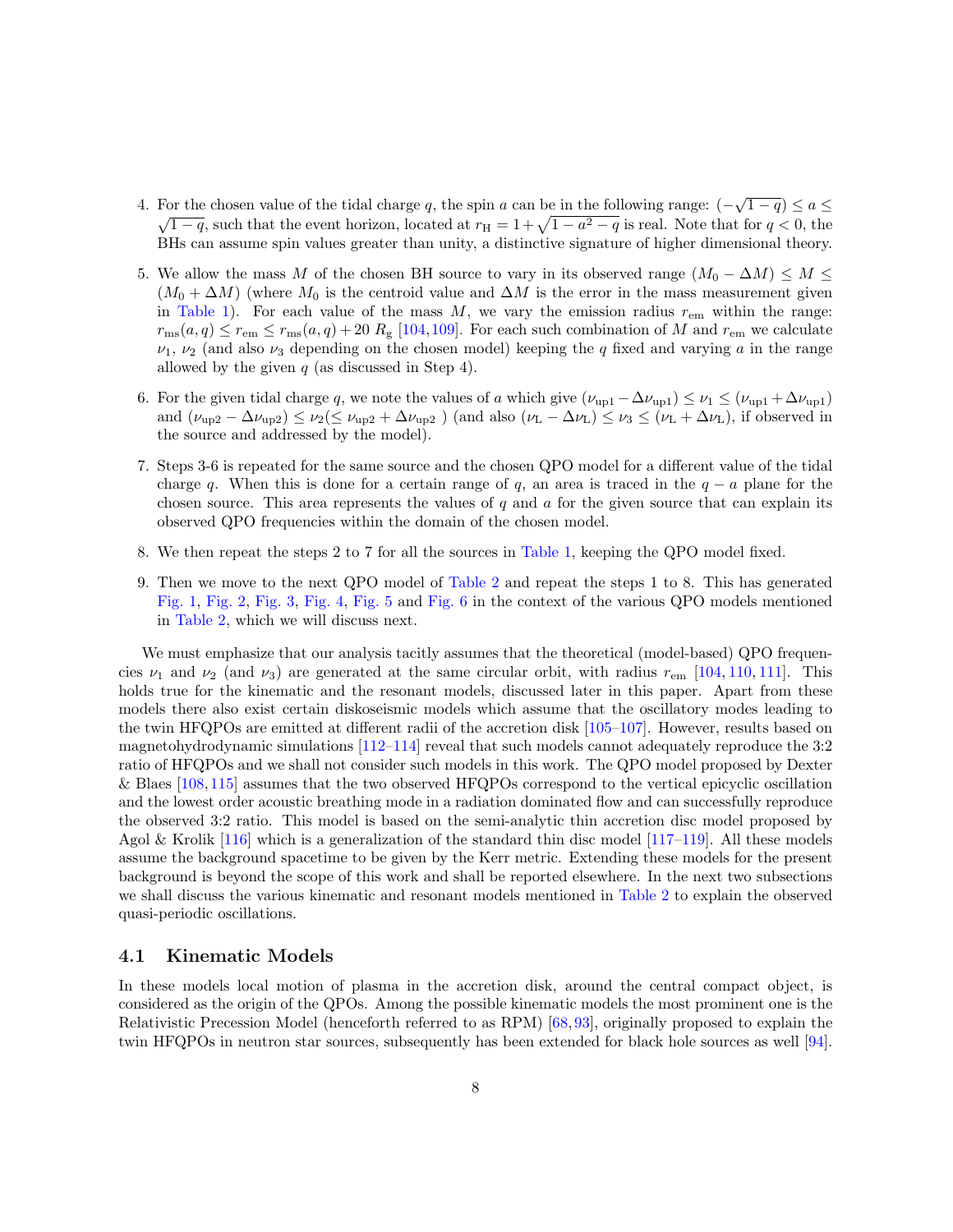In the RPM, the observed upper and lower HFQPOs, with frequencies  $\nu_{\text{up1}}$  and  $\nu_{\text{up2}}$ , are related to the orbital angular frequency and the epicyclic frequencies, such that  $\nu_1 = \nu_\phi$  and  $\nu_2 = \nu_\phi - \nu_r$ . Intriguingly, RPM also attempts to address the observed LFQPO in BHs, with frequency  $\nu_L$ , to  $\nu_3 = \nu_\phi - \nu_\theta$ . Here  $\nu_\theta$ is the vertical epicyclic frequency and all the QPOs have been assumed to emerge from the same radial distance  $r_{\rm em}$ , which is the radius of nearly circular orbits associated with accreting matter.

As emphasized earlier, all these frequencies depend not only on the radius  $r_{\rm em}$ , at which these frequencies are excited, but also on the BH hairs. Therefore, if a BH source exhibits all the three QPO frequencies in its power spectrum, then these can be used to determine the hairs of the BH, which in the present context corresponds to q, a and M, along with an estimation for the emitting radius  $r_{\rm em}$ . However, as emphasized earlier, in this work we do not attempt to constrain the mass of the BHs from the QPO observations, rather we will use the previously estimated mass of the BHs from other independent observations, e.g., optical/NIR photometry (see [Table 1\)](#page-5-1). Following the outline presented earlier in this section, the observationally allowed values of  $q$  and  $a$  for each of the BH sources, in the context of the RPM, has been presented in [Fig. 1a.](#page-8-1) To summarize  $-$  (a) Among the five sources presented in [Table 1,](#page-5-1) the sources XTE J1550-564 and Sgr A\* can not reproduce the observed twin HFQPOs, irrespective of the values of q and a within the RPM. (b) Further, as evident from [Fig. 1a,](#page-8-1) the source GRO J1655-40 with  $q \sim 0$  and  $a \sim 0.3$ (represented by the black dot in [Fig. 1a\)](#page-8-1) can exactly reproduce all the three QPO frequencies [\[78\]](#page-30-8). (c) The observed HFQPOs (within the error bars) in GRS 1915+105 can be exactly explained if  $-2 \le q \le -1.5$ (blue dashed line in [Fig. 1a\)](#page-8-1), (d) while for the source H1743-322 the allowed values of q and a are denoted by the green shaded region in [Fig. 1a.](#page-8-1) In order to get an estimation for the tidal charge parameter  $q$  and the rotation parameter a, it is necessary to perform a joint- $\chi^2$  analysis with all the five sources present, which will be discussed in greater detail in [Section 5.](#page-14-0)

<span id="page-8-1"></span>

<span id="page-8-2"></span><span id="page-8-0"></span>Figure 1: The above figure depicts the values of the tidal charge q and the rotation parameter  $a$  that can reproduce the observed QPO frequencies within error bars for different BH sources listed in [Table 1](#page-5-1) assuming  $-$  (a) the Relativistic Precession Model and (b) the Tidal Disruption Model. For more discussions see the main text.

The Tidal Disruption Model [\[95](#page-31-9)[–97\]](#page-31-10) is another example of a kinematic model. According to this model, the plasma orbiting the BH may get tidally stretched by the central object, forming ring-like features along the orbit, which gives rise to the modulation in the observed flux and hence to the HFQPOs. Within the purview of this model,  $\nu_1 = \nu_\phi + \nu_r$  and  $\nu_2 = \nu_\phi$ , which, as before, depend on the BH hairs q, a, and M along with the emission radius  $r_{em}$ . We compare  $\nu_1$  and  $\nu_2$  with  $\nu_{up1} \pm \Delta \nu_{up1}$  and  $\nu_{up2} \pm \Delta \nu_{up2}$ , respectively, for each of the BH sources presented in [Table 1.](#page-5-1) This enables us, following the flowchart presented before, to obtain the allowed values of  $q$  and  $a$  for each of these BH sources, which has been presented in [Fig. 1b.](#page-8-2)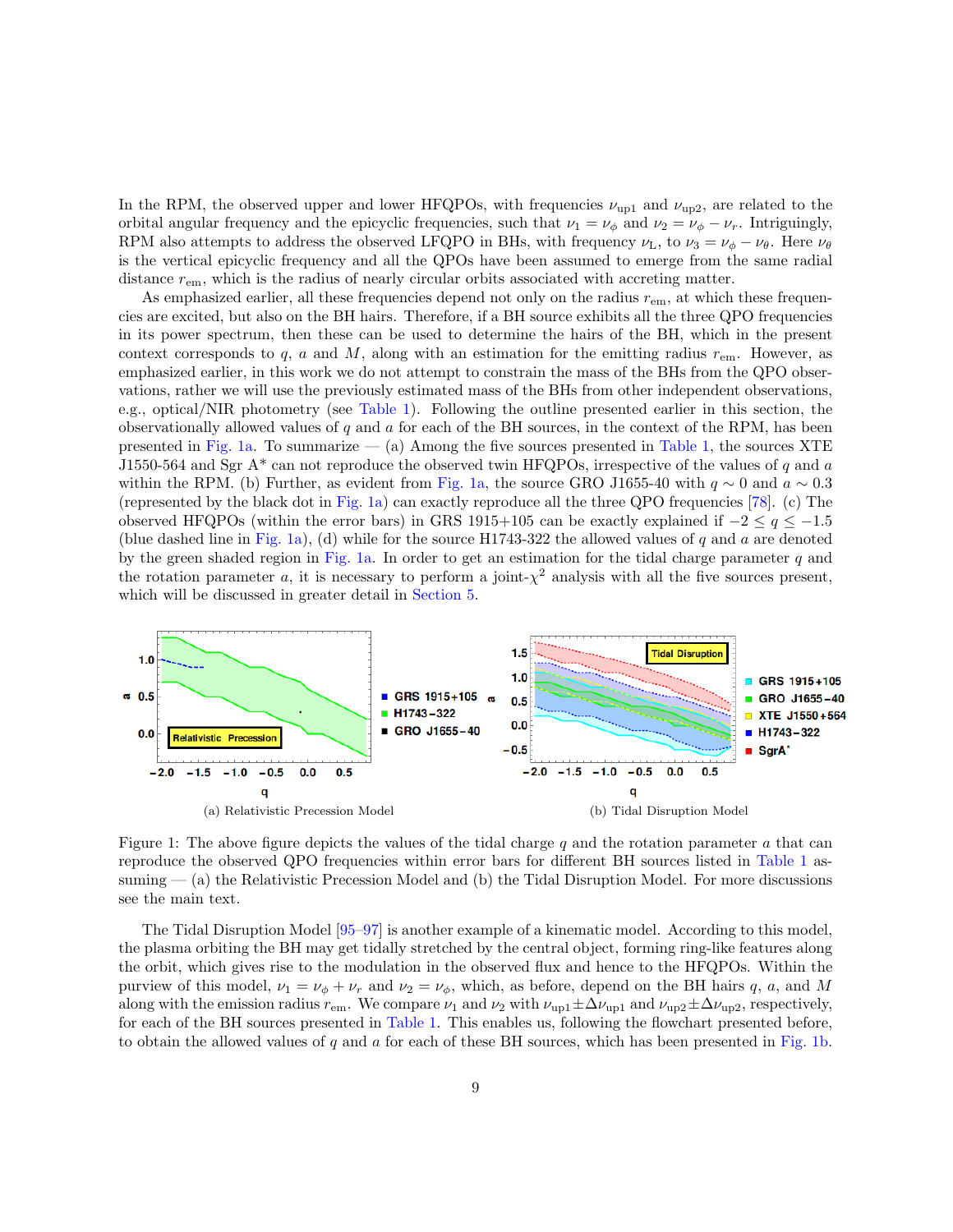We observe that the HFQPOs for all the five sources can be reproduced by all possible values of  $q$ . This indicates that the contribution to the joint- $\chi^2$  distribution from each of these sources for this model will be very close to zero.

#### <span id="page-9-4"></span>4.2 Resonant Models

The kinematic models, described above, cannot adequately explain the observed 3:2 ratio of the HFQPOs [\[103\]](#page-32-11). On the other hand, the resonant models [\[99,](#page-32-12) [120,](#page-33-6) [121\]](#page-33-7) can explain the commensurability of the QPO frequencies more naturally. The fact that the observed twin-peak HFQPOs (with frequencies  $\nu_{\text{up1}}$ and  $\nu_{\text{up2}}$ ) in BH and NS sources occur in the ratio of 3:2, it clearly indicates that QPOs might result as a consequence of resonance between various oscillation modes in the accretion disk [\[98,](#page-32-1) [120,](#page-33-6) [122\]](#page-33-8). In [Section 3](#page-3-0) we assumed that the matter in the accretion disk inspirals and then falls into the black hole, while maintaining nearly circular geodesics, along the equatorial plane. Such that slight perturbations  $\delta r = r - r_c$  and  $\delta \theta = \theta - \pi/2$ , from the circular radius  $r_c$  and from the equatorial plane, obey the equations of simple harmonic motion with frequencies  $\omega_r$  and  $\omega_\theta$ ,

<span id="page-9-1"></span><span id="page-9-0"></span>
$$
\delta \ddot{r} + \omega_r^2 \delta r = 0 \; ; \qquad \delta \ddot{\theta} + \omega_\theta^2 \delta \theta = 0 \; . \tag{9}
$$

Here  $\omega_r = 2\pi \nu_r$  and  $\omega_\theta = 2\pi \nu_\theta$ , with  $\nu_r$  and  $\nu_\theta$  are the radial and vertical epicyclic frequencies, as discussed in [Section 3](#page-3-0) and the dot denotes derivative with respect to the coordinate time t. It is to be noted that, [Eq. \(9\)](#page-9-0) represents two uncoupled harmonic oscillators, without any forcing terms, and applicable to thin disks as well as to more general accretion flow models, e.g. accretion tori [\[98,](#page-32-1)[120\]](#page-33-6). A more realistic model should however consider non-linear effects due to the pressure and dissipation in the accreting fluid, which requires inclusion of forcing terms in [Eq. \(9\),](#page-9-0) i.e.,

$$
\delta \ddot{r} + \omega_r^2 \delta r = \omega_r^2 F_r(\delta r, \delta \theta, \delta \dot{r}, \delta \dot{\theta}); \qquad \delta \ddot{\theta} + \omega_\theta^2 \delta \theta = \omega_\theta^2 F_\theta(\delta r, \delta \theta, \delta \dot{r}, \delta \dot{\theta}). \tag{10}
$$

In the above expressions,  $F_r$  and  $F_\theta$  are the forcing terms, which are in general some non-linear functions of their arguments. The forms of  $F_r$  and  $F_\theta$  depend on the accretion flow model, which aims to explain the observed QPOs. Since dissipation and pressure effects in the accretion physics that give rise to the forcing terms are not well understood, determining the correct analytical form of  $F_r$  and  $F_\theta$  is difficult. However, depending on the physical situation, one might be able to provide an analytical form for the forces  $F_r$  and  $F_\theta$ , appearing in [Eq. \(10\)](#page-9-1) [\[99,](#page-32-12)[123\]](#page-33-9). We describe below various possible choices for the force terms, depending on the physics of the situation.

• Parametric Resonance Model: One of the simplest way to choose the forcing terms is to consider the situation when the vertical epicyclic mode is excited by the radial epicyclic mode, due to the fact that random fluctuations in thin disks are expected to have  $\delta r \gg \delta \theta$  [\[98–](#page-32-1)[100,](#page-32-2) [120,](#page-33-6) [121\]](#page-33-7). Under these assumptions Eq.  $(10)$  take the form,

$$
\delta \ddot{r} + \omega_r^2 \delta r = 0 \qquad \delta \ddot{\theta} + \omega_\theta^2 \delta \theta = -\omega_\theta^2 \delta r \delta \theta \tag{11}
$$

We note from [Eq. \(11\)](#page-9-2) that  $\delta r = B \cos(\omega_r t)$ , such that the differential equation for  $\delta \theta$  becomes,

<span id="page-9-3"></span><span id="page-9-2"></span>
$$
\delta\ddot{\theta} + \omega_{\theta}^{2}(1 + B\delta r)\delta\theta = 0
$$
\n(12)

where, B is a constant. The above equation for  $\delta\theta$ , as presented in [Eq. \(12\),](#page-9-3) is akin to the Matthieu equation [\[124\]](#page-33-10), which describes parametric resonance and is excited when [\[100,](#page-32-2) [124\]](#page-33-10)

$$
\frac{\nu_r}{\nu_\theta} = \frac{2}{n}, \qquad \text{where } n \in \text{ positive integers}. \tag{13}
$$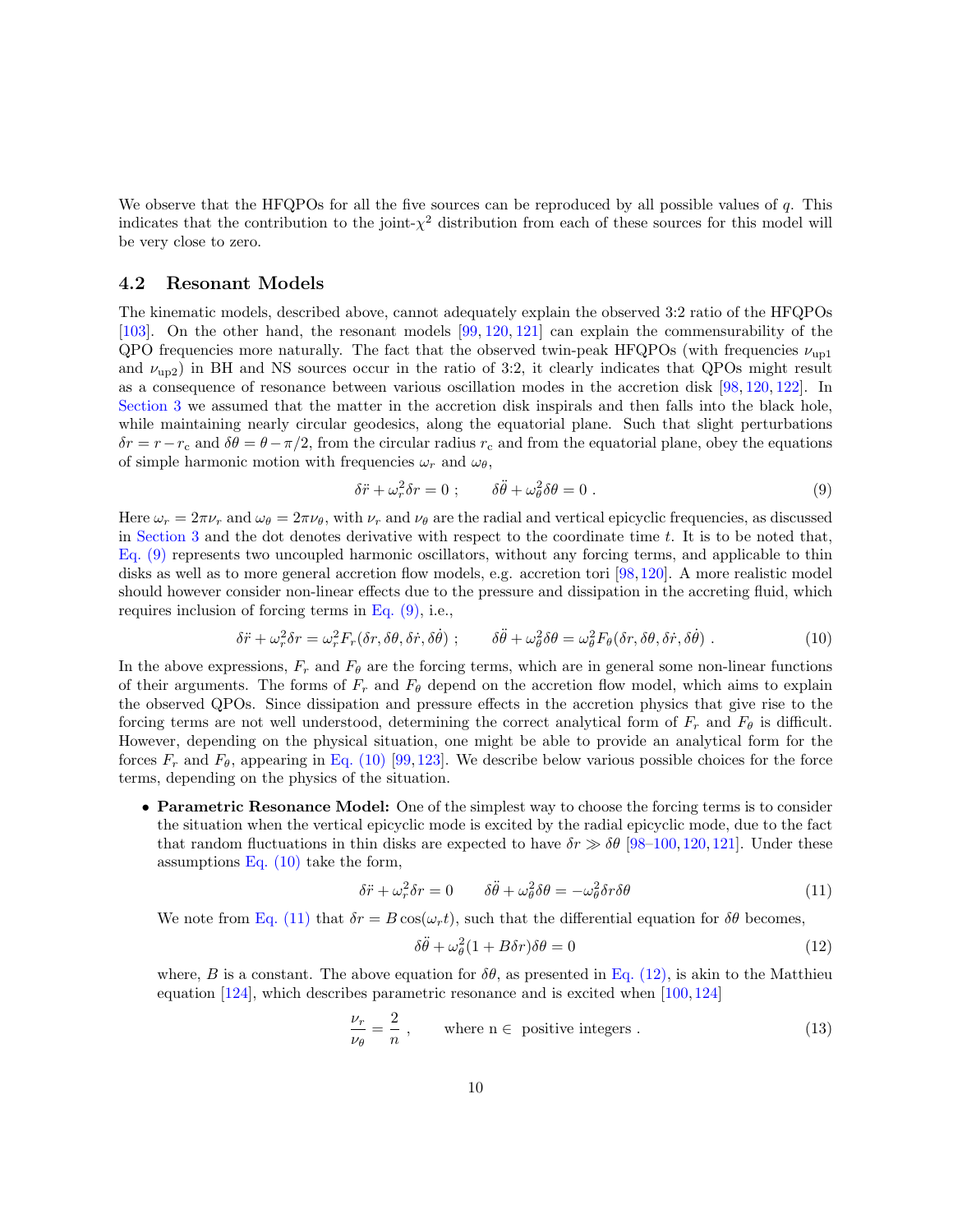

<span id="page-10-0"></span>Figure 2: The above figure depicts the values of q and  $a$  that can reproduce the observed QPO frequencies within the error bars for different BH sources (see [Table 1\)](#page-5-1) assuming the Parametric Resonance Model. See text for more discussions.

The resonance is strongest for the smallest values of n. Since for braneworld black holes  $\nu_\theta > \nu_r$  [\[86\]](#page-31-2), the minimum value of n can be 3, which naturally explains the observed  $3:2$  ratio of the HFQPOs, such that  $\nu_1 = \nu_\theta$  and  $\nu_2 = \nu_r$ . The fact that a coupling between the radial and vertical epicyclic frequencies can indeed give rise to the observed twin-peak HFQPOs in the ratio of 3 : 2 was further confirmed in numerical simulations [\[99\]](#page-32-12) followed by analytical solutions [\[100,](#page-32-2) [123\]](#page-33-9).

In [Fig. 2](#page-10-0) we have plotted the allowed values of the tidal charge  $q$  and the rotation parameter  $a$  for each of the black hole sources listed in [Table 1.](#page-5-1) From the figure we note that the observed QPOs in  $SgrA^*$  cannot be reproduced for any value of q, when Parametric Resonance model is considered, hence this source does not enclose any area in the  $q - a$  plane in [Fig. 2.](#page-10-0) On the other hand, the sources GRO J1655-40 and XTE J1550-564, for  $q \ge 0.6$ , cannot explain the observed HFQPOs, while all values of q can reproduce the observed HFQPOs in GRS 1915+105 and H 1743-322.

• Forced Resonance Models: Parametric resonance seems to be quite natural in thin disks or nearly Keplerian accretion disks [\[98,](#page-32-1) [120,](#page-33-6) [122\]](#page-33-8). In a more realistic accretion flow however, one may expect non-linear couplings between  $\delta r$  and  $\delta \theta$  in addition to parametric resonance. Such non-linear terms in  $\delta r$  and  $\delta \theta$  can be attributed to pressure, viscous or magnetic stresses present in the accretion flow such that  $F_r$  and  $F_\theta$  in [Eq. \(10\)](#page-9-1) are non-zero [\[121\]](#page-33-7). Since the physics of the accretion flow is not very well understood, these forcing terms are often described by some mathematical ansatz. Lee et al. [\[125\]](#page-33-11) showed in their numerical simulations that a resonant forcing of vertical oscillations by radial oscillations can be excited through a pressure coupling. Such a finding corroborates the earlier results of Abramowicz & Kluzniak [\[120\]](#page-33-6) which models the HFQPOs in terms of a forced non-linear oscillator, such that,

<span id="page-10-1"></span>
$$
\delta\ddot{\theta} + \omega_\theta^2 \delta\theta = -\omega_\theta^2 \delta r \delta\theta + \mathcal{F}_\theta(\delta\theta) \tag{14}
$$

where  $\delta r = A\cos(\omega_r t)$  and  $\mathcal{F}_{\theta}$  denotes the non-linear terms in  $\delta \theta$ . [Eq. \(14\)](#page-10-1) again allows solutions of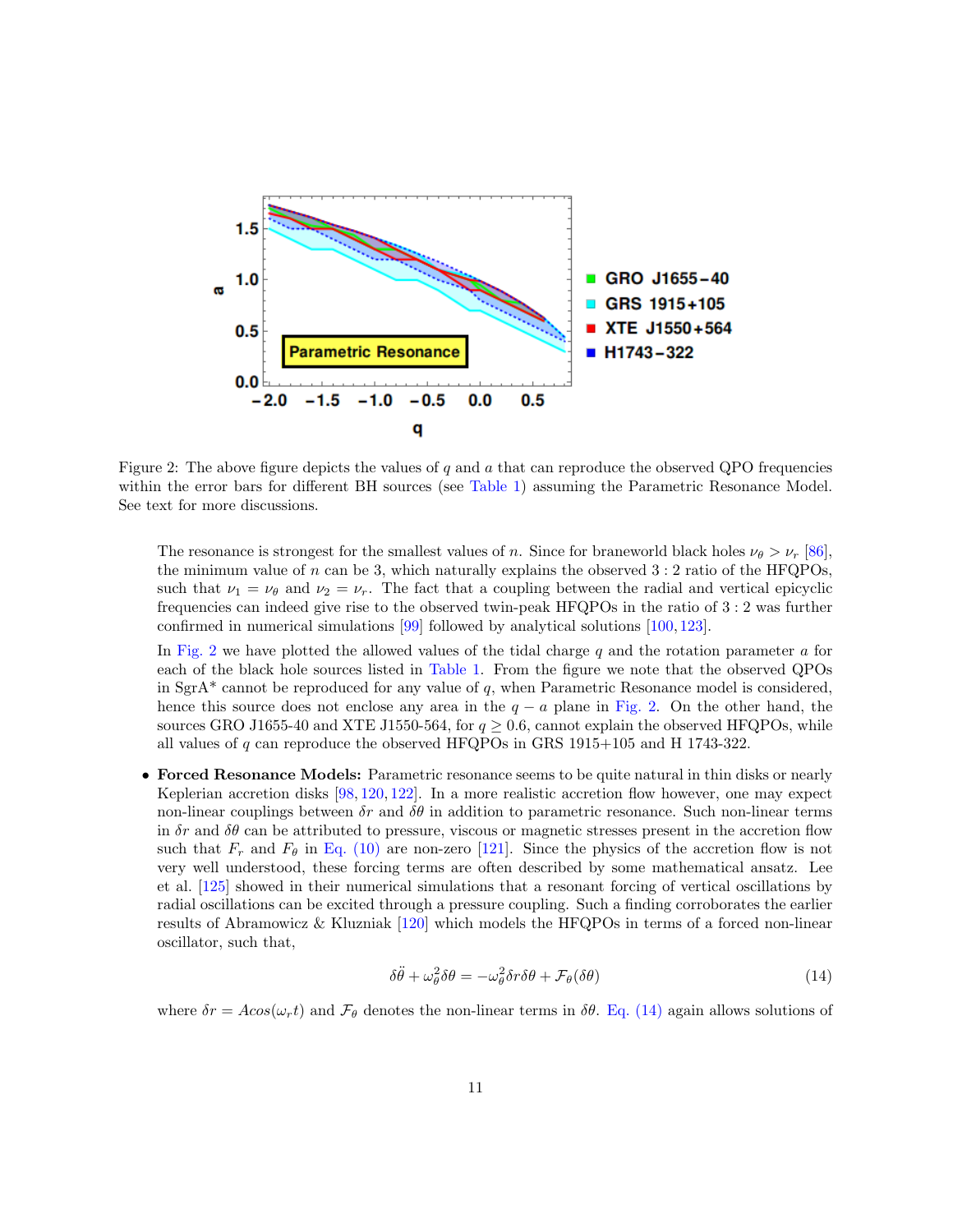the form:

$$
\frac{\nu_{\theta}}{\nu_{r}} = \frac{m}{n}
$$
 where m and n are natural numbers (15)

While  $m/n = 3/2$  correspond to parametric resonance, the presence of non-linear terms allow the occurence of resonance between combinations of frequencies, e.g.  $\nu_{\theta} - \nu_{r}$ ,  $\nu_{\theta} + \nu_{r}$ . Two such examples are 3 : 1 and 2 : 1 forced resonances where  $m : n = 3 : 1$  and  $m : n = 2 : 1$  respectively.

<span id="page-11-1"></span>

<span id="page-11-0"></span>Figure 3: The above figure illustrates the values of  $q$  and  $q$  that can reproduce the observed QPO frequencies within the error bars for different BH sources (see [Table 1\)](#page-5-1) assuming the (a) 3:1 Forced Resonance Model (FRM1) and (b) 2:1 Forced Resonance Model (FRM2). For more discussions see main text.

In case of 3 : 1 forced resonances (denoted by Forced Resonance Model 1 or FRM1) the upper HFQPO is given by  $\nu_1 = \nu_\theta$  while the lower HFQPO is given by  $\nu_2 = \nu_- = \nu_\theta - \nu_r$ , i.e.,

<span id="page-11-2"></span>
$$
\frac{\nu_{\theta}}{\nu_{r}} = \frac{m}{n} = 3 \quad \text{such that } \nu_{1} = \nu_{\theta} = 3\nu_{r} \quad \text{while } \nu_{2} = \nu_{-} = \nu_{\theta} - \nu_{r} = 2\nu_{r} \tag{16}
$$

For 2 : 1 forced resonances (denoted by Forced Resonance Model 2 or FRM2)  $\nu_1 = \nu_+ = \nu_\theta + \nu_r$ while  $\nu_2 = \nu_\theta$ , i.e.

$$
\frac{\nu_{\theta}}{\nu_{r}} = \frac{m}{n} = 2 \quad \text{such that } \nu_{1} = \nu_{+} = \nu_{\theta} + \nu_{r} = 3\nu_{r} \quad \text{while } \nu_{2} = \nu_{\theta} = 2\nu_{r} \tag{17}
$$

Here [Fig. 3a](#page-11-1) and [Fig. 3b](#page-11-2) depict the observationally allowed values of  $q$  and  $a$  assuming FRM1 and FRM2 respectively, for each of the five BH sources mentioned in [Table 1.](#page-5-1) For FRM2 [\(Fig. 3b\)](#page-11-2) the observed twin peak QPOs in all the five BH sources can be addressed by all values of q. For FRM1 all values of q can explain the HFQPOs in the microquasars while for  $SgrA^*$  if  $q < -1.6$  the observed QPO frequencies cannot be reproduced. From [Fig. 3](#page-11-0) it is clear that the joint- $\chi^2$  cannot assume very high positive values in these models for reasons explained in [Section 4.1.](#page-7-0)

• Keplerian Resonance Models: For Parametric and Forced Resonance models the radial and vertical epicyclic frequencies are considered to be coupled. One can also consider non-linear resonances between the radial epicyclic modes and the orbital angular motion, which are characteristic to Keplerian Resonance models [\[101,](#page-32-3)[120,](#page-33-6)[121,](#page-33-7)[126\]](#page-33-12). Such a resonance may be physically realized in the inner region of relativistic thin accretion disks as a consequence of trapping of non-axisymmetric g-mode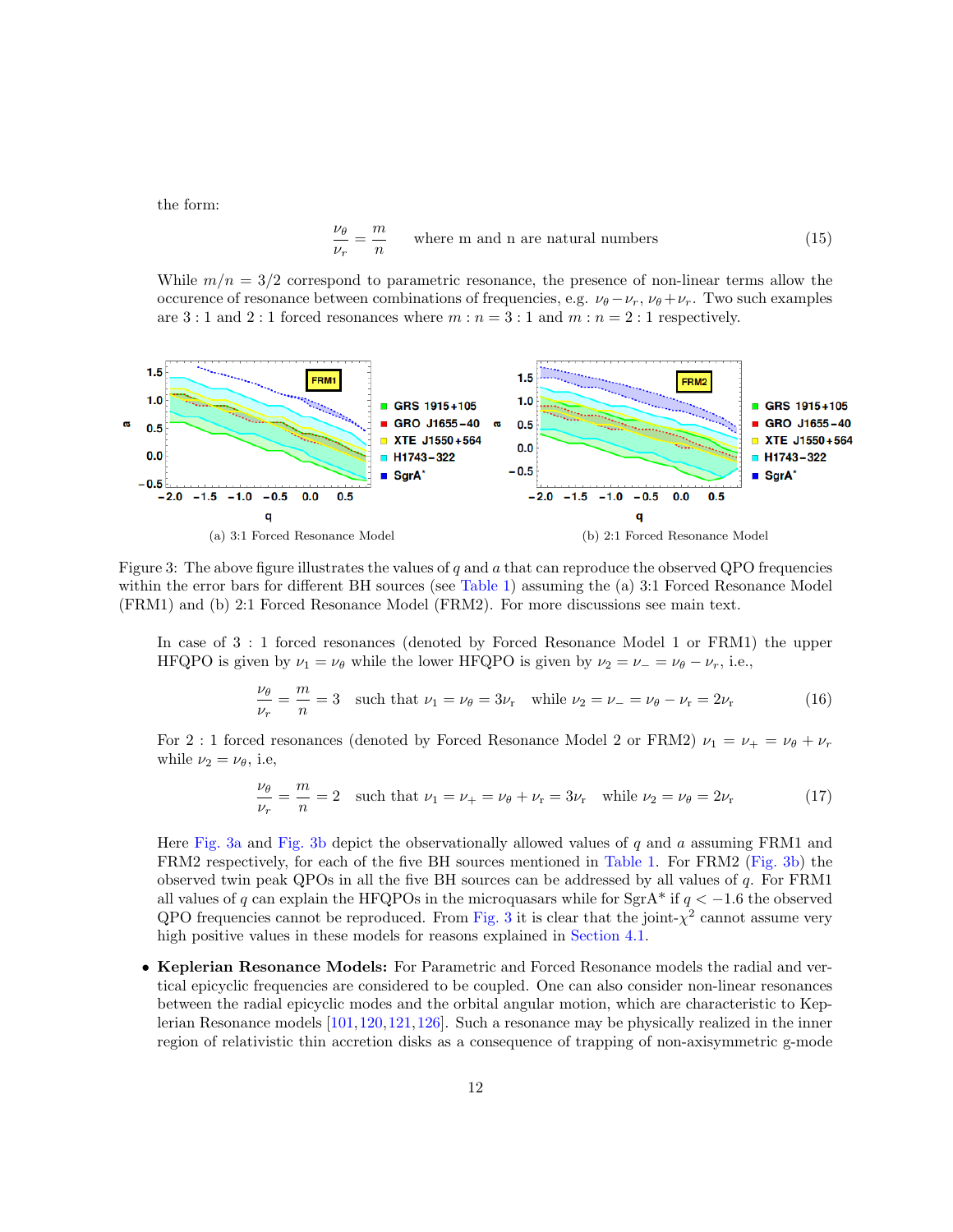<span id="page-12-2"></span><span id="page-12-1"></span>

<span id="page-12-3"></span><span id="page-12-0"></span>Figure 4: The above figure illustrates the values of q and  $\alpha$  that can explain the observed QPO frequencies within the error bars for different BH sources in [Table 1](#page-5-1) assuming the (a) Keplerian Resonance Model 1 (KRM1), (b) Keplerian Resonance Model 2 (KRM2) and (c) Keplerian Resonance Model 3 (KRM3). For more discussions see text.

oscillations induced by a corotation resonance  $[126]$ . However, it was eventually realized that corotation resonance dampens the g-mode oscillations instead of exciting them and hence models invoking Keplerian resonance may not be very promising in explaing the HFQPOs in microquasars [\[127,](#page-34-0)[128\]](#page-34-1).

Another physical scenario where Keplerian resonance may occur corresponds to the situation when a pair of spatially separated coherent vortices with opposite vorticities oscillating with radial epicyclic frequencies couple with the spatially varying orbital angular frequencies [\[121,](#page-33-7)[129\]](#page-34-2). In order to explain the observed HFQPOs Keplerian resonance may occur between (i)  $\nu_1 = \nu_\phi$  and  $\nu_2 = \nu_r$  (which we denote as Keplerian Resonance Model 1 or KRM1), (ii)  $\nu_1 = \nu_\phi$  and  $\nu_2 = 2\nu_r$  (which we denote as Keplerian Resonance Model 2 or KRM2) and (iii)  $\nu_1 = 3\nu_r$  and  $\nu_2 = \nu_\phi$  (which we denote as Keplerian Resonance Model 3 or KRM3).

In [Fig. 4](#page-12-0) we present the allowed values of q and a for each of the black hole sources mentioned in [Table 1](#page-5-1) in the context of Keplerian Resonance Model 1 [\(Fig. 4a\)](#page-12-1), Keplerian Resonance Model 2 [\(Fig. 4b\)](#page-12-2) and Keplerian Resonance Model 3 [\(Fig. 4c\)](#page-12-3). We note from [Fig. 4b](#page-12-2) and [Fig. 4c](#page-12-3) that if KRM2 and KRM3 are considered then all values of  $q$  can explain the observed HFQPOs in the five black holes. The joint- $\chi^2$  calculated from these models are expected to be small for all values of q without much variation. Therefore KRM2 and KRM3 cannot be used to constrain the observationally preferred values of the tidal charge. Using Keplerian Resonance Model 1 (KRM 1) however, one can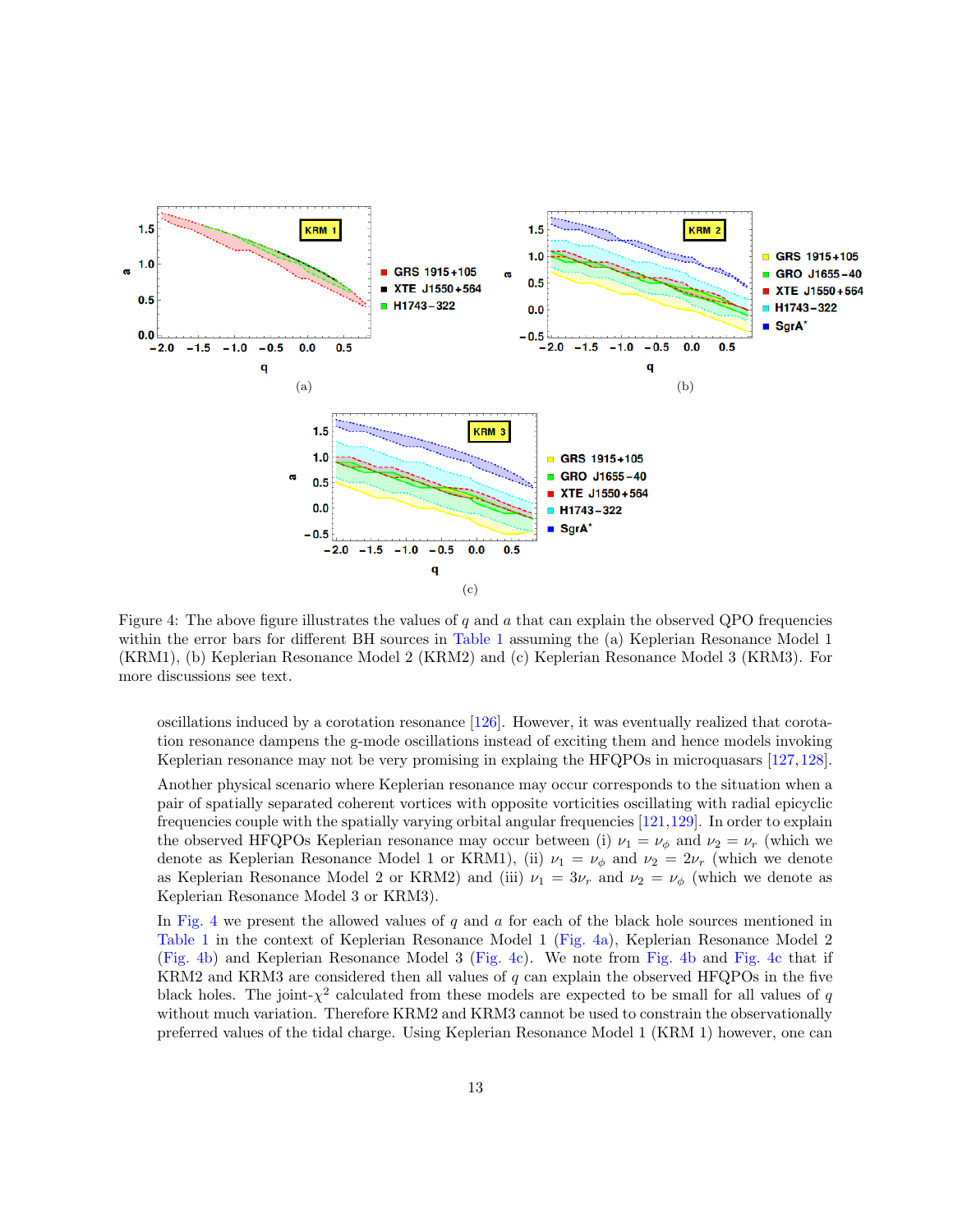

<span id="page-13-0"></span>Figure 5: The above figure depicts the values of  $q$  and  $q$  that can address the observed QPO frequencies within the error bars for different BH sources (see [Table 1\)](#page-5-1) assuming the Warped Disk Oscillation Model. See text for more discussions.

expect to see substantial variations in the joint- $\chi^2$  as q is changed. This is mainly attributed to the fact that the observed HFQPOs of SgrA\* and GRO J1655-40 cannot be reproduced by any allowed value of q when KRM 1 is considered [\(Fig. 4a\)](#page-12-1). Such a model can therefore establish stringent constraints on the tidal charge which we will explore in the next section.

• Warped Disk Oscillation Model: This model considers non-linear resonances between various disk oscillation modes and the relativistic disk deformed by a warp [\[130–](#page-34-3)[134\]](#page-34-4). There are three types of resonances, namely, the horizontal resonances which can excite the p-mode and the g-mode oscillations and the vertical resonances which can induce only the g-mode oscillations [\[131\]](#page-34-5). Such resonances occur due to the fact that in a relativistic disk the radial epicyclic frequency does not change monotonically with the radial distance  $r$  [\[131\]](#page-34-5). The drawback of this model is that it assumes a somewhat unusual disc geometry [\[103,](#page-32-11) [111\]](#page-32-8).

[Fig. 5](#page-13-0) shows that all values of q can reproduce the observed HFQPOs in all the five black hole sources when Warped Disk Oscillation Model (WDOM) is considered. Such a model therefore, cannot impose strong constraints on the observationally favored values of the tidal charge q.

• Non-axisymmetric Disk-Oscillation Model: These models assume various combinations of nonaxisymmetric disc oscillation modes as the origin of the HFQPOs [\[103,](#page-32-11) [104,](#page-32-5) [135](#page-34-6)[–137\]](#page-34-7). They are essentially variants of the Relativistic Precession model since the oscillation modes they consider are associated with frequencies which nearly coincide with the predictions of RPM for slowly rotating black holes [\[103\]](#page-32-11). In these models the accretion flow is modeled in terms of a slightly non-slender pressure-supported perfect fluid torus such that the non-geodesic effects in the accretion flow originating from the pressure forces can be incorporated [\[104,](#page-32-5) [138,](#page-34-8) [139\]](#page-34-9).

The first variant of the non-axisymmetric disk oscillation model (referred here as NADO1) assumes resonance between the  $m = -1$  non-axisymmetric radial epicyclic frequency  $(\nu_2 = \nu_{per} = \nu_{\phi} - \nu_r)$ with the vertical epicyclic frequency ( $\nu_1 = \nu_\theta$ ) (here m is the azimuthal wave number of the nonaxisymmetric perturbation). This model, also known as the Vertical Precession Resonance Model [\[135–](#page-34-6)[137\]](#page-34-7) yields consistent results with the Continuum Fitting method for the spin of GRO J1655-40.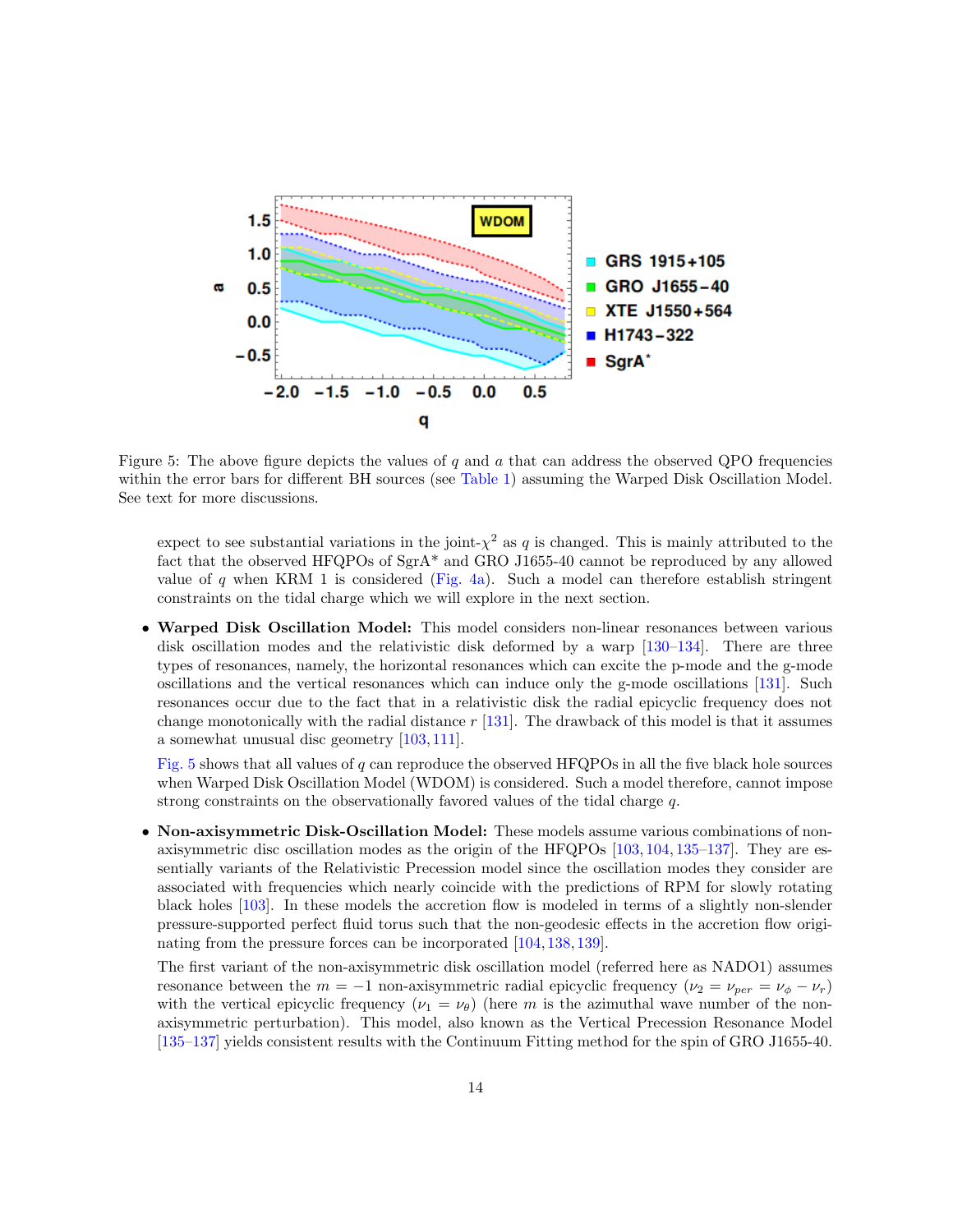This is important because assuming RPM in Kerr geometry the spin of GRO J1655-40 turns out to be much less than the predictions of Continuum Fitting/Fe-line method [\[78\]](#page-30-8).

<span id="page-14-2"></span>

<span id="page-14-1"></span>Figure 6: The above figure depicts the values of q and  $a$  that can reproduce the observed QPO frequencies for different BH sources (see [Table 1\)](#page-5-1) assuming the (a) Non-axisymmetric Disk Oscillation Model 1 (NADO1) and (b) Non-axisymmetric Disk Oscillation Model 2 (NADO2). See text for more discussions.

<span id="page-14-3"></span>The second variant of the non-axisymmetric disk oscillation model (referred here as NADO2) assumes resonance between the  $m = -1$  non-axisymmetric radial epicyclic frequency  $(\nu_2 = \nu_{per} = \nu_{\phi} - \nu_r)$ with  $m = -2$  non-axisymmetric vertical epicyclic frequency  $(\nu_1 = 2\nu_\phi - \nu_\theta)$  [\[102](#page-32-4)[–104\]](#page-32-5). The resonances assumed in both NADO1 and NADO2 are expected to occur very close to the innermost stable cicular orbit,  $r_{isco}$  [\[103,](#page-32-11)[104\]](#page-32-5). The resonant coupling assumed in NADO1 is considered unlikely as it involves coupling between an axisymmetric and a non-axisymmetric mode [\[103,](#page-32-11) [140\]](#page-34-10). The coupling between the pairs of oscillation modes considered in NADO 2 are allowed in principle, although the physical mechanism that would induce such a coupling is not yet well understood.

From [Fig. 6a](#page-14-2) we note that for all the microquasars in [Table 1,](#page-5-1) every  $q$  value has some allowed values of a which can fully explain the observed HFQPOs, assuming NADO1. Therefore, the sources GRS 1915+105, GRO J1655-40, XTE J1550+564 and H1743-322 trace a non-zero area in the  $q - a$  plane of [Fig. 6a.](#page-14-2) For SgrA\* however, no value of q can exactly reproduce its observed HFQPOs and hence it contributes maximally to the joint- $\chi^2$ . When the second variant of the non-axisymmetric disk oscillation model (NADO2) is assumed, it is evident from [Fig. 6b](#page-14-3) that all values of q can explain the observed twin HFQPOs for every black hole source in [Table 1.](#page-5-1)

## <span id="page-14-0"></span>5 Estimating the most favoured tidal charge parameter from the observed QPOs

In the last section we have described the various kinematic and resonant models of QPOs proposed in the literature. We have also compared the theoretical QPO frequencies, predicted from each of these models, with the QPO frequencies observed in various BH sources listed in [Table 1.](#page-5-1) Such a comparison enables us to understand the observationally allowed values of the tidal charge q and rotation parameter  $a$  in the purview of each of these models. In order to obtain a better understanding on this aspect we now perform an error analysis in this section. This requires computing the joint- $\chi^2$  as a function of q for each of the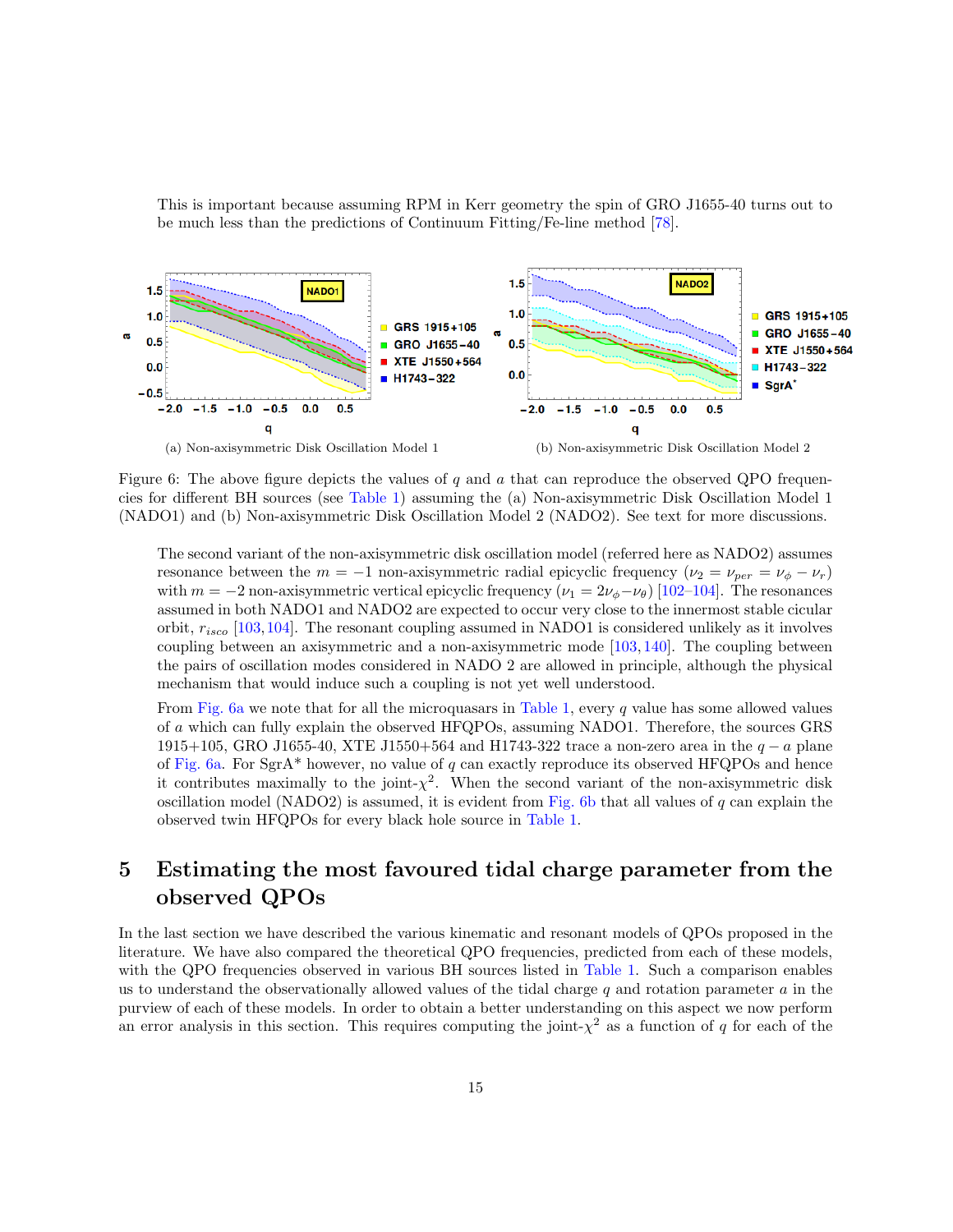models discussed in the last section. The  $\chi^2$  function, in the present context, is given by,

<span id="page-15-0"></span>
$$
\chi^2(q) = \sum_{i} \frac{\{\nu_{\text{up1},i} - \nu_1(q, a_{\text{min}}, M_{\text{min}}, r_{\text{min}})\}^2}{\sigma_{\nu_{\text{up1},i}}^2} + \sum_{i} \frac{\{\nu_{\text{up2},i} - \nu_2(q, a_{\text{min}}, M_{\text{min}}, r_{\text{min}})\}^2}{\sigma_{\nu_{\text{up2},i}}^2},\qquad(18)
$$

which evaluates the difference between the observed and the theoretical model dependent QPO frequencies normalized by the observed errors in each of these frequencies. Here,  $\nu_{\text{up1},i}$  and  $\nu_{\text{up2},i}$  are respectively the observed upper and lower HFQPOs for the  $i^{\text{th}}$  source listed in [Table 1,](#page-5-1) such that i runs from 1 to 5. The observed errors in  $\nu_{\text{up1},i}$  and  $\nu_{\text{up2},i}$  are respectively denoted by  $\sigma_{\nu_{\text{up1},i}}$  and  $\sigma_{\nu_{\text{up2},i}}$ , which have been mentioned in [Table 1](#page-5-1) as  $\Delta \nu_{\text{up1}}$  and  $\Delta \nu_{\text{up2}}$  for the i<sup>th</sup> source. On the other hand, the theoretical, model dependent QPO frequencies are denoted by  $\nu_1$  and  $\nu_2$ , respectively. For each of the QPO models, these theoretical frequencies have been summarized in [Table 2](#page-6-0) and discussed in detail in [Section 4.](#page-5-0) It is clear from [Table 2](#page-6-0) that the theoretical QPO frequencies  $\nu_1$  and  $\nu_2$  for a given model can be expressed in terms of  $\nu_{\phi}$ ,  $\nu_{r}$  and  $\nu_{\theta}$ , which in turn are functions of q, a,  $r_{\text{em}}$  and M. Following which, we adopt the procedure detailed below:

- 1. First of all, we select one of the theoretical models from [Table 2,](#page-6-0) such that  $\nu_1$  and  $\nu_2$  are known functions of  $q$ ,  $a$ ,  $r_{\rm em}$  and  $M$ .
- 2. Next we fix the tidal charge q to some value, while satisfying the constraint:  $q \leq 1$ .
- 3. We then choose a BH source from [Table 1,](#page-5-1) whose mass has been determined from other independent observations, as listed in [Table 1.](#page-5-1)
- 4. For the chosen value of the tidal charge q, we allow the spin to vary between  $-\sqrt{1-q} \le a \le \sqrt{1-q}$ , the emission radius  $r_{\rm em}$  to vary between  $r_{\rm ms}(q, a) \le r_{\rm em} \le r_{\rm ms}(q, a) + 20R_{\rm g}$  and the mass M of the chosen source to vary between  $M_0 - \Delta M \leq M \leq M_0 + \Delta M$  (where  $M_0$  is the centroid value and  $\Delta M$  is the error in mass given in [Table 1\)](#page-5-1). Given these variations in the respective quantities, we calculate  $\chi^2$  for every combination of a, M and  $r_{\rm em}$ . The values of a, M and  $r_{\rm em}$  that minimizes the  $\chi^2$  (considering observations of both of the twin HFQPOs) are denoted by  $a_{\text{min}}$ ,  $M_{\text{min}}$  and  $r_{\text{min}}$  and are taken to be the observationally preferred mass, spin and excitation radius of the chosen source for the given q. This value of  $\chi^2$  corresponding to  $a_{\text{min}}$ ,  $M_{\text{min}}$  and  $r_{\text{min}}$  for the  $i^{th}$  source is denoted by  $\chi^2_{m,i}$  which is essentially the  $i^{th}$  term in the sum described by [Eq. \(18\).](#page-15-0)
- 5. Keeping q fixed, we repeat Step 3 and Step 4 upto the fifth source in [Table 1,](#page-5-1) i.e., we note  $\chi^2_{m,i}$  for all the sources and sum them up as in [Eq. \(18\).](#page-15-0) This gives us the value of  $\chi^2(q)$  for the given q with the model chosen in Step 1.
- 6. We now repeat the steps 2 to 5 above, for a different value of  $q$ , keeping the QPO model fixed. This enables us to evaluate the variation of  $\chi^2$  with q for the chosen QPO model. The value of the tidal charge where  $\chi^2$  minimizes (the minimum of  $\chi^2$  being referred as  $\chi^2_{\rm min}$ ) gives the observationally favoured value of q (denoted by  $q_{\text{min}}$ ) within the domain of the chosen model. The variation of  $\chi^2$ with  $q$  for each of the QPO models is shown in [Fig. 7](#page-20-0) and [Fig. 8.](#page-22-0)
- 7. In case of models like RPM, which also addresses the observed low-frequency QPO, the form of  $\chi^2$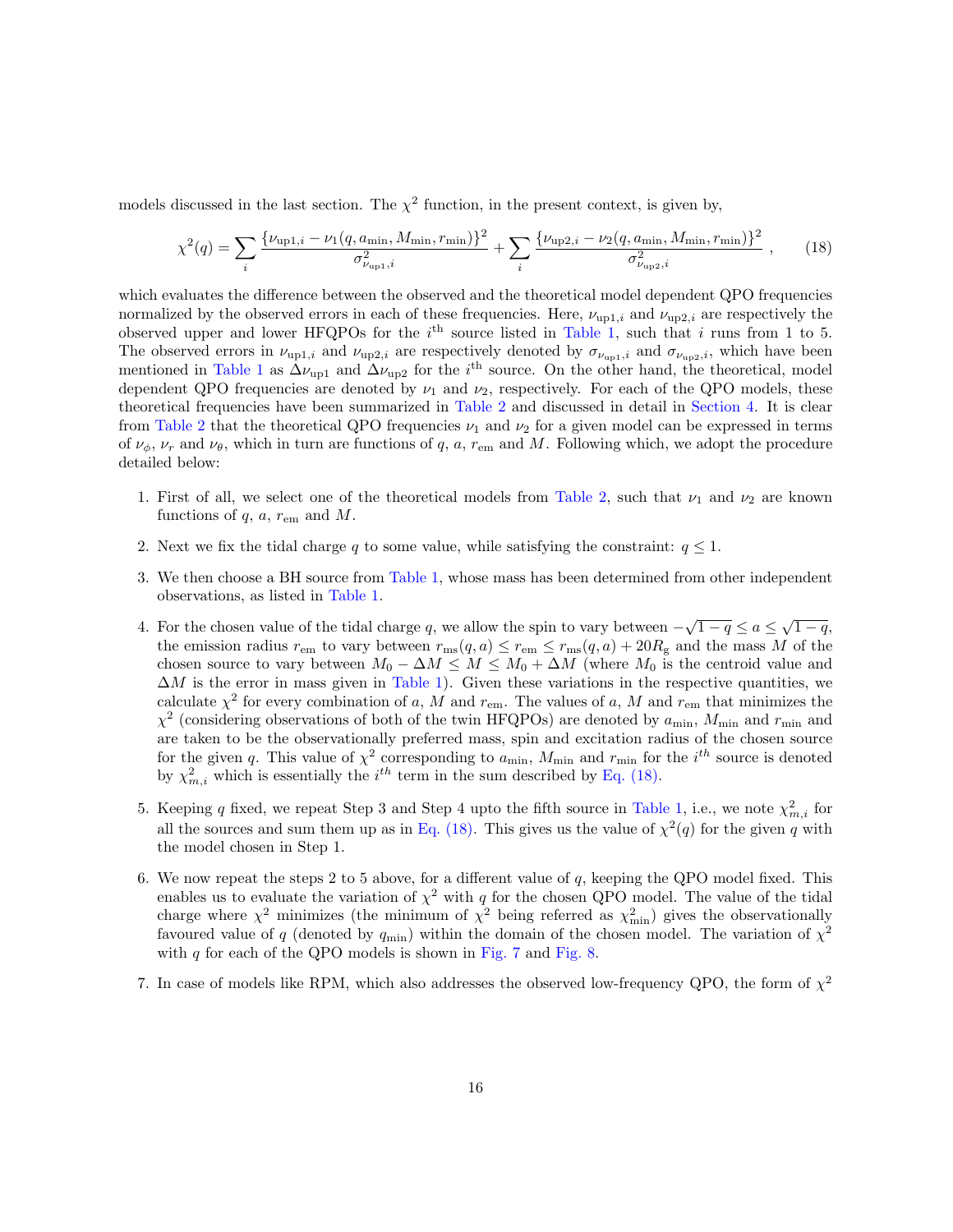is given by,

$$
\chi^{2}(q) = \sum_{i} \frac{\{\nu_{\text{up1},i} - \nu_{1}(q, a_{\text{min}}, M_{\text{min}}, r_{\text{min}})\}^{2}}{\sigma_{\nu_{\text{up1},i}}^{2}} + \sum_{i} \frac{\{\nu_{\text{up2},i} - \nu_{2}(q, a_{\text{min}}, M_{\text{min}}, r_{\text{min}})\}^{2}}{\sigma_{\nu_{\text{up2},i}}^{2}} + \frac{\{\nu_{L, \text{GRO}} - \nu_{3}(q, a_{\text{min}}, M_{\text{min}}, r_{\text{min}})\}^{2}}{\sigma_{\nu_{L, \text{GRO}}^{2}}^{2}}.
$$
\n(19)

This takes into account the observed low-frequency QPO of GRO J1655-40 to arrive at the value of q, where  $\chi^2$  minimizes.

8. In [Table 3](#page-17-0) and [Table 4](#page-19-0) we report the values of  $M_{\text{min}}$  and  $a_{\text{min}}$  respectively for each of the BH sources corresponding to  $q_{\text{min}}$  (for values of  $q_{\text{min}}$  from different QPO models see [Fig. 7-](#page-20-0)[Fig. 9\)](#page-23-0). The values of  $M_{\text{min}}$  and  $a_{\text{min}}$  corresponding to  $q \sim 0$  is also presented in these tables for completeness. These are then compared with the previously measured values of mass and spin for the BH sources.

It is important to note that the previous estimates of mass are generally based on optical measurements which do not depend on the nature of strong gravity while earlier estimates of spin are sensitive to the near horizon geometry. Since the goal of the present work is to understand the viability of the braneworld model in explaining the QPO observations, we do not aim to derive the most favoured value of mass from QPO data but use the previous estimates of mass to arrive at our results. In this regard, we vary the mass of the sources in the range reported previously (see [Table 1\)](#page-5-1) and hence the most favoured value of mass from our analysis lies somewhere in the aforesaid range.

For spin however, we do not use the previously reported range as our guideline for two reasons: (a) The earlier estimates are based on GR, assuming Kerr geometry, while in our case the background metric differs from the Kerr spacetime; (b) Even after considering the Kerr background, different methods of constraining the spin (e.g., the Continuum Fitting method, Fe-line method, QPO observations) yield vastly different results for some black hole sources, e.g., GRO J1655-40 [\[78\]](#page-30-8). Therefore, we give another independent estimate of spin for the BH sources from QPO data considering the mass to be known. The spin corresponding to  $q \sim q_{\rm min}$  (from each QPO model) is reported in [Table 4,](#page-19-0) while the spin associated with  $q \sim 0$  is also mentioned, so that it can be directly compared with previous estimates.

It is evident from [Table 4](#page-19-0) that GRO J1655-40, GRS 1915+105 and Sgr A\* exhibit a lot of disparity in the spin estimates from previous studies, all of which assume the background spacetime to be governed by the Kerr metric. For example, using the Continuum-Fitting method the spin of GRO J1655-40 turns out to be  $0.65 < a < 0.75$  [\[141\]](#page-34-11), Fe-line method yields  $0.94 < a < 0.98$  [\[142\]](#page-35-0), while from QPO data one obtains  $a = 0.290 \pm 0.003$  [\[78\]](#page-30-8) (which is derived assuming RPM). From second column of [Table 4](#page-19-0) we note that apart from PRM and KRM1 all the other QPO models predict a low value of spin for GRO J1655-40 as found in [\[78\]](#page-30-8). PRM and KRM1, on the other hand, predict high spin value for this source, which is in agreement with independent measurements based on Fe-line method [\[142\]](#page-35-0).

For XTE J1550-564, the Continuum Fitting method yields a spin in the range  $-0.11 < a < 0.71$ , while the spin obtained from Fe-line method is  $a = 0.55^{+0.15}_{-0.22}$  [\[143\]](#page-35-1). These are consistent with the results obtained from most of the QPO models, except PRM and KRM1, which once again predict high spin values for this source (third column of [Table 4\)](#page-19-0). The previous spin estimates of the source GRS 1915+105 again yields quite discrepant results, since from Continuum Fitting itself the spin turns out to be maximal  $a \sim 0.98$  [\[144\]](#page-35-2) as well as intermediate  $a \sim 0.7$  [\[145\]](#page-35-3). The Fe-line method however, implies  $a \sim 0.6 - 0.98$  [\[146\]](#page-35-4). Using revised mass and inclination for this source, a more recent study based on Continuum Fitting method [\[147\]](#page-35-5) report a larger range for the spin of the source, i.e.,  $0.4 < a < 0.98$ . Our results based on PRM and KRM1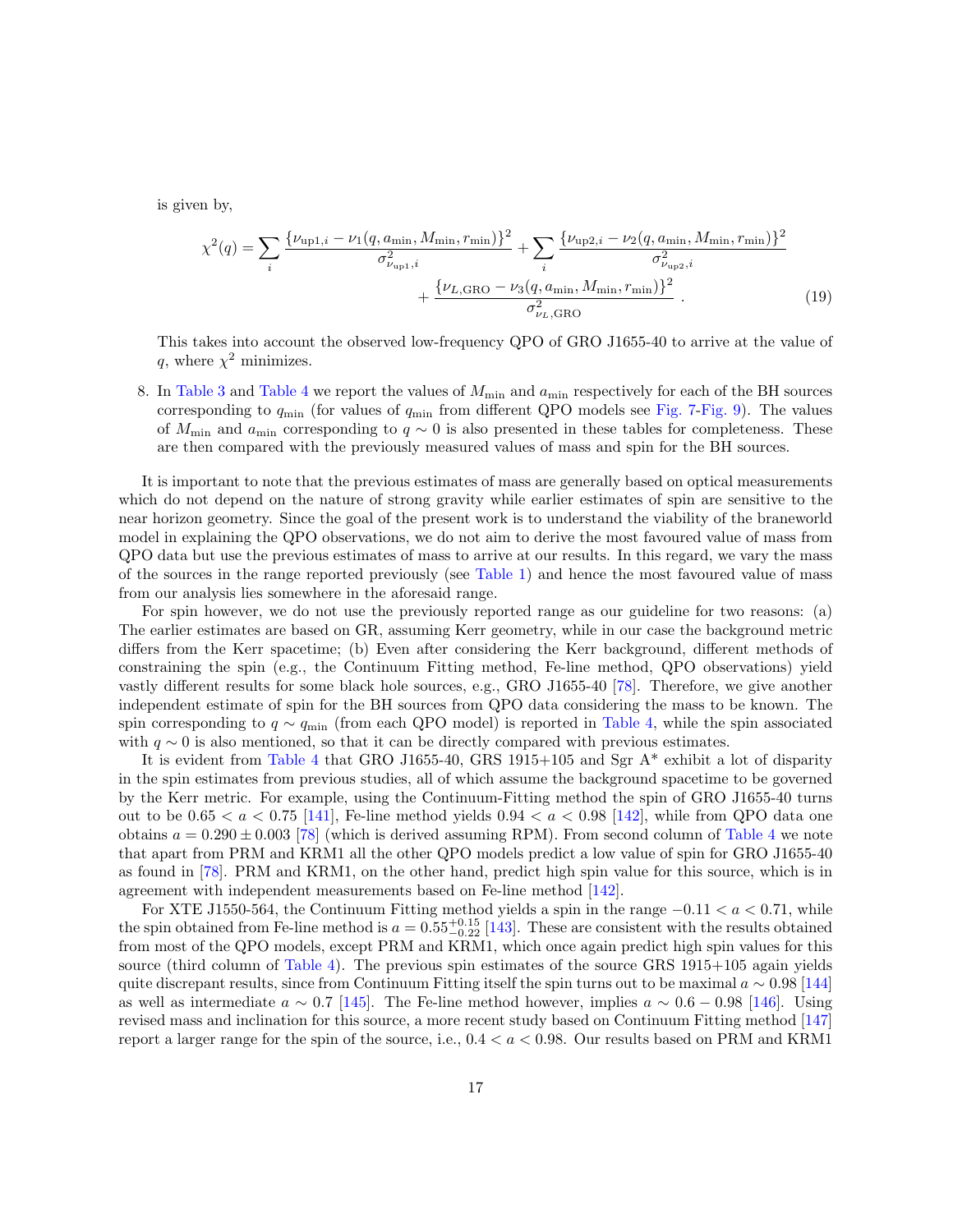| Comparison<br>of mass<br>estimates<br>$(in M_{\odot})$ | $GRO$ J1655 $-40$             | $XTE$ J1550 - 564             | $GRS$ 1915 + 105               | $H$ 1743 + 322                 | $Sgr A^*$                                   |
|--------------------------------------------------------|-------------------------------|-------------------------------|--------------------------------|--------------------------------|---------------------------------------------|
| Previous<br>constraints                                | $5.4 \pm 0.3$ [77]            | $9.1 \pm 0.61$ [79]           | $12.4^{+2.0}_{-1.8}$ [80]      | $8.0 - 14.07$<br>$[81 - 83]$   | $(3.5-4.9)\times10^{-3}$<br>[84, 85]        |
| RPM                                                    | 5.16                          | 8.68                          | 13.26                          | 9.77                           | $4.3 \times 10^{6}$                         |
|                                                        | $(q_{\rm min} \sim -0.05)$    | $(q_{\min} \sim -0.05)$       | $(q_{\min} \sim -0.05)$        | $(q_{\rm min} \sim -0.05)$     | $(q_{\min} \sim -0.05)$                     |
|                                                        | 5.24 $(q \sim 0)$             | 8.94 $(q \sim 0)$             | 14.25 $(q \sim 0)$             | 9.12 $(q \sim 0)$              | $3.5 \times 10^6$ (q $\sim$ 0)              |
| TDM                                                    | $5.68(q_{\rm min} \sim -0.1)$ | $9.23(q_{\rm min} \sim -0.1)$ | $12.57(q_{\rm min} \sim -0.1)$ | $11.17(q_{\rm min} \sim -0.1)$ | $3.6 \times 10^6 (q_{\min} \sim -0.1)$      |
|                                                        | 5.33 $(q \sim 0)$             | 9.13 $(q \sim 0)$             | 12.12 $(q \sim 0)$             | 10.73 $(q \sim 0)$             | $3.5 \times 10^6$ (q $\sim$ 0)              |
| $\mathbf{PRM}$                                         | $5.44(q_{\rm min} \sim -0.3)$ | $9.04(q_{\rm min} \sim -0.3)$ | $12.0(q_{\rm min} \sim -0.3)$  | $11.56(q_{\rm min} \sim -0.3)$ | $3.5\times 10^6 (q_{\rm min}\sim -0.3)$     |
|                                                        | 5.16 $(q \sim 0)$             | 9.64 $(q \sim 0)$             | 14.37 $(q \sim 0)$             | 10.6 $(q \sim 0)$              | $3.5 \times 10^6$ (q $\sim$ 0)              |
| ${\rm FRM1}$                                           | $5.4(q_{\rm min} \sim 0.3)$   | $8.91(q_{\rm min} \sim 0.3)$  | $14.0(q_{\rm min} \sim 0.3)$   | $10.27(q_{\rm min} \sim 0.3)$  | $3.5 \times 10^6 (q_{\rm min} \sim 0.3)$    |
|                                                        | 5.2 $(q \sim 0)$              | 8.51 $(q \sim 0)$             | 13.2 $(q \sim 0)$              | 12.57 $(q \sim 0)$             | $3.5 \times 10^6$ (q $\sim 0$ )             |
| ${\rm FRM2}$                                           | $5.24(q_{\rm min} \sim -0.8)$ | $8.77(q_{\rm min} \sim -0.8)$ | $12.76(q_{\rm min} \sim -0.8)$ | $8.6(q_{\rm min} \sim -0.8)$   | $3.5 \times 10^6 (q_{min} \sim -0.8)$       |
|                                                        | 5.33 $(q \sim 0)$             | 9.27 $(q \sim 0)$             | 11.42 $(q \sim 0)$             | 9.28 (q $\sim$ 0)              | $3.6 \times 10^6$ (q $\sim 0$ )             |
| KRM1                                                   | $5.1(q_{\rm min} \sim -0.3)$  | $8.57(q_{\rm min} \sim -0.3)$ | $12.21(q_{\rm min} \sim -0.3)$ | $8.09(q_{\rm min} \sim -0.3)$  | $3.5 \times 10^6$ (q <sub>min</sub> ~ -0.3) |
|                                                        | $5.17(q \sim 0)$              | $8.49(q \sim 0)$              | $12.13(q \sim 0)$              | $8.0(q \sim 0)$                | $3.5 \times 10^6$ (q $\sim 0$ )             |
| $\rm KRM2$                                             | 5.36 $(q \sim 0)$             | 8.94 $(q \sim 0)$             | 14.1 $(q \sim 0)$              | 13.08 $(q \sim 0)$             | $4.8 \times 10^6$ (q $\sim$ 0)              |
| KRM3                                                   | $5.7(q_{\rm min} \sim -0.3)$  | $9.23(q_{\rm min} \sim -0.3)$ | $14.19(q_{\rm min} \sim -0.3)$ | $11.56(q_{\rm min} \sim -0.3)$ | $3.9\times10^6 (q_{\rm min}\sim-0.3)$       |
|                                                        | 5.67 $(q \sim 0)$             | 9.65 $(q \sim 0)$             | 12.71 $(q \sim 0)$             | 10.33 $(q \sim 0)$             | $4.2 \times 10^6$ (q $\sim 0$ )             |
| <b>WDOM</b>                                            | $5.66(q_{\rm min} \sim -0.3)$ | $8.55(q_{\rm min} \sim -0.3)$ | $13.26(q_{\rm min} \sim -0.3)$ | $10.5(q_{\rm min} \sim -0.3)$  | $3.5 \times 10^6$ (q <sub>min</sub> ~ -0.3) |
|                                                        | 5.34 $(q \sim 0)$             | 9.34 $(q \sim 0)$             | 13.86 $(q \sim 0)$             | 11.31 $(q \sim 0)$             | $3.5 \times 10^6$ (q $\sim$ 0)              |
| NADO1                                                  | $5.19(q_{\rm min} \sim 0.6)$  | $8.78(q_{\rm min} \sim 0.6)$  | $12.01(q_{\rm min} \sim 0.6)$  | $8.46(q_{\rm min} \sim 0.6)$   | $3.5 \times 10^6 (q_{\min} \sim 0.6)$       |
|                                                        | 5.15 $(q \sim 0)$             | 9.53 $(q \sim 0)$             | 12.4 $(q \sim 0)$              | 11.13 $(q \sim 0)$             | $3.5 \times 10^6$ (q $\sim 0$ )             |
| NADO <sub>2</sub>                                      | $5.67(q_{\rm min} \sim -0.5)$ | $8.96(q_{\rm min} \sim -0.5)$ | $14.38(q_{\rm min} \sim -0.5)$ | $10.0(q_{\rm min} \sim -0.5)$  | $4.8 \times 10^6 (q_{\rm min} \sim -0.5)$   |
|                                                        | 5.43 $(q \sim 0)$             | 9.22 $(q \sim 0)$             | 14.04 $(q \sim 0)$             | 14.0 $(q \sim 0)$              | $4\times10^6$ $({\rm q}\sim0)$              |

<span id="page-17-0"></span>Table 3: Comparison of mass estimates of the five BH sources obtained from each of the QPO models using  $\chi^2$  minimization, with the previous estimates. For every model we report the preferred values of mass corresponding to  $q \sim q_{\text{min}}$  and also for  $q \sim 0$  which corresponds to general relativity.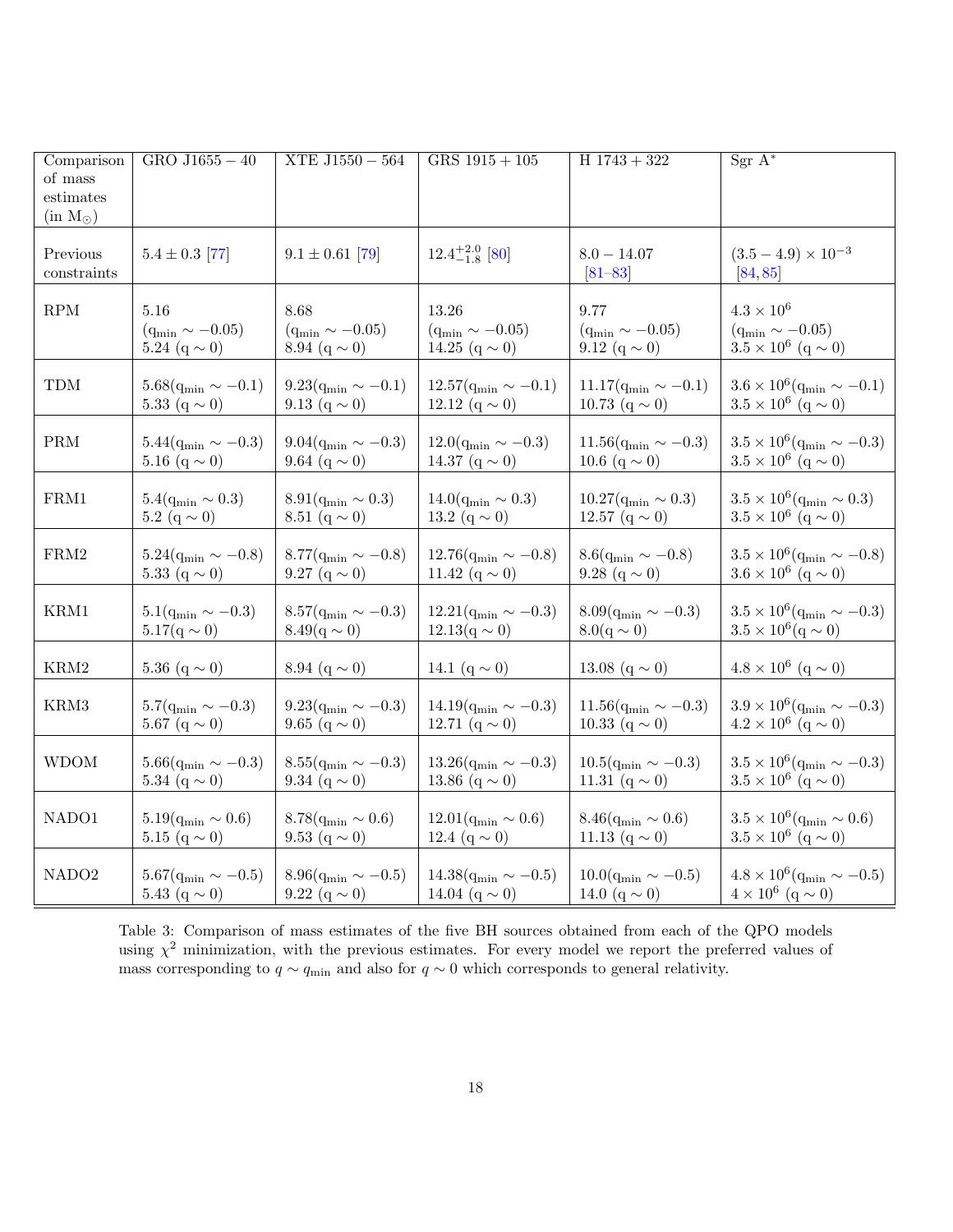(Column 4 of [Table 4\)](#page-19-0) provide the best agreement with previous studies [\[144,](#page-35-2)[146,](#page-35-4)[147\]](#page-35-5). Other QPO models (Column 4 of [Table 4\)](#page-19-0), on the other hand, predict lower values of spin.

Using the Continuum-Fitting method the spin of H1743-322 is constrained to be  $a = 0.2 \pm 0.3$  (with 68%) confidence) while, one also obtains the following bound for the spin parameter:  $a < 0.92$ , for this source (with 99.7% confidence) [\[148\]](#page-35-6). This is mostly in agreement with our results (Column five of [Table 4\)](#page-19-0), except for PRM and KRM1, which seem to generically predict a high spin value for all the sources considered here. Sgr A<sup>\*</sup> does not exhibit any prominent X-ray reflection features. This stems from its low accretion rate, which makes the accretion flow hot, tenuous and optically-thin to X-ray emission [\[149,](#page-35-7) [150\]](#page-35-8). Its spin is therefore inferred from GRMHD simulations, which are used to predict its radio spectrum and frequency-dependent polarization as a function of system parameters [\[151–](#page-35-9)[153\]](#page-35-10). Due to the uncertainties associated in computing its complex radio continuum, constraints on its spin exhibit a lot of discrepancy, e.g.  $a \sim 0.9$  [\[152\]](#page-35-11),  $a \sim 0.5$  [\[153\]](#page-35-10). Analysis of the X-ray light curve of Sgr A\* indicates a maximal spin for this object (a =  $0.9959 \pm 0.0005$ ) [\[154\]](#page-35-12), while another study based on the motion of S2 stars reveal that  $a \leq 0.1$  [\[155\]](#page-35-13) for this source. From the present analysis we find that the source exhibits high/near maximal spin from all the QPO models (sixth column of [Table 4\)](#page-19-0), which in turn is in agreement with [\[152,](#page-35-11) [154\]](#page-35-12).

It is to be emphasized that, though the theoretical QPO frequencies  $\nu_1$  and  $\nu_2$  are actually functions of 4 parameters, namely, q, a, M and  $r_{\rm em}$ , but we minimize  $\chi^2$  only with respect to the tidal charge q. This stems from the fact that our goal in this work is to discern the most favoured value of q from the QPO observations in black holes. This implies that all the four parameters are not on equal footing, i.e., they can be classified into two categories: (i) the "interesting parameters", whose values are determined simultaneously from  $\chi^2$  minimization and (ii) the "uninteresting parameters", whose values are estimated by keeping the "interesting parameters" fixed to different values and minimizing the  $\chi^2$  [\[156\]](#page-35-14). In our case, the tidal charge q is the "interesting parameter", while the "uninteresting parameters" are  $a, M$  and  $r_{\rm em}$ . Depending on the number of "interesting parameters" the confidence intervals, or,  $\Delta \chi^2$  from  $\chi^2_{\rm min}$  are determined. For example, in the present case,  $\Delta \chi^2$  corresponding to 68%, 90% and 99% confidence intervals are numerically identical to 1, 2.71 and 6.63 [\[156\]](#page-35-14), respectively. It is important to note that, while performing this analysis, we keep the tidal charge  $q$  fixed for all the five black holes, while we vary  $M$ , a and  $r_{\rm em}$ . This is because the tidal charge is related to the electric part of the bulk Weyl tensor and epitomizes the signature of the extra dimensions on the brane. In our analysis we assume that the extra dimension affects all the braneworld black holes uniformly, which justifies our method of analysis [\[72,](#page-30-13)[157\]](#page-36-0).

As discussed above, the error estimator  $\chi^2$  is a function of the tidal charge parameter q and hence we depict its functional dependence in [Fig. 7](#page-20-0) and [Fig. 8](#page-22-0) for various QPO models, which forms the basis of this work. [Fig. 7](#page-20-0) illustrates the variation of  $\chi^2$  with the tidal charge q assuming – (a) Relativistic Precession Model (RPM), (b) Tidal Disruption Model (TDM), (c) Parametric Resonance Model (PRM), (d) 3:1 Forced Resonance Model (FRM1) and (e) 2:1 Forced Resonance Model (FRM2). While in [Fig. 8](#page-22-0) we have plotted the variation of  $\chi^2$  with q for (a) Keplerian Resonance Model 1 (KRM1), (b) Keplerian Resonance Model 2 (KRM2), (c) Keplerian Resonance Model 3 (KRM3) (d) Warped Disc Oscillation Model (WDOM) (e) Non-axisymmetric Disc Oscillation Model 1 (NADO1) and (f) Non-axisymmetric Disc Oscillation Model 2 (NADO2). In each of the sub-figures within [Fig. 7](#page-20-0) and [Fig. 8](#page-22-0) the value of the tidal charge q, where  $\chi^2$  attains its minimum is the one favoured by observations. This value of q is denoted by  $q_{\text{min}}$ . The  $1 - \sigma$ ,  $2 - \sigma$  and  $3 - \sigma$  confidence intervals have also been plotted for the QPO models, wherever possible, in [Fig. 7](#page-20-0) and [Fig. 8](#page-22-0) with black, blue and magenta dashed lines, respectively. These correspond to  $\chi^2 = \chi^2_{\text{min}} + 1$ ,  $\chi^2 = \chi^2_{\text{min}} + 2.71$  and  $\chi^2 = \chi^2_{\text{min}} + 6.63$ , respectively.

From [Fig. 7](#page-20-0) we note that  $\chi^2$  attains a minimum for a *negative* tidal charge for the following models — (i) Relativistic Precession Model ( $q_{\min} \simeq -0.05$ ), (ii) Tidal Disruption Model ( $q_{\min} \simeq -0.1$ ), (iii) Parametric Resonance Model ( $q_{\min} \simeq -0.3$ ) and (iv) 2:1 Forced Resonance Model ( $q_{\min} \simeq -0.8$ ). However for the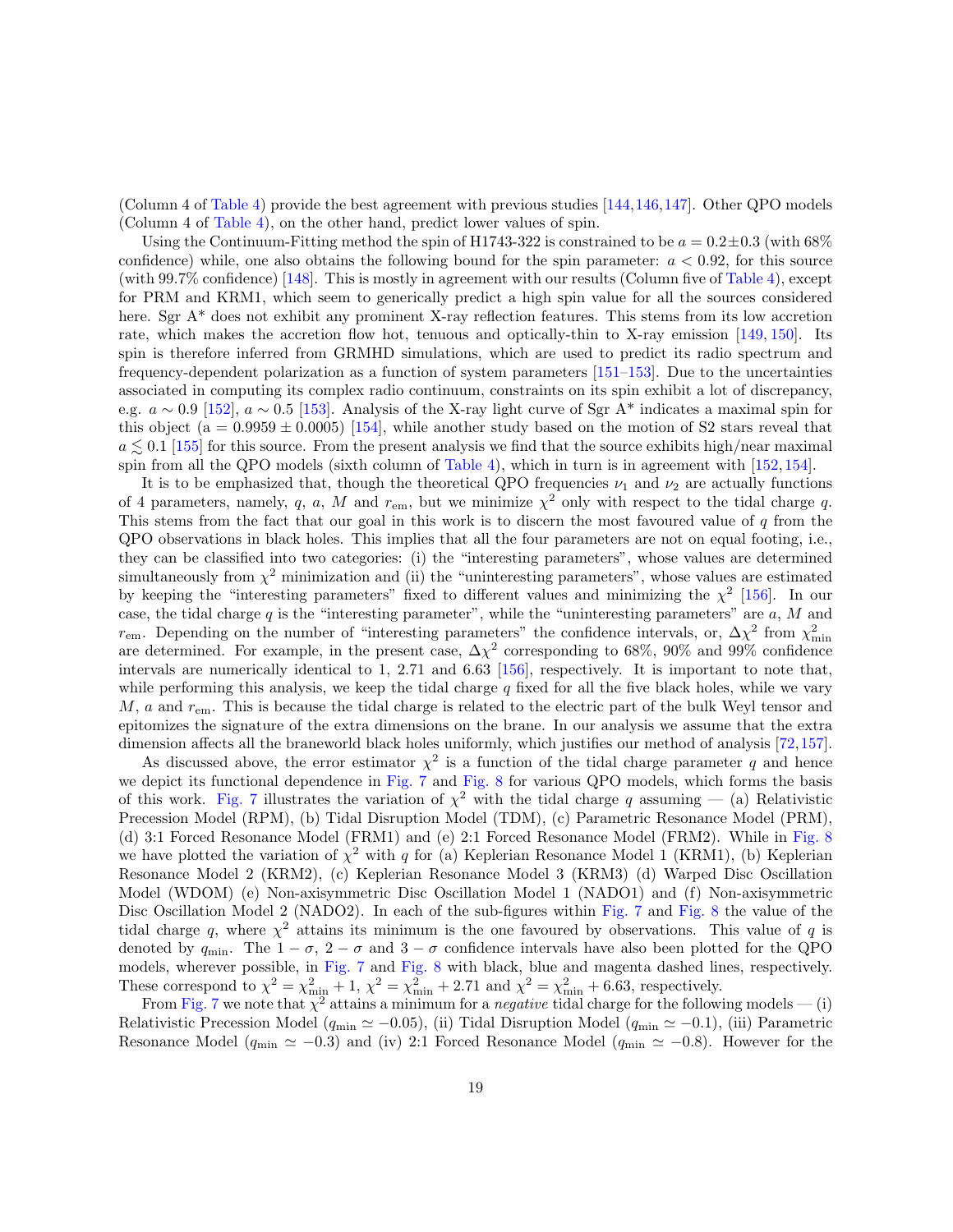| Comparison        | $GRO$ J1655 $-40$             | $XTE$ J1550 $-$ 564              | $GRS$ 1915 + 105              | $H$ 1743 + 322                | $Sgr A^*$                     |
|-------------------|-------------------------------|----------------------------------|-------------------------------|-------------------------------|-------------------------------|
| of spin           |                               |                                  |                               |                               |                               |
| estimates         |                               |                                  |                               |                               |                               |
|                   |                               |                                  |                               |                               |                               |
| Previous          | $a \sim 0.65 - 0.75$ [141]    | $-0.11 < a < 0.71$ [143]         | $a \sim 0.98$ [144]           | $a = 0.2 \pm 0.3$ [148]       | $a \sim 0.92$ [152]           |
| constraints       | $a \sim 0.94 - 0.98$ [142]    |                                  | $a \sim 0.7$ [145]            |                               | $a \sim 0.5$ [153]            |
|                   | $a = 0.29 \pm 0.003$ [78]     | $a = 0.55^{+0.15}_{-0.22}$ [143] | $a \sim 0.6 - 0.98$ [146]     |                               | $a = 0.9959 \pm 0.0005$       |
|                   |                               |                                  |                               |                               |                               |
|                   |                               |                                  |                               |                               | $[154]$                       |
|                   |                               |                                  | $a \sim 0.4 - 0.98$ [147]     |                               | $a \sim 0.1$ [155]            |
|                   |                               |                                  |                               |                               |                               |
| RPM               | 0.3                           | 0.37                             | 0.28                          | 0.33                          | 1.04                          |
|                   | $(q_{\rm min} \sim -0.05)$    | $(q_{\rm min} \sim -0.05)$       | $(q_{\min} \sim -0.05)$       | $(q_{\rm min} \sim -0.05)$    | $(q_{\rm min} \sim -0.05)$    |
|                   | $0.29~({\rm q}\sim 0)$        | 0.36 $(q \sim 0)$                | $0.32~(q \sim 0)$             | $0.21~({\rm q}\sim 0)$        | 0.92 $(q \sim 0)$             |
|                   |                               |                                  |                               |                               |                               |
| <b>TDM</b>        | $0.23(q_{\rm min} \sim -0.1)$ | $0.29(q_{\rm min} \sim -0.1)$    | $0(q_{\min} \sim -0.1)$       | $0.29(q_{\rm min} \sim -0.1)$ | $1.04(q_{\rm min} \sim -0.1)$ |
|                   | 0.1 (q $\sim$ 0)              | $0.23$ (q $\sim$ 0)              | $-0.1$ (q $\sim$ 0)           | $0.2$ (q $\sim$ 0)            | 0.99 $(q \sim 0)$             |
|                   |                               |                                  |                               |                               |                               |
| PRM               | $1.1(q_{\rm min} \sim -0.3)$  | $1.1(q_{\rm min} \sim -0.3)$     | $1.0(q_{\rm min} \sim -0.3)$  | $1.18(q_{\rm min} \sim -0.3)$ | $1.18(q_{\rm min} \sim -0.3)$ |
|                   | 0.9 (q $\sim$ 0)              | 0.95 $(q \sim 0)$                | 0.92 $(q \sim 0)$             | $0.97~(q \sim 0)$             | 0.99 $(q \sim 0)$             |
|                   |                               |                                  |                               |                               |                               |
| FRM1              | $0.25(q_{\rm min} \sim 0.3)$  | $0.30(q_{\rm min} \sim 0.3)$     | $0.24(q_{\rm min} \sim 0.3)$  | $0.29(q_{\rm min} \sim 0.3)$  | $0.89(q_{\rm min} \sim 0.3)$  |
|                   | $0.3~({\rm q}\sim 0)$         | 0.34 (q $\sim$ 0)                |                               | 0.6 (q $\sim$ 0)              | $0.97$ (q $\sim$ 0)           |
|                   |                               |                                  | $0.26$ (q $\sim$ 0)           |                               |                               |
|                   |                               |                                  |                               |                               |                               |
| ${\rm FRM2}$      | $0.4(q_{\rm min} \sim -0.8)$  | $0.5(q_{\rm min} \sim -0.8)$     | $0.3(q_{\rm min} \sim -0.8)$  | $0.2(q_{\rm min} \sim -0.8)$  | $1.3(q_{\rm min} \sim -0.8)$  |
|                   | 0.1 $(q \sim 0)$              | $0.25 (q \sim 0)$                | $-0.2$ (q $\sim$ 0)           | $0.0 (q \sim 0)$              | $0.97$ (q $\sim$ 0)           |
|                   |                               |                                  |                               |                               |                               |
| KRM1              | $1.18(q_{\rm min} \sim -0.3)$ | $1.18(q_{\rm min} \sim -0.3)$    | $1.18(q_{\rm min} \sim -0.3)$ | $1.18(q_{\rm min} \sim -0.3)$ | $1.18(q_{\rm min} \sim -0.3)$ |
|                   | 0.99 $(q \sim 0)$             | 0.99 $(q \sim 0)$                | $0.97~(q \sim 0)$             | 0.99 $(q \sim 0)$             | 0.99 $(q \sim 0)$             |
|                   |                               |                                  |                               |                               |                               |
| $\rm KRM2$        | $0.32~({\rm q}\sim 0)$        | $0.36$ (q $\sim$ 0)              | $0.32$ (q $\sim$ 0)           | 0.6 $(q \sim 0)$              | $0.97~({\rm q}\sim 0)$        |
|                   |                               |                                  |                               |                               |                               |
| KRM3              | $0.27(q_{\rm min} \sim -0.3)$ | $0.29(q_{\rm min} \sim -0.3)$    | $0.20(q_{\rm min} \sim -0.3)$ | $0.4(q_{\rm min} \sim -0.3)$  | $1.0(q_{\rm min} \sim -0.3)$  |
|                   | $0.22~(q \sim 0)$             | $0.3~({\rm q}\sim 0)$            | $0.0 (q \sim 0)$              | $0.22$ (q $\sim$ 0)           | 0.99 (q $\sim$ 0)             |
|                   |                               |                                  |                               |                               |                               |
| <b>WDOM</b>       | $0.35(q_{\rm min} \sim -0.3)$ | $0.31(q_{\rm min} \sim -0.3)$    | $0.20(q_{\rm min} \sim -0.3)$ | $0.33(q_{\rm min} \sim -0.3)$ | $1.18(q_{\rm min} \sim -0.3)$ |
|                   | 0.1 $(q \sim 0)$              | $0.26$ (q $\sim$ 0)              | 0.1 $(q \sim 0)$              | 0.26 $(q \sim 0)$             | 0.99 $(q \sim 0)$             |
|                   |                               |                                  |                               |                               |                               |
| NADO1             | $0.0(q_{\rm min} \sim 0.6)$   | $0.1(q_{\rm min} \sim 0.6)$      | $-0.2(q_{\rm min} \sim 0.6)$  | $-0.2(q_{\rm min} \sim 0.6)$  | $0.63(q_{\rm min} \sim 0.6)$  |
|                   |                               |                                  |                               |                               |                               |
|                   | 0.36 $(q \sim 0)$             | 0.6 (q $\sim$ 0)                 | $0.22~(q \sim 0)$             | 0.6 (q $\sim$ 0)              | 0.99 $(q \sim 0)$             |
|                   |                               |                                  |                               |                               |                               |
| NADO <sub>2</sub> | $0.32(q_{\rm min} \sim -0.5)$ | $0.32(q_{\rm min} \sim -0.5)$    | $0.29(q_{\rm min} \sim -0.5)$ | $0.28(q_{\rm min} \sim -0.5)$ | $0.9(q_{\rm min} \sim -0.5)$  |
|                   | $0.25 \; (q \sim 0)$          | 0.31 $(q \sim 0)$                | $0.24~({\rm q}\sim 0)$        | $0.5 (q \sim 0)$              | $0.8 (q \sim 0)$              |

<span id="page-19-0"></span>Table 4: Comparison of spin estimates of the five BH sources obtained from each of the QPO models using  $\chi^2$  minimization, with the previous estimates. For every model we report the preferred values of spin corresponding to  $q \sim q_{\text{min}}$  and also for  $q \sim 0$  which corresponds to general relativity.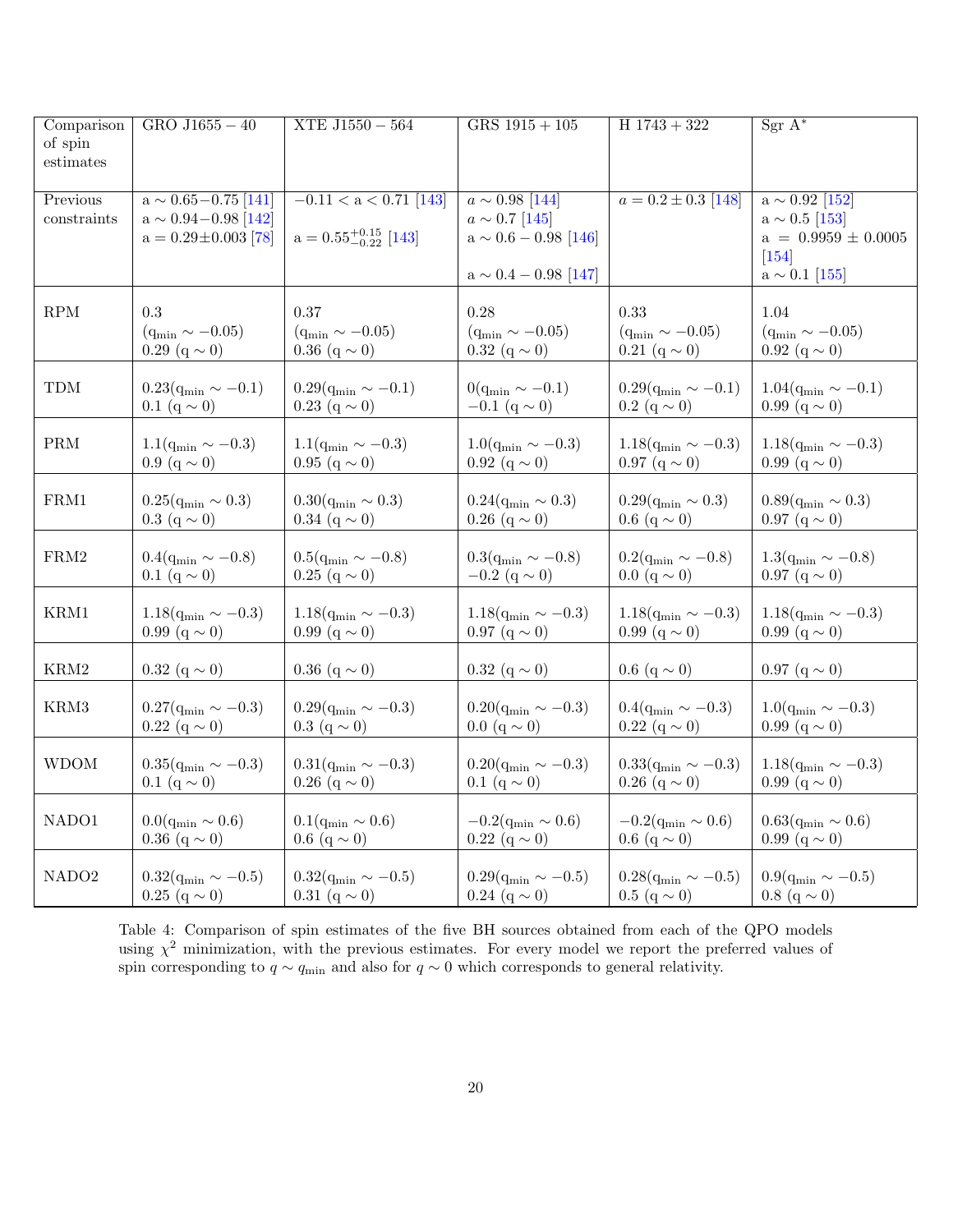

<span id="page-20-0"></span>Figure 7: The figure illustrates the variation of  $\chi^2$  (evaluated using a sample of five black holes listed in [Table 1\)](#page-5-1) with the tidal charge parameter  $q$  assuming  $-$  (a) Relativistic Precession Model, (b) Tidal Disruption Model, (c) Parametric Resonance Model, (d) 3:1 Forced Resonance Model (FRM1) and (e) 2:1 Forced Resonance Model (FRM2). The minimum of  $\chi^2$  denotes the most favoured tidal charge corresponding to different models. For more discussions one is referred to the main text.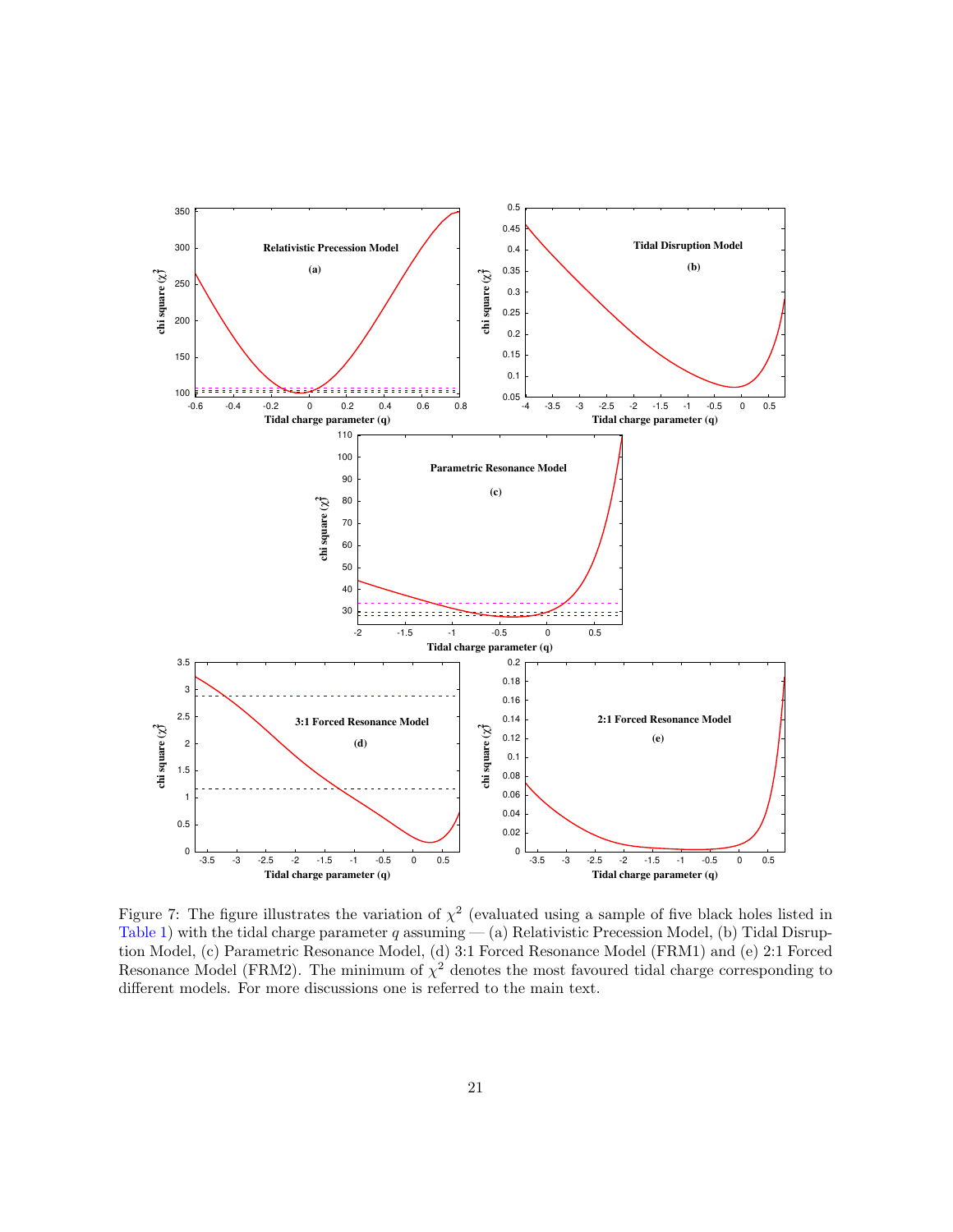3:1 Forced Resonance Model, positive value of the tidal charge parameter seems to be more favoured. Similarly in [Fig. 8,](#page-22-0)  $\chi^2$  minimizes for a *negative q* when — (i) Keplerian Resonance Model 1 ( $q_{\min} \simeq -0.3$ ), (ii) Keplerian Resonance Model 3 ( $q_{\min} \simeq -0.3$ ) (iii) Warped Disc Oscillation Model ( $q_{\min} \simeq -0.3$ ) and (iv) Non-axisymmetric Disc Oscillation Model 2 ( $q_{\min} \approx -0.5$ ) are considered. On the other hand, the Keplerian Resonance Model 2 and the Non-axisymmetric Disc Oscillation Model 1 predicts minimum  $\chi^2$ for a positive value of the tidal charge parameter  $q$ .

We have emphasized before, that a negative tidal charge is clearly a non-GR signature, which can be realized in a higher dimensional scenario and our result shows that eight out of the eleven QPO models considered here favour a *negative q*. For the remaining models, a positive q is favoured, which can be realized both in GR and also in the extra dimensional scenario considered here. Thus we see that the existence of an additional spatial dimension is favoured, if we want to explain the observed QPO frequencies using various theoretical models in the context of braneworld black holes.

From [Fig. 7](#page-20-0) we note that the two most widely used QPO models, namely, the Relativistic Precession Model (RPM) and the Parametric Resonance Model (PRM) not only favour a *negative* tidal charge q, but also rules out general relativity ( $q = 0$ ) within  $1 - \sigma$ . However, when the  $2 - \sigma$  interval is considered both these models include the Kerr scenario. For RPM, the values of q allowed within  $3 - \sigma$  confidence level lie in the interval  $-0.15 \le q \le 0.03$ , while for PRM this interval corresponds to  $-1.2 \le q \le 0.2$ . The results obtained from KRM1 (see [Fig. 8\)](#page-22-0) are also in accordance with the findings from RPM and PRM, since this model also rules out GR within  $1 - \sigma$ . In particular,  $\chi^2_{\rm min}$  is attained at  $q_{\rm min} \simeq -0.3$ , while the tidal charge within  $-0.75 \le q \le 0.2$  is in the  $3 - \sigma$  interval. Confidence intervals can also be drawn for FRM1 (see [Fig. 7\)](#page-20-0) and NADO1 (see [Fig. 8\)](#page-22-0). Both of these models favour a positive tidal charge with  $\chi^2$ attaining minimum at  $q \approx 0.3$  and  $q \approx 0.6$  for FRM1 and NADO1 respectively. However, these models span a large range of q within 90% confidence level, viz,  $-3.2 \lesssim q \lesssim 0.99$  (FRM1) and  $-1.9 \lesssim q \lesssim 0.99$ (NADO1). The results based on RPM, PRM and FRM1 are however on a firmer ground compared to NADO1 or KRM1 because the resonant couplings assumed in the last two models are difficult to realize in the accretion scenario (see [Section 4.2\)](#page-9-4). We however consider them for the sake of completeness.

The resonant models like PRM can more naturally explain the commensurability of QPO frequencies while RPM is also a widely used QPO model. Both PRM and RPM not only favor a *negative* tidal charge but also establish stringent constraints on the same, in particular, they rule out very high positive or negative values of q, consistent with previous studies [\[72,](#page-30-13) [158\]](#page-36-1). The other models favouring a positive q (also realizable in the higher dimensional setup) allows a wide range of the tidal charge within  $2 - \sigma$  and hence cannot provide any strong bound on the tidal charge. The other models, where confidence contours cannot be drawn, cannot impose strong constraints on the tidal charge.

From the above discussion along with [Fig. 7](#page-20-0) and [Fig. 8](#page-22-0) we note that the observations related to QPOs in black holes generically favour a negative tidal charge parameter. This is in accordance with some of our earlier findings based on the image of M87\* [\[60\]](#page-29-3), as well as on the continuum spectrum of black holes [\[72,](#page-30-13) [73\]](#page-30-3). It is interesting to note that independent observations, e.g., continuum spectrum, QPOs, black hole shadow based on different black hole samples consistently favoured negative values of the tidal charge parameter. Finally, to summarize, our results derived from all the QPO models have been presented in [Fig. 9,](#page-23-0) where we report the value of  $q_{\min}$  from each of the models by coloured filled circles along with confidence intervals, wherever possible (90% for RPM, PRM, KRM1, FRM1 and NADO1). For the remaining six models the confidence intervals cannot be obtained. As a consequence, they cover the entire range of x-axis, shaded with pink colored block. Since there's no theoretical restriction on the negative value of q, the leftmost part of the pink shaded regions are marked with arrows to indicate that they are in fact broader than the x-axis limits drawn in the figure. The maximum positive value of q is unity and hence the pink shaded regions can extend maximum upto  $q = 1$  along the positive x-axis, which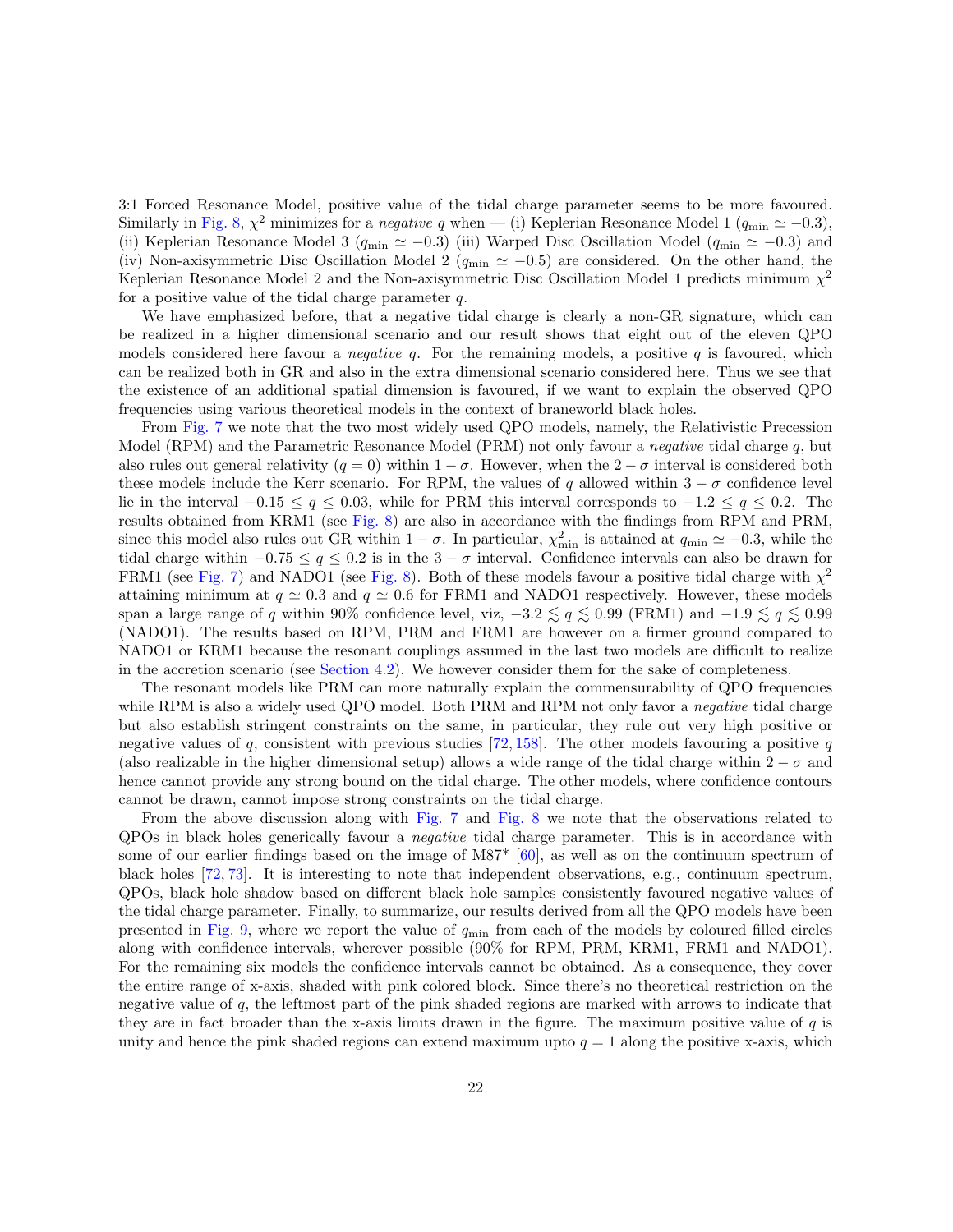

<span id="page-22-0"></span>Figure 8: The figure illustrates the variation of  $\chi^2$  with the tidal charge parameter q for a sample of five black holes listed in [Table 1,](#page-5-1) assuming the following models: (a) Keplerian Resonance Model 1, (b) Keplerian Resonance Model 2, (c) Keplerian Resonance Model 3, (d) Warped Disc Oscillation Model, (e) Non-axisymmetric Disc Oscillation Model 1 and (f) Non-axisymmetric Disc Oscillation Model. The minimum of  $\chi^2$  denotes the most favoured tidal charge corresponding to different models. For more discussions see the main text.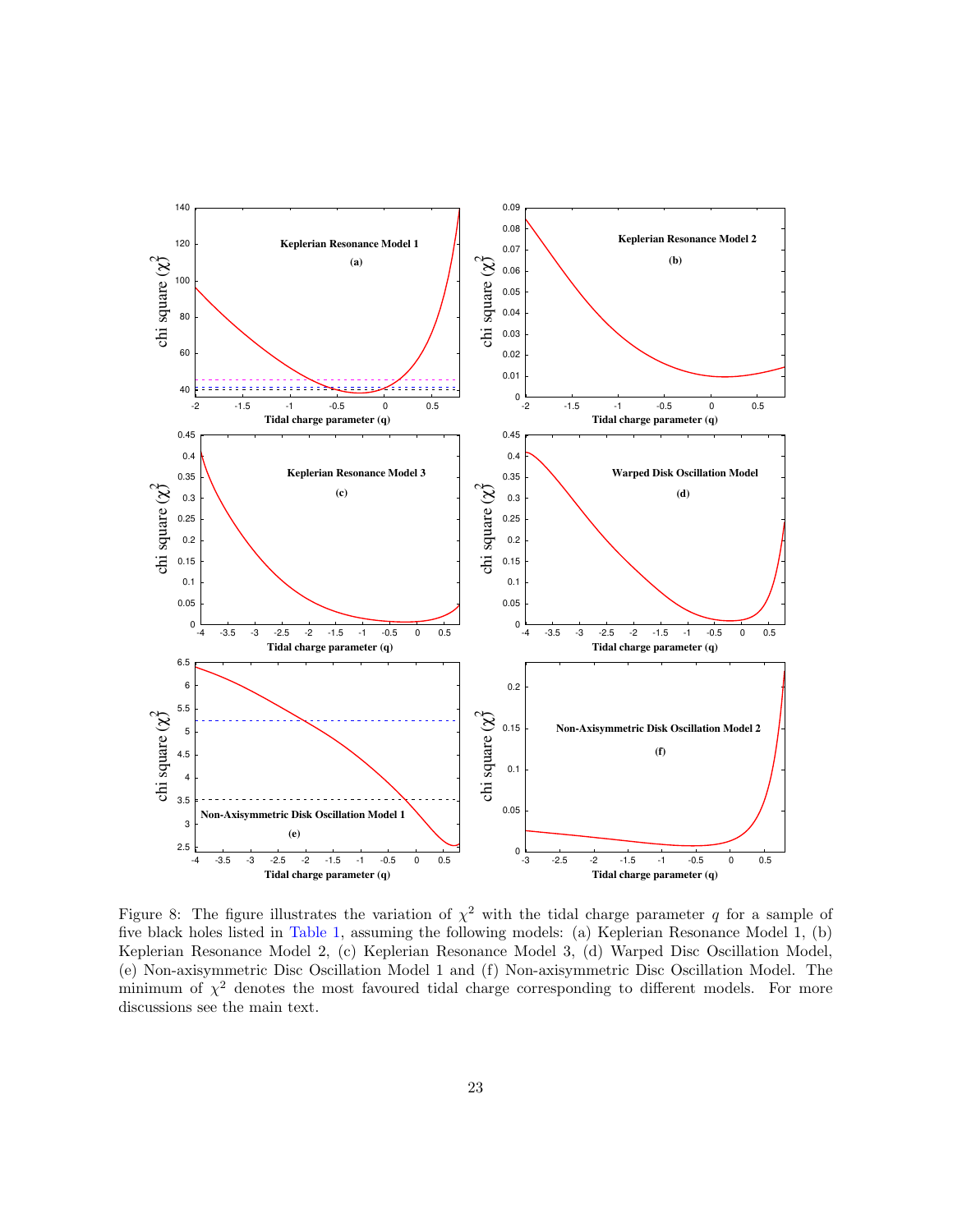

<span id="page-23-0"></span>Figure 9: The above figure summarizes the most favoured values of  $q$  from each of the QPO models. For each of the models, the filled coloured circles represent the q value corresponding to  $\chi^2_{\rm min}$ . The allowed values of q from QPO observations within 90% confidence interval for the models RPM, PRM, KRM1, FRM1 and NADO1 are shown with light green colored block. For the remaining six models the confidence intervals cannot be obtained. As a consequence they cover the entire range of x-axis, shaded with pink colored block. Since there's no theoretical restriction on the negative value of  $q$ , the leftmost part of the pink shaded regions are marked with arrows to indicate that they are in fact broader than the x-axis limits drawn in the figure. The maximum positive value of  $q$  is unity and hence the pink shaded regions can extend maximum upto  $q = 1$  along the positive x-axis which is shown in the figure. The grey dashed line depicts general relativity, i.e.,  $q = 0$ . As evident, among the 11 theoretical models, 8 of them predict negative values of  $q$ , while three of them predicts positive values. It is worth emphasizing that all of these QPO models are consistent with negative q vales, within the  $1-\sigma$  confidence interval.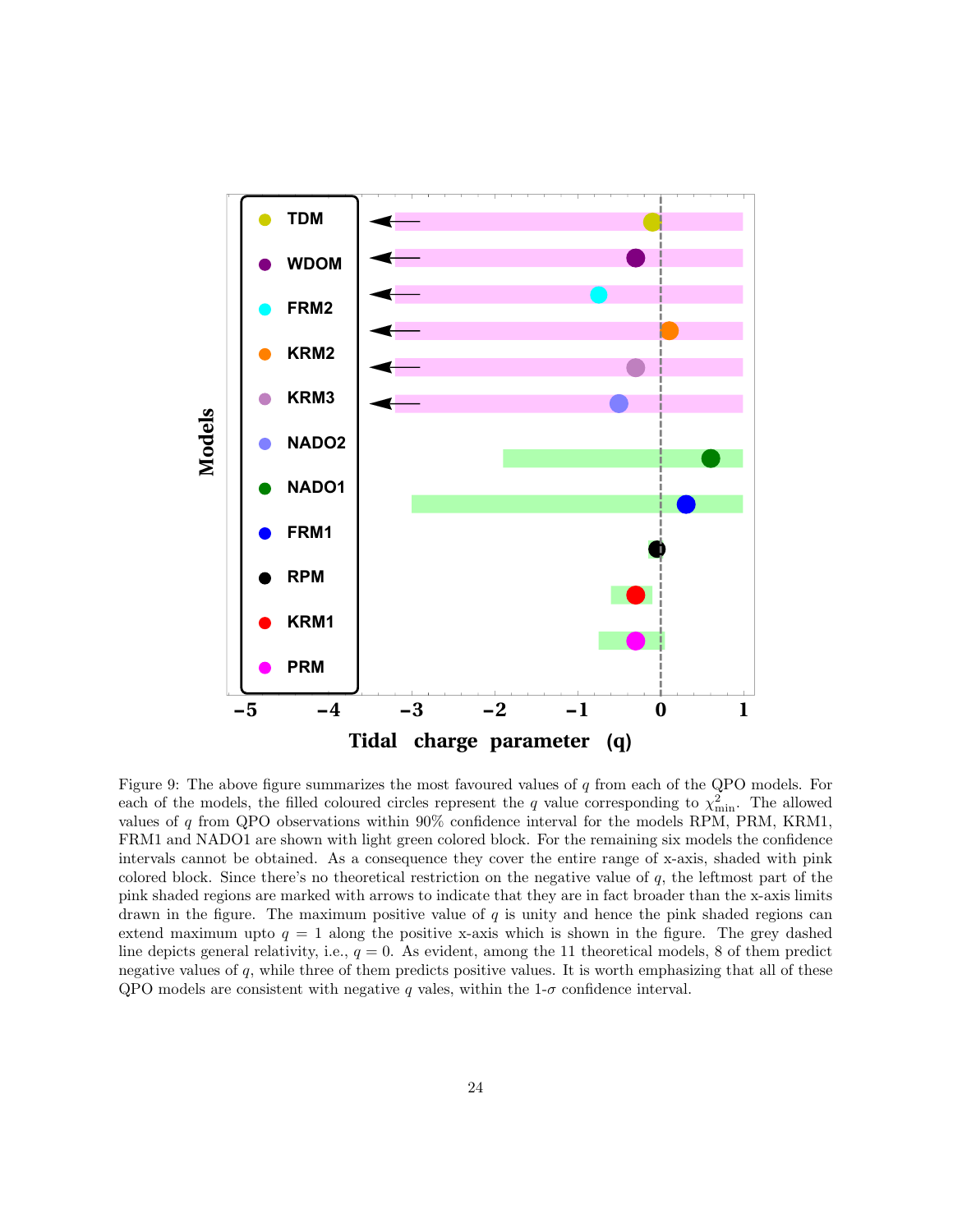is shown in the figure.

## <span id="page-24-0"></span>6 Concluding Remarks

In this work we explore the signatures of extra dimensions from the quasi-periodic oscillations observed in the power density spectrum of black holes. We consider a well studied and motivated higher dimensional scenario, where our visible universe is confined in a 3-brane embedded in a five dimensional bulk spacetime governed by Einstein gravity. The presence of an extra spatial dimension modifies the gravitational field equations on the brane by the introduction of projected bulk Weyl tensor and quadratic terms in the brane energy-momentum tensor. The stationary and axisymmetric vacuum black hole solution on the brane, resembles the Kerr-Newmann metric in GR, but differs as the tidal charge carried by the braneworld black holes, inherited from the bulk Weyl tensor, can assume negative values. This turns out to be a distinctive signature of the higher dimensions, which we wish to observe, if present, from the QPO frequencies associated with black holes. It is worthwhile to emphasize that the QPOs provide a cleaner probe to the background metric compared to the continuum spectrum or the iron line. Since these QPOs originate from local or collective motion of accreting plasma near the marginally stable circular orbit of black holes and are solely dependent on the background metric and not on the complex and ill-understood processes of the accretion flow. Thus QPOs can potentially be a more effective probe of the background spacetime, which we have explored in detail in this work.

Previous effort in this direction has attempted to extract the signature of the tidal charge from the observed QPO frequencies of two sources, namely GRS 1915+105 and Sgr A\*, and reported that a negative tidal charge can explain the observations better, when the parametric resonance model is assumed [\[86\]](#page-31-2). The present work, on the other hand, is a more comprehensive and complete endeavour in this direction, where we have not only considered nearly all the available observations of HFQPOs in black holes (the four micro-quasars, viz., GRO J1655-40, GRS 1915+105, XTE J1550+564, H 1743+322 and the galactic centre supermassive black hole Sgr  $A^*$ ) but have also compared them with the theoretical predictions from the kinematic and the resonant QPO models existing in the literature. Such a study has enabled us to decipher the observationally favoured values of q within the domain of each of these models. In order to establish stronger constraints on the tidal charge we further perform a  $\chi^2$  analysis by comparing the theoretical QPO frequencies from each of the models described in [Table 2,](#page-6-0) with the observations from five sources. Our analysis reveals that out of the eleven QPO models considered in this work, eight models, namely, RPM, TDM, PRM, FRM2, KRM1, KRM3, WDOM and NADO2, favour a *negative* tidal charge, a distinguishing signature of extra dimensions. In particular, the Relativistic Precession Model and the Parametric Resonance Model, the two most extensively used models of QPOs, not only favour a negative q, but also exclude general relativity within  $1-\sigma$  confidence interval. When the  $2-\sigma$  interval is considered, such models do include the Kerr scenario, although they consistently rule out large positive or negative values of the tidal charge within  $3-\sigma$ , a result in agreement with earlier findings [\[72,](#page-30-13)[158\]](#page-36-1). Although similar constraints on q can also be established from the Keplerian Resonance Model 1 (KRM1), the resonant coupling between the orbital and the radial epicyclic motion is difficult to realize in this model within the purview of accretion scenario. The remaining five models, namely TDM, FRM2, KRM3, WDOM and NADO2, exhibiting minimum  $\chi^2$  for a negative tidal charge, do not provide any strong constraints on q, unlike RPM and PRM models. Further, the three models (FRM1, KRM2 and NADO1), where the  $\chi^2$ minimizes for a positive  $q$ , does not disfavour the extra dimensional scenario.

While it might seem from the above discussion that the observed QPO frequencies in the four microquasars (GRO J1655-40, GRS 1915+105, XTE J1550+564, H 1743+322) and Sgr  $A^*$  indicate a preference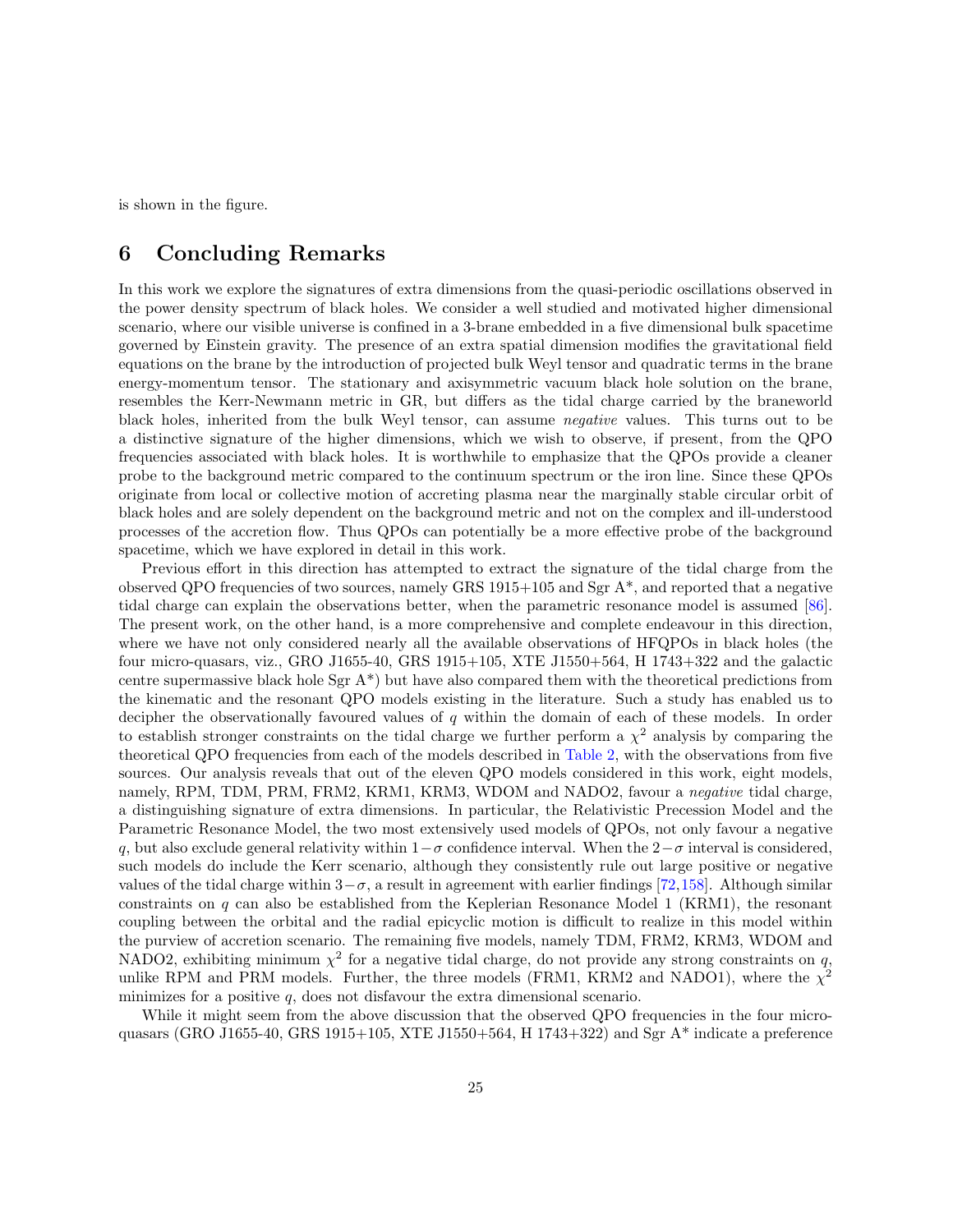towards braneworld black holes, compared to the Kerr scenario, it must be noted that these results are based on the various pre-existing QPO models. In this regard it may be noted that despite observing HFQPOs for decades there is no clear indication on the choice of the correct theoretical model, if any. There has been general consensus on the fact that HFQPOs should not be caused by different physics in different models, but rather a single model, that is yet to be determined, should explain all the observations. Thus, even though majority of the QPO models prefer a negative value for the tidal charge, it is immature to claim that braneworld scenario is more favoured compared to general relativity. As and when a more complete QPO model is arrived at, one can perform the analysis presented here, to see whether braneworld scenario is indeed preferred or not. This works provides the framework necessary for such an analysis. At this outset we must also admit that the present analysis has certain limitations arising from  $-$  (i) uncertainties associated with the physical mechanism giving rise to the QPOs, (ii) the small observational sample (a larger sample can potentially impose much more stringent constraints on  $q$ ) and (iii) the lack of precise data. The precision of the data is expected to improve by more than an order of magnitude with the launch of the ESA (European Space Agency) X-ray mission LOFT (Large Observatory for X-ray Timing), which will enhance the scope to explore the QPO phenomenology in near future.

## Acknowledgements

The research of SSG is partially supported by the Science and Engineering Research Board-Extra Mural Research Grant No. (EMR/2017/001372), Government of India. Research of S.C. is funded by the INSPIRE Faculty Fellowship (Reg. No. DST/INSPIRE/04/2018/000893) from the Department of Science and Technology, Government of India and by the Start-Up Research Grant from SERB, DST, Government of India (Reg. No. SRG/2020/000409).

## References

- <span id="page-25-0"></span>[1] LIGO Scientific, VIRGO Collaboration, B. P. Abbott et al., "GW170104: Observation of a 50-Solar-Mass Binary Black Hole Coalescence at Redshift 0.2," [Phys. Rev. Lett.](http://dx.doi.org/10.1103/PhysRevLett.118.221101, 10.1103/PhysRevLett.121.129901) 118 no. 22, (2017) [221101,](http://dx.doi.org/10.1103/PhysRevLett.118.221101, 10.1103/PhysRevLett.121.129901) [arXiv:1706.01812 \[gr-qc\]](http://arxiv.org/abs/1706.01812). [Erratum: Phys. Rev. Lett.121,no.12,129901(2018)].
- [2] LIGO Scientific, Virgo Collaboration, B. P. Abbott et al., "Binary Black Hole Mergers in the first Advanced LIGO Observing Run," Phys. Rev. X6 [no. 4, \(2016\) 041015,](http://dx.doi.org/10.1103/PhysRevX.6.041015, 10.1103/PhysRevX.8.039903) [arXiv:1606.04856](http://arxiv.org/abs/1606.04856) [\[gr-qc\]](http://arxiv.org/abs/1606.04856). [erratum: Phys. Rev.X8,no.3,039903(2018)].
- [3] LIGO Scientific, Virgo Collaboration, B. P. Abbott et al., "GW151226: Observation of Gravitational Waves from a 22-Solar-Mass Binary Black Hole Coalescence," [Phys. Rev. Lett.](http://dx.doi.org/10.1103/PhysRevLett.116.241103) 116 [no. 24, \(2016\) 241103,](http://dx.doi.org/10.1103/PhysRevLett.116.241103) [arXiv:1606.04855 \[gr-qc\]](http://arxiv.org/abs/1606.04855).
- [4] LIGO Scientific, Virgo Collaboration, B. P. Abbott *et al.*, "Tests of general relativity with GW150914," Phys. Rev. Lett. 116 [no. 22, \(2016\) 221101,](http://dx.doi.org/10.1103/PhysRevLett.116.221101, 10.1103/PhysRevLett.121.129902) [arXiv:1602.03841 \[gr-qc\]](http://arxiv.org/abs/1602.03841). [Erratum: Phys. Rev. Lett.121,no.12,129902(2018)].
- <span id="page-25-1"></span>[5] LIGO Scientific, Virgo Collaboration, B. P. Abbott et al., "Observation of Gravitational Waves from a Binary Black Hole Merger," Phys. Rev. Lett. 116 [no. 6, \(2016\) 061102,](http://dx.doi.org/10.1103/PhysRevLett.116.061102) [arXiv:1602.03837](http://arxiv.org/abs/1602.03837)  $[gr-qc]$ .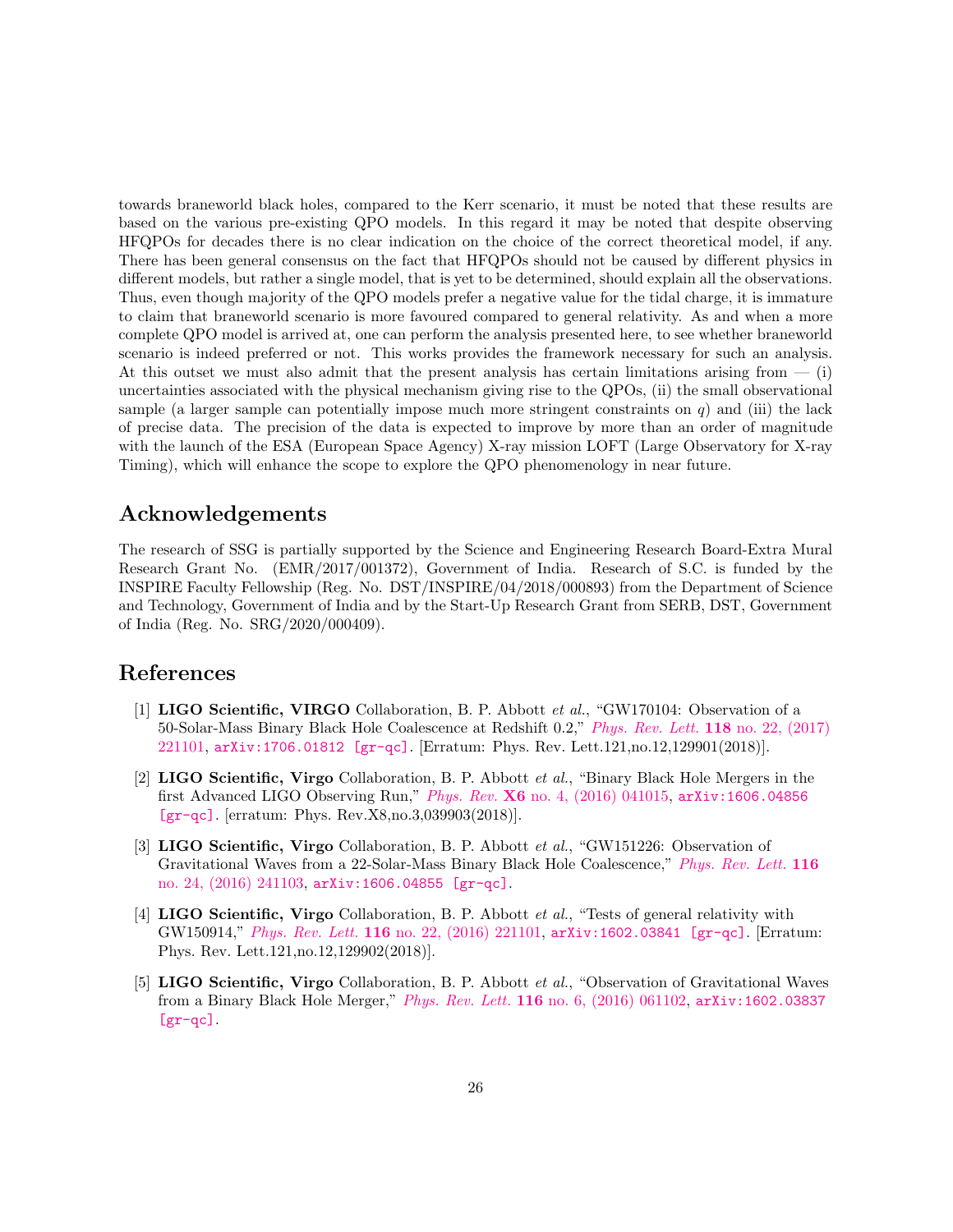- <span id="page-26-0"></span>[6] Event Horizon Telescope Collaboration, V. L. Fish, K. Akiyama, K. L. Bouman, A. A. Chael, M. D. Johnson, S. S. Doeleman, L. Blackburn, J. F. C. Wardle, and W. T. Freeman, "Observing and Imaging — Active Galactic Nuclei with the Event Horizon Telescope," Galaxies 4 [no. 4, \(2016\)](http://dx.doi.org/10.3390/galaxies4040054) [54,](http://dx.doi.org/10.3390/galaxies4040054) [arXiv:1607.03034 \[astro-ph.IM\]](http://arxiv.org/abs/1607.03034).
- [7] Event Horizon Telescope Collaboration, K. Akiyama et al., "First M87 Event Horizon Telescope Results. I. The Shadow of the Supermassive Black Hole," [Astrophys. J.](http://dx.doi.org/10.3847/2041-8213/ab0ec7) 875 no. 1, (2019) [L1,](http://dx.doi.org/10.3847/2041-8213/ab0ec7) [arXiv:1906.11238 \[astro-ph.GA\]](http://arxiv.org/abs/1906.11238).
- [8] Event Horizon Telescope Collaboration, K. Akiyama et al., "First M87 Event Horizon Telescope Results. II. Array and Instrumentation," Astrophys. J. 875 [no. 1, \(2019\) L2,](http://dx.doi.org/10.3847/2041-8213/ab0c96) [arXiv:1906.11239 \[astro-ph.IM\]](http://arxiv.org/abs/1906.11239).
- [9] Event Horizon Telescope Collaboration, K. Akiyama et al., "First M87 Event Horizon Telescope Results. III. Data Processing and Calibration," Astrophys. J. 875 [no. 1, \(2019\) L3,](http://dx.doi.org/10.3847/2041-8213/ab0c57) [arXiv:1906.11240 \[astro-ph.GA\]](http://arxiv.org/abs/1906.11240).
- [10] Event Horizon Telescope Collaboration, K. Akiyama et al., "First M87 Event Horizon Telescope Results. IV. Imaging the Central Supermassive Black Hole," [Astrophys. J.](http://dx.doi.org/10.3847/2041-8213/ab0e85) 875 no. 1, [\(2019\) L4,](http://dx.doi.org/10.3847/2041-8213/ab0e85) [arXiv:1906.11241 \[astro-ph.GA\]](http://arxiv.org/abs/1906.11241).
- [11] Event Horizon Telescope Collaboration, K. Akiyama et al., "First M87 Event Horizon Telescope Results. V. Physical Origin of the Asymmetric Ring," [Astrophys. J.](http://dx.doi.org/10.3847/2041-8213/ab0f43) 875 no. 1, (2019) [L5,](http://dx.doi.org/10.3847/2041-8213/ab0f43) [arXiv:1906.11242 \[astro-ph.GA\]](http://arxiv.org/abs/1906.11242).
- <span id="page-26-1"></span>[12] Event Horizon Telescope Collaboration, K. Akiyama et al., "First M87 Event Horizon Telescope Results. VI. The Shadow and Mass of the Central Black Hole," [Astrophys. J.](http://dx.doi.org/10.3847/2041-8213/ab1141) 875 no. 1, [\(2019\) L6,](http://dx.doi.org/10.3847/2041-8213/ab1141) [arXiv:1906.11243 \[astro-ph.GA\]](http://arxiv.org/abs/1906.11243).
- <span id="page-26-2"></span>[13] C. M. Will, "Was Einstein right?," [Annalen Phys.](http://dx.doi.org/10.1002/andp.200510170, 10.1142/9789812700988_0008) 15 (2005) 19–33, [arXiv:gr-qc/0504086](http://arxiv.org/abs/gr-qc/0504086) [\[gr-qc\]](http://arxiv.org/abs/gr-qc/0504086). [Annalen Phys.518,19(2006)].
- [14] C. M. Will, *Theory and experiment in gravitational physics.* 1993.
- [15] C. M. Will, "The Confrontation between general relativity and experiment," [Living Rev. Rel.](http://dx.doi.org/10.12942/lrr-2006-3) 9 [\(2006\) 3,](http://dx.doi.org/10.12942/lrr-2006-3) [arXiv:gr-qc/0510072 \[gr-qc\]](http://arxiv.org/abs/gr-qc/0510072).
- <span id="page-26-3"></span>[16] E. Berti et al., "Testing General Relativity with Present and Future Astrophysical Observations," [Class. Quant. Grav.](http://dx.doi.org/10.1088/0264-9381/32/24/243001) 32 (2015) 243001,  $arXiv:1501.07274$  [gr-qc].
- <span id="page-26-4"></span>[17] R. Penrose, "Gravitational collapse and space-time singularities," [Phys. Rev. Lett.](http://dx.doi.org/10.1103/PhysRevLett.14.57) 14 (1965) 57–59.
- [18] S. W. Hawking, "Breakdown of Predictability in Gravitational Collapse," [Phys. Rev.](http://dx.doi.org/10.1103/PhysRevD.14.2460) D14 (1976) [2460–2473.](http://dx.doi.org/10.1103/PhysRevD.14.2460)
- [19] R. M. Wald, General Relativity. The University of Chicago Press, 1st ed., 1984.
- <span id="page-26-5"></span>[20] D. Christodoulou, "The formation of black holes and singularities in spherically symmetric gravitational collapse," [Commun. Pure Appl. Math.](http://dx.doi.org/10.1002/cpa.3160440305) 44 no. 3, (1991) 339–373.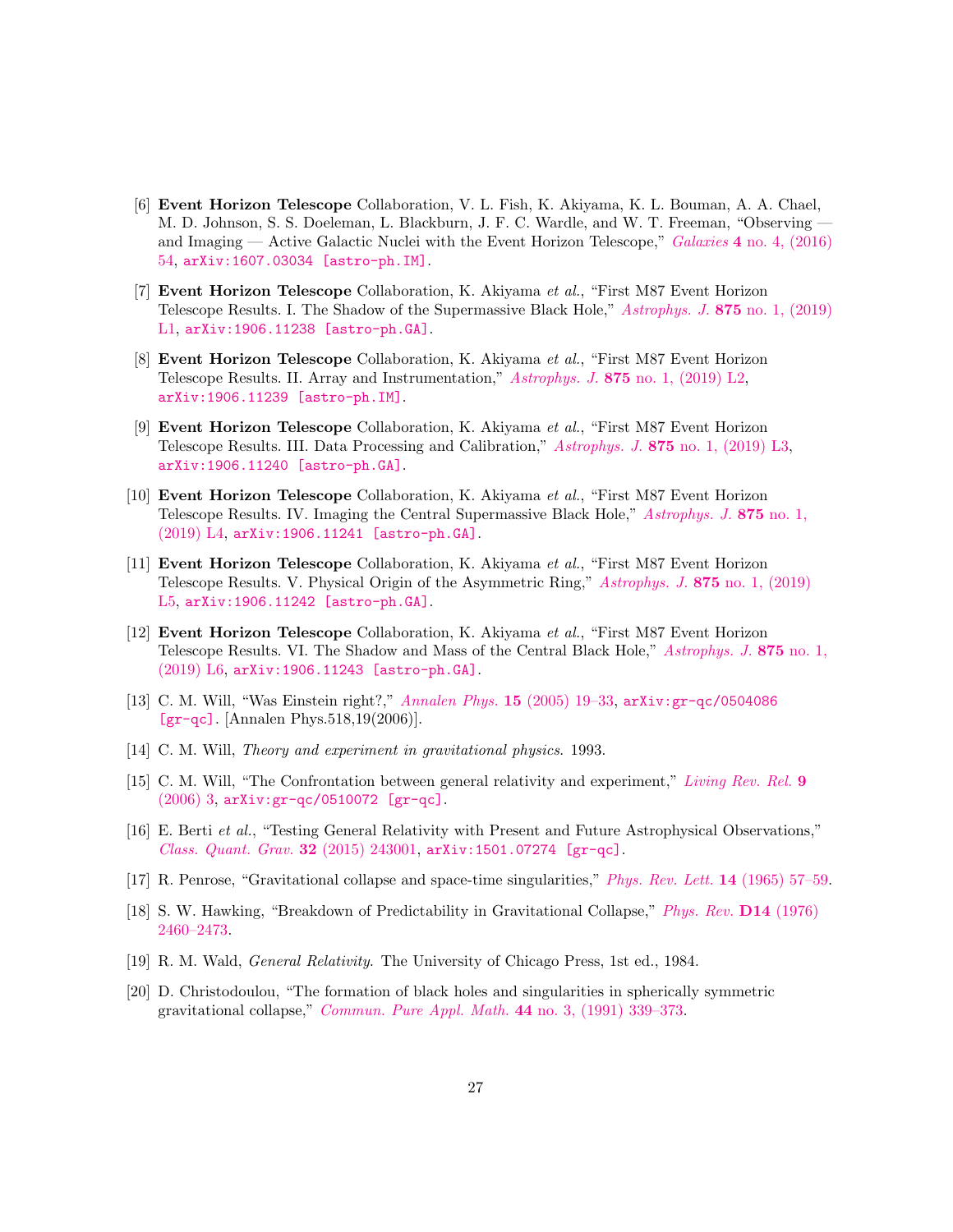- <span id="page-27-0"></span>[21] T. Clifton, P. G. Ferreira, A. Padilla, and C. Skordis, "Modified Gravity and Cosmology," [Phys.](http://dx.doi.org/10.1016/j.physrep.2012.01.001)  $Rept.$  513 [\(2012\) 1–189,](http://dx.doi.org/10.1016/j.physrep.2012.01.001) [arXiv:1106.2476 \[astro-ph.CO\]](http://arxiv.org/abs/1106.2476).
- [22] **Supernova Cosmology Project** Collaboration, S. Perlmutter *et al.*, "Measurements of Omega and Lambda from 42 high redshift supernovae," Astrophys. J. 517 [\(1999\) 565–586,](http://dx.doi.org/10.1086/307221) [arXiv:astro-ph/9812133 \[astro-ph\]](http://arxiv.org/abs/astro-ph/9812133).
- <span id="page-27-1"></span>[23] **Supernova Search Team** Collaboration, A. G. Riess *et al.*, "Observational evidence from supernovae for an accelerating universe and a cosmological constant," [Astron. J.](http://dx.doi.org/10.1086/300499) 116 (1998) [1009–1038,](http://dx.doi.org/10.1086/300499) [arXiv:astro-ph/9805201 \[astro-ph\]](http://arxiv.org/abs/astro-ph/9805201).
- <span id="page-27-2"></span>[24] S. Nojiri and S. D. Odintsov, "Unified cosmic history in modified gravity: from F(R) theory to Lorentz non-invariant models," Phys.Rept. 505 (2011) 59-144,  $arXiv:1011.0544$  [gr-qc].
- <span id="page-27-3"></span>[25] S. Nojiri and S. D. Odintsov, "Modified gravity with negative and positive powers of the curvature: Unification of the inflation and of the cosmic acceleration," Phys.Rev. D68 [\(2003\) 123512,](http://dx.doi.org/10.1103/PhysRevD.68.123512) [arXiv:hep-th/0307288 \[hep-th\]](http://arxiv.org/abs/hep-th/0307288).
- <span id="page-27-4"></span>[26] C. Lanczos, "Electricity as a natural property of Riemannian geometry," [Rev. Mod. Phys.](http://dx.doi.org/10.1103/RevModPhys.39.716) 39 [\(1932\) 716–736.](http://dx.doi.org/10.1103/RevModPhys.39.716)
- [27] D. Lovelock, "The Einstein tensor and its generalizations," J. Math. Phys. 12 [\(1971\) 498–501.](http://dx.doi.org/10.1063/1.1665613)
- [28] T. Padmanabhan and D. Kothawala, "Lanczos-Lovelock models of gravity," [Phys. Rept.](http://dx.doi.org/10.1016/j.physrep.2013.05.007) 531 [\(2013\) 115–171,](http://dx.doi.org/10.1016/j.physrep.2013.05.007) [arXiv:1302.2151 \[gr-qc\]](http://arxiv.org/abs/1302.2151).
- <span id="page-27-5"></span>[29] N. Dadhich, R. Durka, N. Merino, and O. Miskovic, "Dynamical structure of Pure Lovelock gravity," Phys. Rev. D93 [no. 6, \(2016\) 064009,](http://dx.doi.org/10.1103/PhysRevD.93.064009) [arXiv:1511.02541 \[hep-th\]](http://arxiv.org/abs/1511.02541).
- <span id="page-27-6"></span>[30] G. W. Horndeski, "Second-order scalar-tensor field equations in a four-dimensional space," [Int. J.](http://dx.doi.org/10.1007/BF01807638) Theor. Phys. 10 [\(1974\) 363–384.](http://dx.doi.org/10.1007/BF01807638)
- [31] T. P. Sotiriou and S.-Y. Zhou, "Black hole hair in generalized scalar-tensor gravity," [Phys. Rev.](http://dx.doi.org/10.1103/PhysRevLett.112.251102) Lett. 112 [\(2014\) 251102,](http://dx.doi.org/10.1103/PhysRevLett.112.251102) [arXiv:1312.3622 \[gr-qc\]](http://arxiv.org/abs/1312.3622).
- <span id="page-27-7"></span>[32] E. Babichev, C. Charmousis, and A. Lehébel, "Black holes and stars in Horndeski theory," [Class.](http://dx.doi.org/10.1088/0264-9381/33/15/154002) Quant. Grav. 33 [no. 15, \(2016\) 154002,](http://dx.doi.org/10.1088/0264-9381/33/15/154002) [arXiv:1604.06402 \[gr-qc\]](http://arxiv.org/abs/1604.06402).
- <span id="page-27-8"></span>[33] I. Antoniadis, "A Possible new dimension at a few TeV," Phys. Lett. **B246** [\(1990\) 377–384.](http://dx.doi.org/10.1016/0370-2693(90)90617-F)
- <span id="page-27-11"></span>[34] N. Arkani-Hamed, S. Dimopoulos, and G. Dvali, "The Hierarchy problem and new dimensions at a millimeter," Phys.Lett. **B429** (1998) 263-272, [arXiv:hep-ph/9803315 \[hep-ph\]](http://arxiv.org/abs/hep-ph/9803315).
- <span id="page-27-9"></span>[35] L. Randall and R. Sundrum, "An Alternative to compactification," [Phys.Rev.Lett.](http://dx.doi.org/10.1103/PhysRevLett.83.4690) 83 (1999) [4690–4693,](http://dx.doi.org/10.1103/PhysRevLett.83.4690) [arXiv:hep-th/9906064 \[hep-th\]](http://arxiv.org/abs/hep-th/9906064).
- <span id="page-27-10"></span>[36] L. Randall and R. Sundrum, "A Large mass hierarchy from a small extra dimension," [Phys. Rev.](http://dx.doi.org/10.1103/PhysRevLett.83.3370) Lett. 83 [\(1999\) 3370–3373,](http://dx.doi.org/10.1103/PhysRevLett.83.3370) [arXiv:hep-ph/9905221 \[hep-ph\]](http://arxiv.org/abs/hep-ph/9905221).
- <span id="page-27-12"></span>[37] T. Shiromizu, K.-i. Maeda, and M. Sasaki, "The Einstein equation on the 3-brane world," Phys.Rev. D62 [\(2000\) 024012,](http://dx.doi.org/10.1103/PhysRevD.62.024012) [arXiv:gr-qc/9910076 \[gr-qc\]](http://arxiv.org/abs/gr-qc/9910076).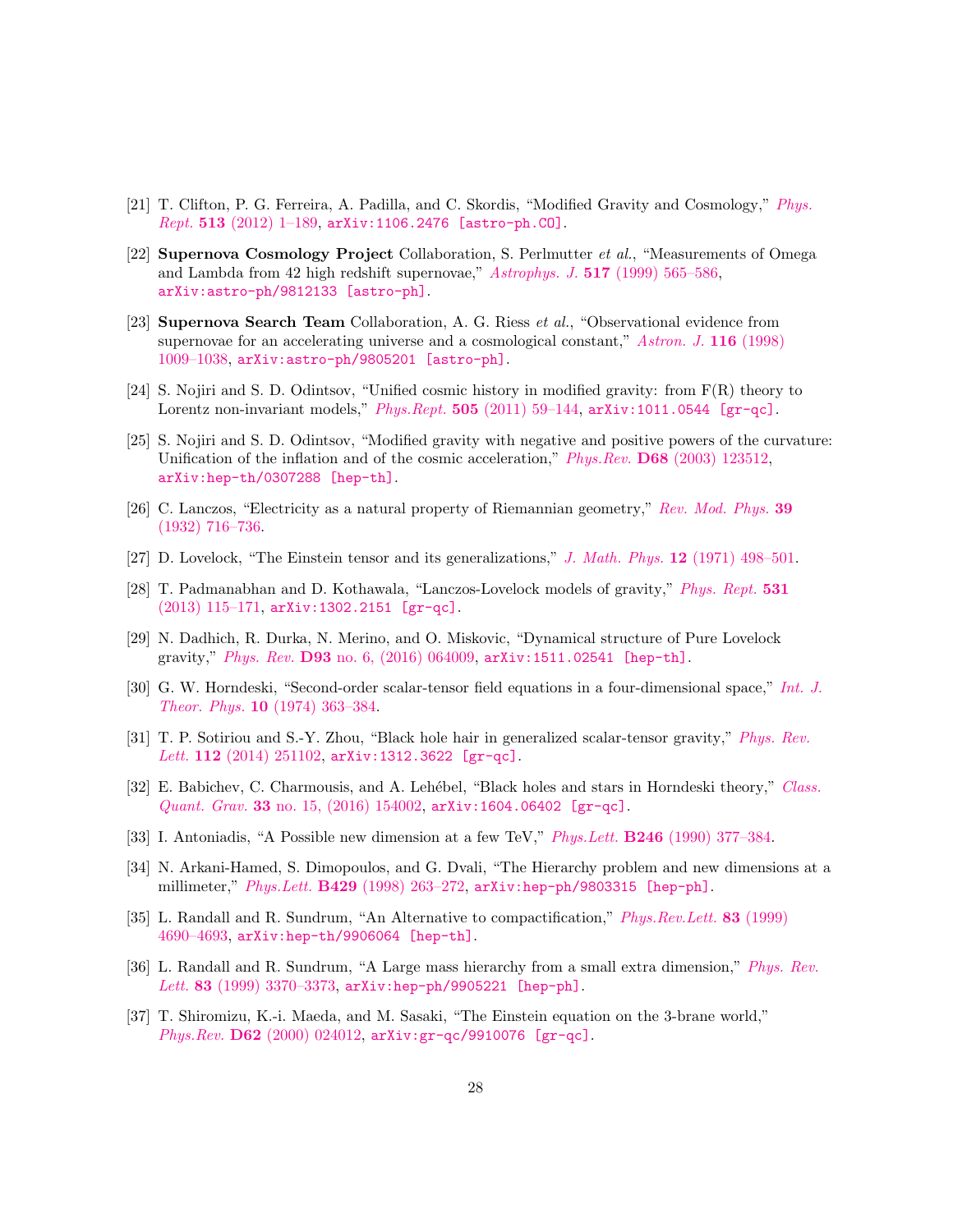- <span id="page-28-0"></span>[38] N. Dadhich, R. Maartens, P. Papadopoulos, and V. Rezania, "Black holes on the brane," [Phys.Lett.](http://dx.doi.org/10.1016/S0370-2693(00)00798-X) B487 [\(2000\) 1–6,](http://dx.doi.org/10.1016/S0370-2693(00)00798-X) [arXiv:hep-th/0003061 \[hep-th\]](http://arxiv.org/abs/hep-th/0003061).
- <span id="page-28-1"></span>[39] J. Garriga and T. Tanaka, "Gravity in the brane world," Phys.Rev.Lett. 84 [\(2000\) 2778–2781,](http://dx.doi.org/10.1103/PhysRevLett.84.2778) [arXiv:hep-th/9911055 \[hep-th\]](http://arxiv.org/abs/hep-th/9911055).
- <span id="page-28-2"></span>[40] C. Csaki, M. Graesser, L. Randall, and J. Terning, "Cosmology of brane models with radion stabilization," Phys.Rev. D62 [\(2000\) 045015,](http://dx.doi.org/10.1103/PhysRevD.62.045015) [arXiv:hep-ph/9911406 \[hep-ph\]](http://arxiv.org/abs/hep-ph/9911406).
- <span id="page-28-3"></span>[41] W. D. Goldberger and M. B. Wise, "Modulus stabilization with bulk fields," [Phys. Rev. Lett.](http://dx.doi.org/10.1103/PhysRevLett.83.4922) 83 [\(1999\) 4922–4925,](http://dx.doi.org/10.1103/PhysRevLett.83.4922) [arXiv:hep-ph/9907447 \[hep-ph\]](http://arxiv.org/abs/hep-ph/9907447).
- <span id="page-28-4"></span>[42] T. Harko and M. Mak, "Vacuum solutions of the gravitational field equations in the brane world model," Phys.Rev. D69 [\(2004\) 064020,](http://dx.doi.org/10.1103/PhysRevD.69.064020) [arXiv:gr-qc/0401049 \[gr-qc\]](http://arxiv.org/abs/gr-qc/0401049).
- <span id="page-28-5"></span>[43] S. Dimopoulos and G. L. Landsberg, "Black holes at the LHC," [Phys. Rev. Lett.](http://dx.doi.org/10.1103/PhysRevLett.87.161602) 87 (2001) 161602, [arXiv:hep-ph/0106295 \[hep-ph\]](http://arxiv.org/abs/hep-ph/0106295).
- [44] H. Davoudiasl, J. L. Hewett, and T. G. Rizzo, "Phenomenology of the Randall-Sundrum Gauge Hierarchy Model," [Phys. Rev. Lett.](http://dx.doi.org/10.1103/PhysRevLett.84.2080) 84 (2000) 2080, [arXiv:hep-ph/9909255 \[hep-ph\]](http://arxiv.org/abs/hep-ph/9909255).
- <span id="page-28-6"></span>[45] H. Davoudiasl, J. L. Hewett, and T. G. Rizzo, "Bulk gauge fields in the Randall-Sundrum model," *Phys. Lett.*  $B473$  (2000) 43-49,  $arXiv:hep-ph/9911262$  [hep-ph].
- <span id="page-28-7"></span>[46] E. Berti, V. Cardoso, and A. O. Starinets, "Quasinormal modes of black holes and black branes," [Class. Quant. Grav.](http://dx.doi.org/10.1088/0264-9381/26/16/163001) 26 (2009) 163001, [arXiv:0905.2975 \[gr-qc\]](http://arxiv.org/abs/0905.2975).
- [47] P. Kanti and R. A. Konoplya, "Quasi-normal modes of brane-localised standard model fields," Phys. Rev. **D73** [\(2006\) 044002,](http://dx.doi.org/10.1103/PhysRevD.73.044002) [arXiv:hep-th/0512257 \[hep-th\]](http://arxiv.org/abs/hep-th/0512257).
- [48] R. A. Konoplya and A. Zhidenko, "Quasinormal modes of black holes: From astrophysics to string theory," [Rev. Mod. Phys.](http://dx.doi.org/10.1103/RevModPhys.83.793) 83 (2011) 793–836, [arXiv:1102.4014 \[gr-qc\]](http://arxiv.org/abs/1102.4014).
- [49] B. Toshmatov, Z. Stuchl´ık, J. Schee, and B. Ahmedov, "Quasinormal frequencies of black hole in the braneworld," Phys. Rev. D93 [no. 12, \(2016\) 124017,](http://dx.doi.org/10.1103/PhysRevD.93.124017) [arXiv:1605.02058 \[gr-qc\]](http://arxiv.org/abs/1605.02058).
- [50] D. Andriot and G. Lucena Gómez, "Signatures of extra dimensions in gravitational waves," [JCAP](http://dx.doi.org/10.1088/1475-7516/2017/06/048) 1706 [no. 06, \(2017\) 048,](http://dx.doi.org/10.1088/1475-7516/2017/06/048) [arXiv:1704.07392 \[hep-th\]](http://arxiv.org/abs/1704.07392).
- <span id="page-28-8"></span>[51] S. Chakraborty, K. Chakravarti, S. Bose, and S. SenGupta, "Signatures of extra dimensions in gravitational waves from black hole quasinormal modes," Phys. Rev. D97 [no. 10, \(2018\) 104053,](http://dx.doi.org/10.1103/PhysRevD.97.104053) [arXiv:1710.05188 \[gr-qc\]](http://arxiv.org/abs/1710.05188).
- <span id="page-28-9"></span>[52] T. Hinderer, "Tidal Love numbers of neutron stars," Astrophys. J. 677 [\(2008\) 1216–1220,](http://dx.doi.org/10.1086/533487) [arXiv:0711.2420 \[astro-ph\]](http://arxiv.org/abs/0711.2420).
- [53] V. Cardoso, E. Franzin, A. Maselli, P. Pani, and G. Raposo, "Testing strong-field gravity with tidal Love numbers," Phys. Rev. **D95** [no. 8, \(2017\) 084014,](http://dx.doi.org/10.1103/PhysRevD.95.089901, 10.1103/PhysRevD.95.084014) [arXiv:1701.01116 \[gr-qc\]](http://arxiv.org/abs/1701.01116). [Addendum: Phys. Rev.D95,no.8,089901(2017)].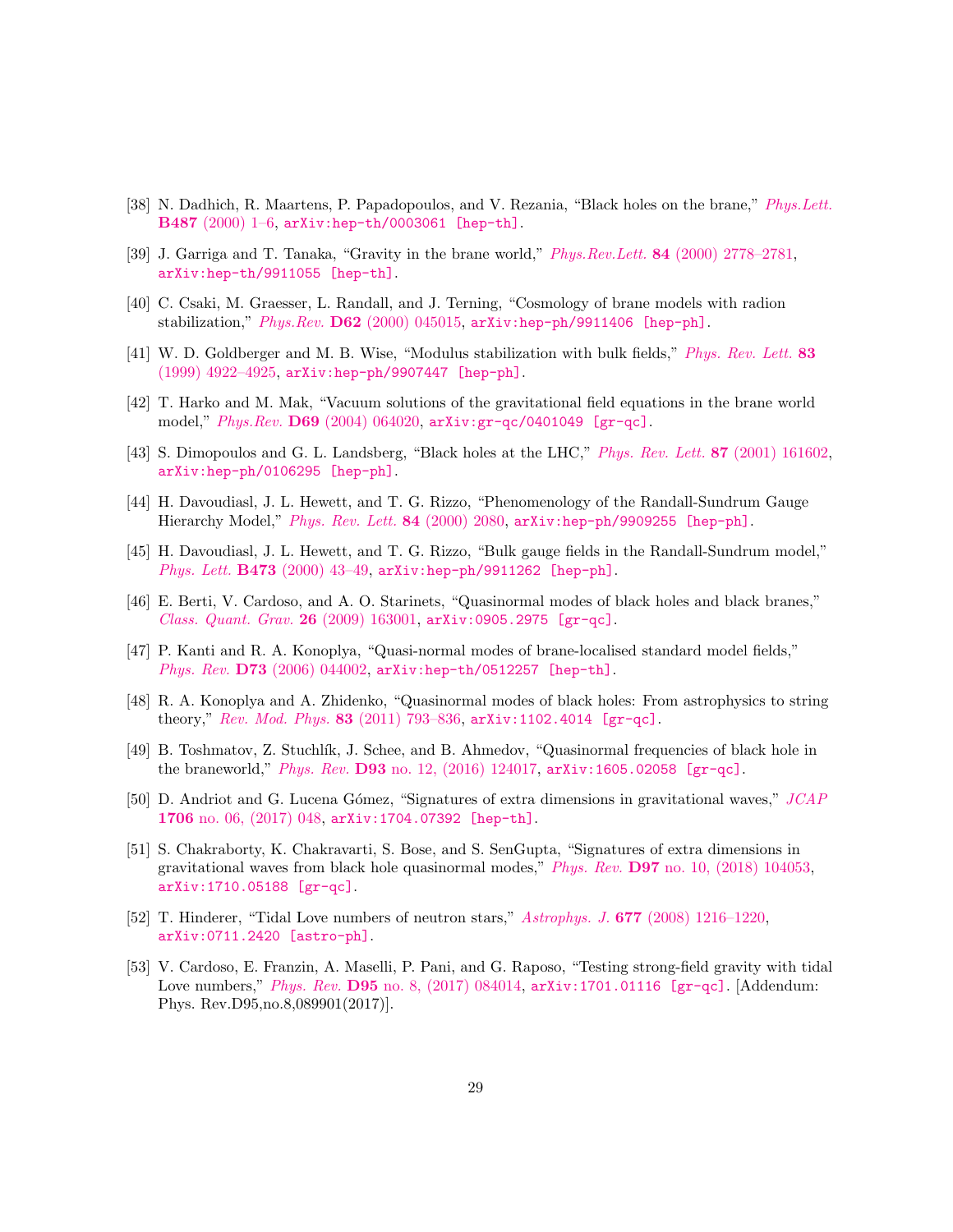- [54] LIGO Scientific, Virgo Collaboration, B. P. Abbott et al., "GW170817: Observation of Gravitational Waves from a Binary Neutron Star Inspiral," [Phys. Rev. Lett.](http://dx.doi.org/10.1103/PhysRevLett.119.161101) 119 no. 16, (2017) [161101,](http://dx.doi.org/10.1103/PhysRevLett.119.161101) [arXiv:1710.05832 \[gr-qc\]](http://arxiv.org/abs/1710.05832).
- [55] K. Chakravarti, S. Chakraborty, S. Bose, and S. SenGupta, "Tidal Love numbers of black holes and neutron stars in the presence of higher dimensions: Implications of GW170817," [Phys. Rev.](http://dx.doi.org/10.1103/PhysRevD.99.024036) D99 [no. 2, \(2019\) 024036,](http://dx.doi.org/10.1103/PhysRevD.99.024036) [arXiv:1811.11364 \[gr-qc\]](http://arxiv.org/abs/1811.11364).
- <span id="page-29-0"></span>[56] K. Chakravarti, S. Chakraborty, K. S. Phukon, S. Bose, and S. SenGupta, "Constraining extra-spatial dimensions with observations of GW170817," [Class. Quant. Grav.](http://dx.doi.org/10.1088/1361-6382/ab8355) 37 no. 10, (2020) [105004,](http://dx.doi.org/10.1088/1361-6382/ab8355) [arXiv:1903.10159 \[gr-qc\]](http://arxiv.org/abs/1903.10159).
- <span id="page-29-1"></span>[57] R. Dey, S. Chakraborty, and N. Afshordi, "Echoes from braneworld black holes," [Phys. Rev. D](http://dx.doi.org/10.1103/PhysRevD.101.104014) 101 [no. 10, \(2020\) 104014,](http://dx.doi.org/10.1103/PhysRevD.101.104014) [arXiv:2001.01301 \[gr-qc\]](http://arxiv.org/abs/2001.01301).
- [58] R. Dey, S. Biswas, and S. Chakraborty, "Ergoregion instability and echoes for braneworld black holes: Scalar, electromagnetic and gravitational perturbations,"  $arXiv:2010.07966$  [gr-qc].
- <span id="page-29-2"></span>[59] S. Chakraborty, S. Datta, and S. Sau, "Tidal heating of black holes and exotic compact objects on the brane," [arXiv:2103.12430 \[gr-qc\]](http://arxiv.org/abs/2103.12430).
- <span id="page-29-3"></span>[60] I. Banerjee, S. Chakraborty, and S. SenGupta, "Silhouette of M87\*: A New Window to Peek into the World of Hidden Dimensions," Phys. Rev. D 101 [no. 4, \(2020\) 041301,](http://dx.doi.org/10.1103/PhysRevD.101.041301) [arXiv:1909.09385](http://arxiv.org/abs/1909.09385)  $[gr-qc]$ .
- <span id="page-29-4"></span>[61] S. Chakraborty and S. SenGupta, "Effective gravitational field equations on m-brane embedded in n-dimensional bulk of Einstein and  $f(\mathcal{R})$  gravity," Eur. Phys. J. C75 [no. 11, \(2015\) 538,](http://dx.doi.org/10.1140/epjc/s10052-015-3768-z) [arXiv:1504.07519 \[gr-qc\]](http://arxiv.org/abs/1504.07519).
- <span id="page-29-5"></span>[62] A. N. Aliev and A. E. Gumrukcuoglu, "Charged rotating black holes on a 3-brane," [Phys. Rev.](http://dx.doi.org/10.1103/PhysRevD.71.104027) D71 [\(2005\) 104027,](http://dx.doi.org/10.1103/PhysRevD.71.104027) [arXiv:hep-th/0502223 \[hep-th\]](http://arxiv.org/abs/hep-th/0502223).
- <span id="page-29-6"></span>[63] J. Schee and Z. Stuchlik, "Optical phenomena in the field of braneworld Kerr black holes," [Int. J.](http://dx.doi.org/10.1142/S0218271809014881) Mod. Phys. D18 [\(2009\) 983–1024,](http://dx.doi.org/10.1142/S0218271809014881) [arXiv:0810.4445 \[astro-ph\]](http://arxiv.org/abs/0810.4445).
- <span id="page-29-7"></span>[64] W. H. G. Lewin and M. van der Klis, Compact Stellar X-ray Sources, vol. 39. 2006.
- <span id="page-29-8"></span>[65] M. van der Klis, "Millisecond oscillations in x-ray binaries," [Ann. Rev. Astron. Astrophys.](http://dx.doi.org/10.1146/annurev.astro.38.1.717) 38 [\(2000\) 717–760,](http://dx.doi.org/10.1146/annurev.astro.38.1.717) [arXiv:astro-ph/0001167](http://arxiv.org/abs/astro-ph/0001167).
- <span id="page-29-9"></span>[66] M. Gierliński, M. Middleton, M. Ward, and C. Done, "A periodicity of ~1hour in X-ray emission from the active galaxy RE J1034+396," nat 455 [no. 7211, \(Sept., 2008\) 369–371.](http://dx.doi.org/10.1038/nature07277)
- <span id="page-29-10"></span>[67] A. Maselli, L. Gualtieri, P. Pani, L. Stella, and V. Ferrari, "Testing Gravity with Quasi Periodic Oscillations from accreting Black Holes: the Case of the Einstein-Dilaton-Gauss-Bonnet Theory," Astrophys. J. 801 [no. 2, \(2015\) 115,](http://dx.doi.org/10.1088/0004-637X/801/2/115) [arXiv:1412.3473 \[astro-ph.HE\]](http://arxiv.org/abs/1412.3473).
- <span id="page-29-11"></span>[68] L. Stella and M. Vietri, "khz quasiperiodic oscillations in low-mass x-ray binaries as probes of general relativity in the strong-field regime," Phys. Rev. Lett. 82 [\(Jan, 1999\) 17–20.](http://dx.doi.org/10.1103/PhysRevLett.82.17) <https://link.aps.org/doi/10.1103/PhysRevLett.82.17>.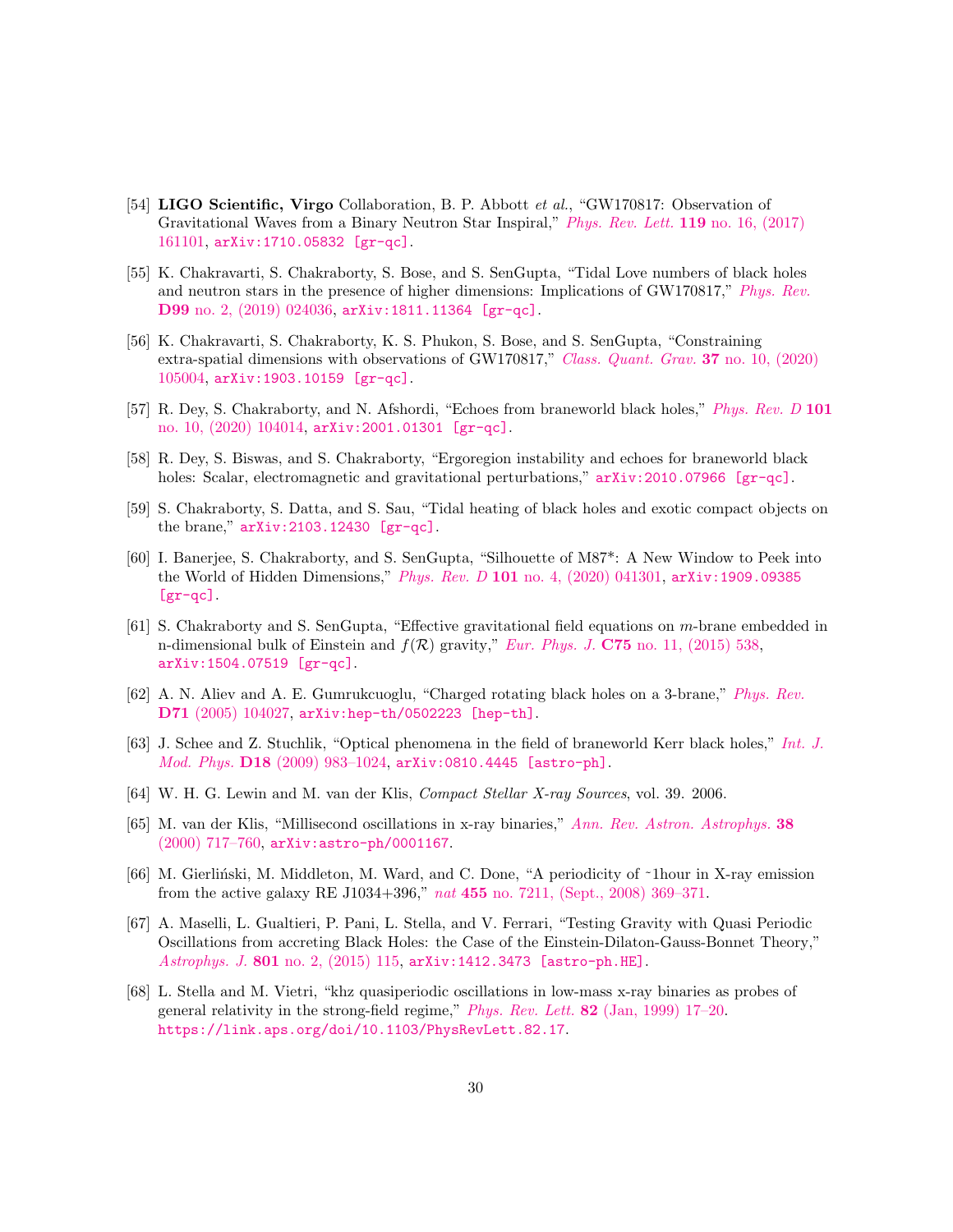- <span id="page-30-0"></span>[69] V. F. Shvartsman, "Halos around "Black Holes".," sovast 15 (Dec., 1971) 377.
- <span id="page-30-1"></span>[70] R. A. Syunyaev, "Variability of X Rays from Black Holes with Accretion Disks.," sovast 16 (June, 1973) 941.
- <span id="page-30-2"></span>[71] I. Banerjee, B. Mandal, and S. SenGupta, "In quest of axionic hairs in quasars," [JCAP](http://dx.doi.org/10.1088/1475-7516/2018/03/039) 1803 [no. 03, \(2018\) 039,](http://dx.doi.org/10.1088/1475-7516/2018/03/039) [arXiv:1712.09554 \[gr-qc\]](http://arxiv.org/abs/1712.09554).
- <span id="page-30-13"></span>[72] I. Banerjee, S. Chakraborty, and S. SenGupta, "Decoding signatures of extra dimensions and estimating spin of quasars from the continuum spectrum,"  $Phys. Rev. D 100$  [no. 4, \(2019\) 044045,](http://dx.doi.org/10.1103/PhysRevD.100.044045) [arXiv:1905.08043 \[gr-qc\]](http://arxiv.org/abs/1905.08043).
- <span id="page-30-3"></span>[73] I. Banerjee, B. Mandal, and S. SenGupta, "Does black hole continuum spectrum signal  $f(R)$ gravity in higher dimensions?," Phys. Rev. D 101 [no. 2, \(2020\) 024013,](http://dx.doi.org/10.1103/PhysRevD.101.024013) [arXiv:1905.12820](http://arxiv.org/abs/1905.12820)  $[gr-qc]$ .
- <span id="page-30-4"></span>[74] S. Chakraborty and S. SenGupta, "Spherically symmetric brane spacetime with bulk  $f(\mathcal{R})$ gravity," Eur. Phys. J. C75 [no. 1, \(2015\) 11,](http://dx.doi.org/10.1140/epjc/s10052-014-3234-3) [arXiv:1409.4115 \[gr-qc\]](http://arxiv.org/abs/1409.4115).
- <span id="page-30-5"></span>[75] G. Torok, "A Possible 3:2 orbital epicyclic resonance in QPOs frequencies of Sgr A\*," [Astron.](http://dx.doi.org/10.1051/0004-6361:20042558) [Astrophys.](http://dx.doi.org/10.1051/0004-6361:20042558) 440  $(2005)$  1, arXiv: astro-ph/0412500.
- <span id="page-30-6"></span>[76] B. Aschenbach, "Measuring mass and angular momentum of black holes with high-frequency quasiperiodic oscillations," [Astron. Astrophys.](http://dx.doi.org/10.1051/0004-6361:20041412) 425 (2004) 1075-1082, [arXiv:astro-ph/0406545](http://arxiv.org/abs/astro-ph/0406545).
- <span id="page-30-7"></span>[77] M. E. Beer and P. Podsiadlowski, "The quiescent light curve and evolutionary state of gro j1655-40," [Mon. Not. Roy. Astron. Soc.](http://dx.doi.org/10.1046/j.1365-8711.2002.05189.x) 331 (2002) 351, [arXiv:astro-ph/0109136](http://arxiv.org/abs/astro-ph/0109136).
- <span id="page-30-8"></span>[78] S. E. Motta, T. M. Belloni, L. Stella, T. Muñoz Darias, and R. Fender, "Precise mass and spin measurements for a stellar-mass black hole through X-ray timing: the case of GRO J1655−40," [Mon. Not. Roy. Astron. Soc.](http://dx.doi.org/10.1093/mnras/stt2068) 437 no. 3, (2014) 2554-2565, [arXiv:1309.3652 \[astro-ph.HE\]](http://arxiv.org/abs/1309.3652).
- <span id="page-30-9"></span>[79] J. A. Orosz, J. F. Steiner, J. E. McClintock, M. A. P. Torres, R. A. Remillard, C. D. Bailyn, and J. M. Miller, "An Improved Dynamical Model for the Microquasar XTE J1550-564," [Astrophys. J.](http://dx.doi.org/10.1088/0004-637X/730/2/75) 730 [\(2011\) 75,](http://dx.doi.org/10.1088/0004-637X/730/2/75) [arXiv:1101.2499 \[astro-ph.SR\]](http://arxiv.org/abs/1101.2499).
- <span id="page-30-10"></span>[80] M. J. Reid, J. E. McClintock, J. F. Steiner, D. Steeghs, R. A. Remillard, V. Dhawan, and R. Narayan, "A Parallax Distance to the Microquasar GRS 1915+105 and a Revised Estimate of its Black Hole Mass," [Astrophys. J.](http://dx.doi.org/10.1088/0004-637X/796/1/2) 796 (2014) 2, [arXiv:1409.2453 \[astro-ph.GA\]](http://arxiv.org/abs/1409.2453).
- <span id="page-30-11"></span>[81] G. Pei, S. Nampalliwar, C. Bambi, and M. J. Middleton, "Blandford-Znajek mechanism in black holes in alternative theories of gravity," Eur. Phys. J. C 76 [no. 10, \(2016\) 534,](http://dx.doi.org/10.1140/epjc/s10052-016-4387-z) [arXiv:1606.04643](http://arxiv.org/abs/1606.04643)  $[gr-qc]$ .
- [82] A. Bhattacharjee, I. Banerjee, A. Banerjee, D. Debnath, and S. K. Chakrabarti, "The 2004 Outburst of BHC H1743-322: Analysis of spectral and timing properties using the TCAF Solution," [Mon. Not. Roy. Astron. Soc.](http://dx.doi.org/10.1093/mnras/stw3117) 466 (2017) 1372–1381, [arXiv:1901.00810 \[astro-ph.HE\]](http://arxiv.org/abs/1901.00810).
- <span id="page-30-12"></span>[83] J. Petri, "A new model for QPOs in accreting black holes: application to the microquasar GRS 1915+105," [Astrophys. Space Sci.](http://dx.doi.org/10.1007/s10509-008-9916-2) 318 (2008) 181–186, [arXiv:0809.3115 \[astro-ph\]](http://arxiv.org/abs/0809.3115).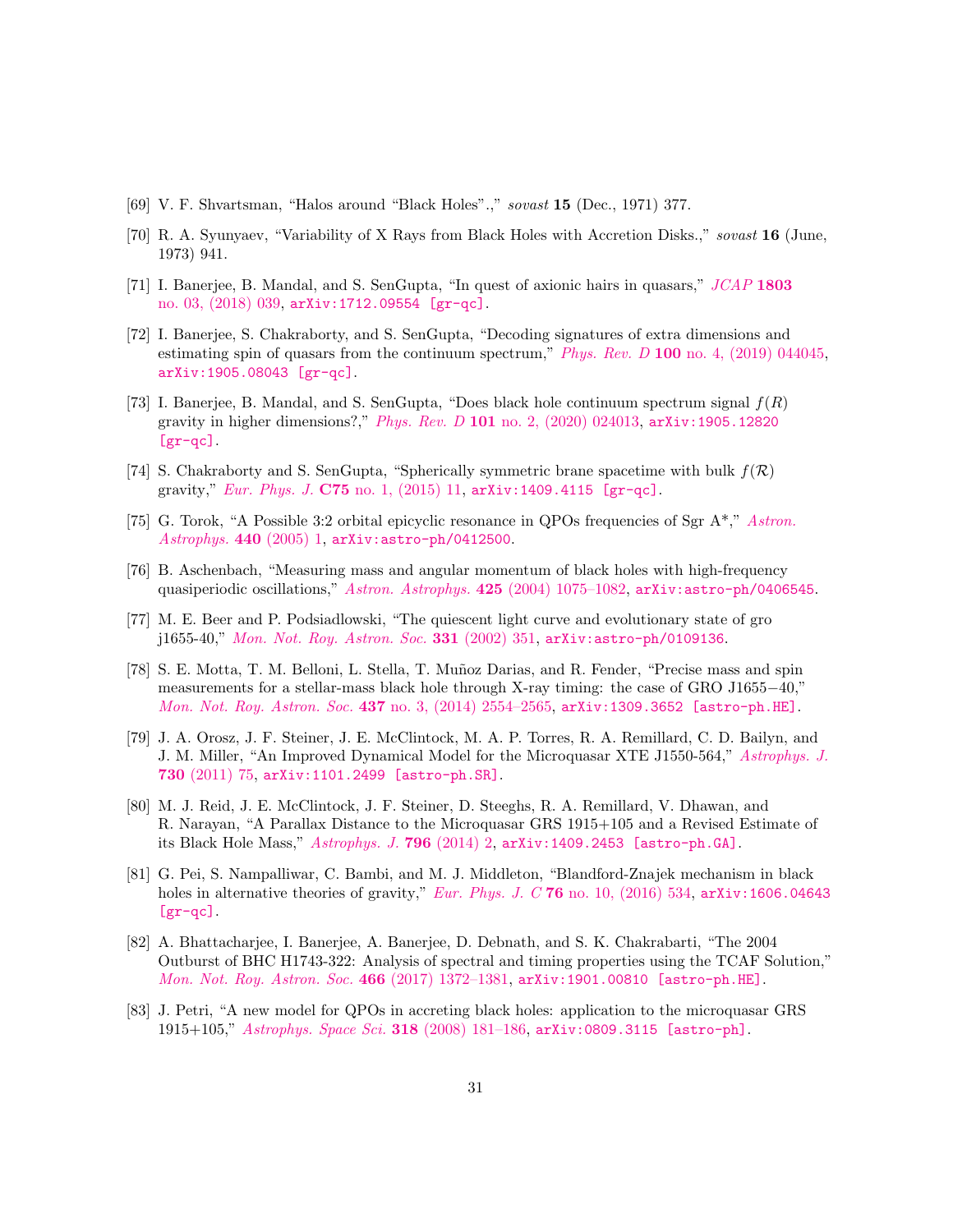- <span id="page-31-0"></span>[84] A. M. Ghez et al., "Measuring Distance and Properties of the Milky Way's Central Supermassive Black Hole with Stellar Orbits," Astrophys. J. 689 [\(2008\) 1044–1062,](http://dx.doi.org/10.1086/592738) [arXiv:0808.2870](http://arxiv.org/abs/0808.2870) [\[astro-ph\]](http://arxiv.org/abs/0808.2870).
- <span id="page-31-1"></span>[85] S. Gillessen, F. Eisenhauer, S. Trippe, T. Alexander, R. Genzel, F. Martins, and T. Ott, "Monitoring stellar orbits around the Massive Black Hole in the Galactic Center," [Astrophys. J.](http://dx.doi.org/10.1088/0004-637X/692/2/1075) 692 [\(2009\) 1075–1109,](http://dx.doi.org/10.1088/0004-637X/692/2/1075) [arXiv:0810.4674 \[astro-ph\]](http://arxiv.org/abs/0810.4674).
- <span id="page-31-2"></span>[86] Z. Stuchlík and A. Kotrlová, "Orbital resonances in discs around braneworld Kerr black holes," Gen. Rel. Grav. 41 [\(2009\) 1305–1343,](http://dx.doi.org/10.1007/s10714-008-0709-2) [arXiv:0812.5066 \[astro-ph\]](http://arxiv.org/abs/0812.5066).
- <span id="page-31-3"></span>[87] C. Jin, M. Ward, C. Done, and J. Gelbord, "A combined optical and X-ray study of unobscured type 1 active galactic nuclei - I. Optical spectra and spectral energy distribution modelling," [mnras](http://dx.doi.org/10.1111/j.1365-2966.2011.19805.x) 420 [no. 3, \(Mar., 2012\) 1825–1847,](http://dx.doi.org/10.1111/j.1365-2966.2011.19805.x) [arXiv:1109.2069 \[astro-ph.HE\]](http://arxiv.org/abs/1109.2069).
- [88] B. Czerny, B. You, A. Kurcz, J. Sredzińska, K. Hryniewicz, M. Nikołajuk, M. Krupa, J. M. Wang, C. Hu, and P. T. Zycki, "The mass of the black hole in RE J1034+396," [Astron. Astrophys.](http://dx.doi.org/10.1051/0004-6361/201628103) 594 [\(2016\) A102,](http://dx.doi.org/10.1051/0004-6361/201628103) [arXiv:1601.02498 \[astro-ph.GA\]](http://arxiv.org/abs/1601.02498).
- <span id="page-31-4"></span>[89] K. Chaudhury et al., "Long-term X-ray variability characteristics of the narrow-line Seyfert 1 galaxy RE J1034+396," [Mon. Not. Roy. Astron. Soc.](http://dx.doi.org/10.1093/mnras/sty1366) 478 no. 4, (2018) 4830–4836, [arXiv:1807.06460 \[astro-ph.HE\]](http://arxiv.org/abs/1807.06460).
- <span id="page-31-5"></span>[90] M. Middleton, C. Done, M. Ward, M. Gierlinski, and N. Schurch, "RE J1034+396: The origin of the soft X-ray excess and QPO," [Mon. Not. Roy. Astron. Soc.](http://dx.doi.org/10.1111/j.1365-2966.2008.14255.x) 394 (2009) 250, [arXiv:0807.4847](http://arxiv.org/abs/0807.4847) [\[astro-ph\]](http://arxiv.org/abs/0807.4847).
- [91] C. Jin, C. Done, and M. Ward, "Re-observing the NLS1 Galaxy RE J1034+396. I. the Long-term, Recurrent X-ray QPO with a High Significance," [Mon. Not. Roy. Astron. Soc.](http://dx.doi.org/10.1093/mnras/staa1356) 495 (2020) 3538, [arXiv:2005.05857 \[astro-ph.HE\]](http://arxiv.org/abs/2005.05857).
- <span id="page-31-6"></span>[92] C. Jin, C. Done, and M. Ward, "Re-observing the NLS1 galaxy RE J1034+396 – II. New insights on the soft X-ray excess, QPO, and the analogy with GRS 1915+105," [Mon. Not. Roy. Astron.](http://dx.doi.org/10.1093/mnras/staa3386) Soc. 500 [no. 2, \(2020\) 2475–2495,](http://dx.doi.org/10.1093/mnras/staa3386) [arXiv:2007.14704 \[astro-ph.HE\]](http://arxiv.org/abs/2007.14704).
- <span id="page-31-7"></span>[93] L. Stella and M. Vietri, "Lense-Thirring precession and QPOS in low mass x-ray binaries," [Astrophys. J. Lett.](http://dx.doi.org/10.1086/311075) 492 (1998) L59, arXiv: astro-ph/9709085.
- <span id="page-31-8"></span>[94] L. Stella, M. Vietri, and S. M. Morsink, "Correlations in the quasi-periodic oscillation frequencies of low-mass x-ray binaries and the relativistic precession model," [The Astrophysical Journal](http://dx.doi.org/10.1086/312291) 524 [no. 1, \(Oct, 1999\) L63–L66.](http://dx.doi.org/10.1086/312291) <https://doi.org/10.1086/312291>.
- <span id="page-31-9"></span>[95] A. Cadez, M. Calvani, and U. Kostic, "On the tidal evolution of the orbits of low-mass satellites around black holes," [Astron. Astrophys.](http://dx.doi.org/10.1051/0004-6361:200809483) 487 (2008) 527–532, [arXiv:0809.1783 \[astro-ph\]](http://arxiv.org/abs/0809.1783).
- [96] U. Kostic, A. Cadez, M. Calvani, and A. Gomboc, "Tidal effects on small bodies by massive black holes," [Astron. Astrophys.](http://dx.doi.org/10.1051/0004-6361/200811059) 496 (2009) 307, [arXiv:0901.3447 \[astro-ph.HE\]](http://arxiv.org/abs/0901.3447).
- <span id="page-31-10"></span>[97] C. Germana, U. Kostic, A. Cadez, and M. Calvani, "Tidal disruption of small satellites orbiting black holes," AIP Conf. Proc. 1126 no. 1, (2009) 367-369, [arXiv:0902.2134 \[astro-ph.HE\]](http://arxiv.org/abs/0902.2134).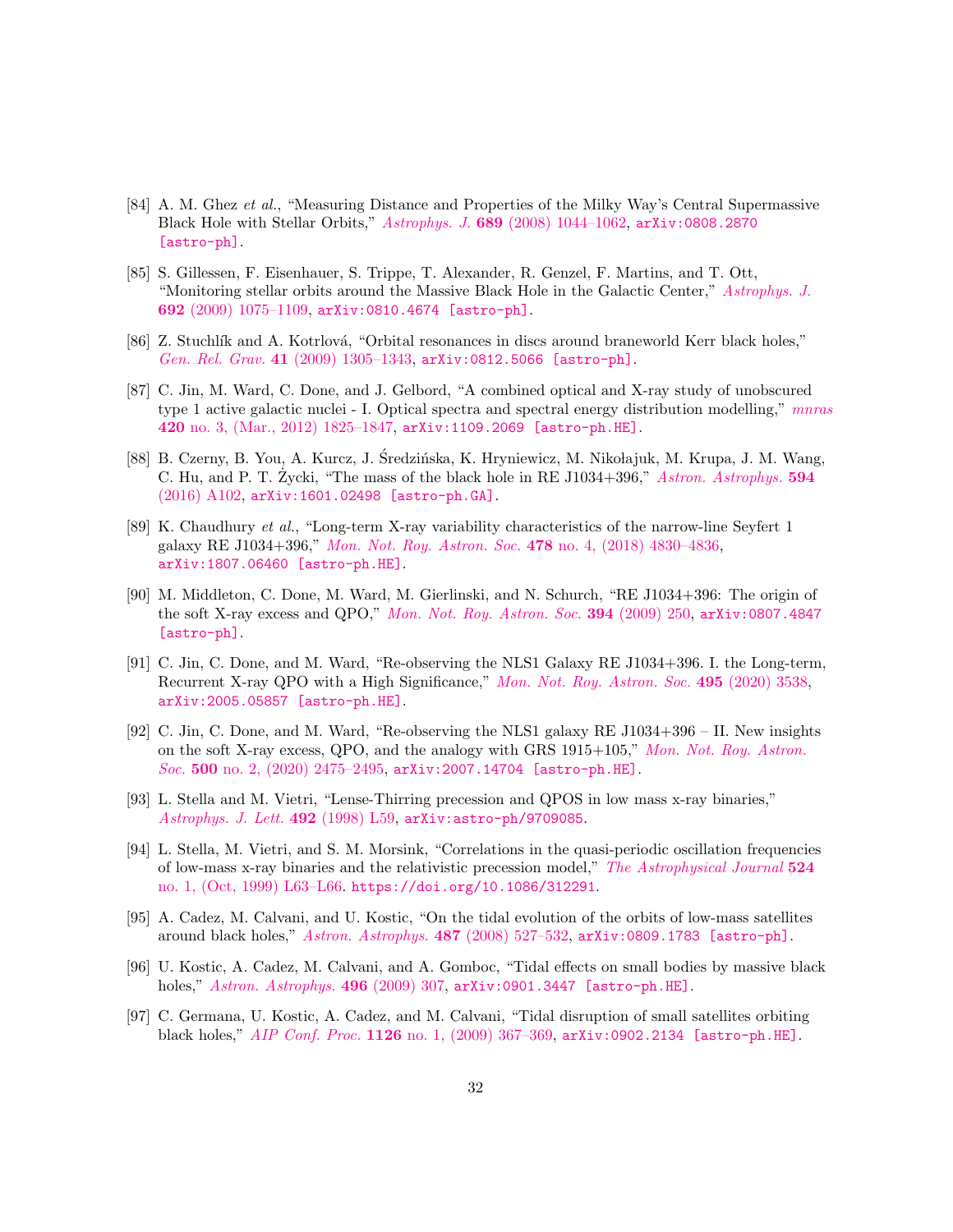- <span id="page-32-1"></span>[98] W. Kluzniak and M. A. Abramowicz, "Parametric epicyclic resonance in black hole disks: qpos in micro-quasars," [arXiv:astro-ph/0203314](http://arxiv.org/abs/astro-ph/0203314).
- <span id="page-32-12"></span>[99] M. A. Abramowicz, V. Karas, W. Kluzniak, W. H. Lee, and P. Rebusco, "Nonlinear resonance in nearly geodesic motion in low mass x-ray binaries," [Publ. Astron. Soc. Jap.](http://dx.doi.org/10.1093/pasj/55.2.467) 55 (2003) 466-467, [arXiv:astro-ph/0302183](http://arxiv.org/abs/astro-ph/0302183).
- <span id="page-32-2"></span>[100] P. Rebusco, "Twin peaks kHz QPOs: Mathematics of the 3:2 orbital resonance," [Publ. Astron. Soc.](http://dx.doi.org/10.1093/pasj/56.3.553)  $Jap.$  56 [\(2004\) 553,](http://dx.doi.org/10.1093/pasj/56.3.553) arXiv: astro-ph/0403341.
- <span id="page-32-3"></span>[101] M. A. Nowak, R. V. Wagoner, M. C. Begelman, and D. E. Lehr, "The 67 hz feature in the black hole candidate grs 1915+105 as a possible "diskoseismic" mode," [Astrophys. J. Lett.](http://dx.doi.org/10.1086/310534) 477 (1997) [L91,](http://dx.doi.org/10.1086/310534) [arXiv:astro-ph/9612142](http://arxiv.org/abs/astro-ph/9612142).
- <span id="page-32-4"></span>[102] G. Torok, P. Bakala, E. Sramkova, Z. Stuchlik, and M. Urbanec, "On mass-constraints implied by the relativistic precession model of twin-peak quasi-periodic oscillations in Circinus X-1," Astrophys. J. 714 (2010) 748-757, [arXiv:1008.0088 \[astro-ph.HE\]](http://arxiv.org/abs/1008.0088).
- <span id="page-32-11"></span>[103] G. Torok, A. Kotrlova, E. Sramkova, and Z. Stuchlik, "Confronting the models of 3:2 quasiperiodic oscillations with the rapid spin of the microquasar GRS 1915+105," [Astron. Astrophys.](http://dx.doi.org/10.1051/0004-6361/201015549) 531 (2011) [A59,](http://dx.doi.org/10.1051/0004-6361/201015549) [arXiv:1103.2438 \[astro-ph.HE\]](http://arxiv.org/abs/1103.2438).
- <span id="page-32-5"></span>[104] A. Kotrlová, E. Srámková, G. Török, K. Goluchová, J. Horák, O. Straub, D. Lancová, Z. Stuchlík, and M. A. Abramowicz, "Models of high-frequency quasi-periodic oscillations and black hole spin estimates in Galactic microquasars," [Astron. Astrophys.](http://dx.doi.org/10.1051/0004-6361/201937097) 643 (2020) A31, [arXiv:2008.12963](http://arxiv.org/abs/2008.12963) [\[astro-ph.HE\]](http://arxiv.org/abs/2008.12963).
- <span id="page-32-9"></span>[105] S. Kato and J. Fukue, "Trapped Radial Oscillations of Gaseous Disks around a Black Hole," Publ. Astron. Soc. Jap. 32 (1980) 377.
- [106] C. A. Perez, A. S. Silbergleit, R. V. Wagoner, and D. E. Lehr, "Relativistic diskoseismology. 1. Analytical results for 'gravity modes'," Astrophys. J. 476 [\(1997\) 589–604,](http://dx.doi.org/10.1086/303658) [arXiv:astro-ph/9601146](http://arxiv.org/abs/astro-ph/9601146).
- <span id="page-32-10"></span>[107] A. S. Silbergleit, R. V. Wagoner, and M. Ortega-Rodriguez, "Relativistic diskoseismology. 2. Analytical results for C modes," Astrophys. J. 548 [\(2001\) 335–347,](http://dx.doi.org/10.1086/318659) [arXiv:astro-ph/0004114](http://arxiv.org/abs/astro-ph/0004114).
- <span id="page-32-0"></span>[108] J. Dexter and O. Blaes, "A model of the steep power law spectra and high-frequency quasi-periodic oscillations in luminous black hole X-ray binaries," [Mon. Not. Roy. Astron. Soc.](http://dx.doi.org/10.1093/mnras/stu121) 438 no. 4, (2014) [3352–3357,](http://dx.doi.org/10.1093/mnras/stu121) [arXiv:1312.0941 \[astro-ph.HE\]](http://arxiv.org/abs/1312.0941).
- <span id="page-32-6"></span>[109] K. Goluchová, G. Török, E. Šrámková, M. A. Abramowicz, Z. Stuchlík, and J. Horák, "Mass of the active galactic nucleus black hole XMMUJ134736.6+173403," [Astron. Astrophys.](http://dx.doi.org/10.1051/0004-6361/201834774) 622 (2019) L8, [arXiv:1901.05419 \[astro-ph.HE\]](http://arxiv.org/abs/1901.05419).
- <span id="page-32-7"></span>[110] Z. Stuchlík and M. Kološ, "Models of quasi-periodic oscillations related to mass and spin of the GRO J1655-40 black hole," [Astron. Astrophys.](http://dx.doi.org/10.1051/0004-6361/201526095) 586 (2016) A130, [arXiv:1603.07366](http://arxiv.org/abs/1603.07366) [\[astro-ph.HE\]](http://arxiv.org/abs/1603.07366).
- <span id="page-32-8"></span>[111] K. Yagi and L. C. Stein, "Black Hole Based Tests of General Relativity," [Class. Quant. Grav.](http://dx.doi.org/10.1088/0264-9381/33/5/054001) 33 [no. 5, \(2016\) 054001,](http://dx.doi.org/10.1088/0264-9381/33/5/054001) [arXiv:1602.02413 \[gr-qc\]](http://arxiv.org/abs/1602.02413).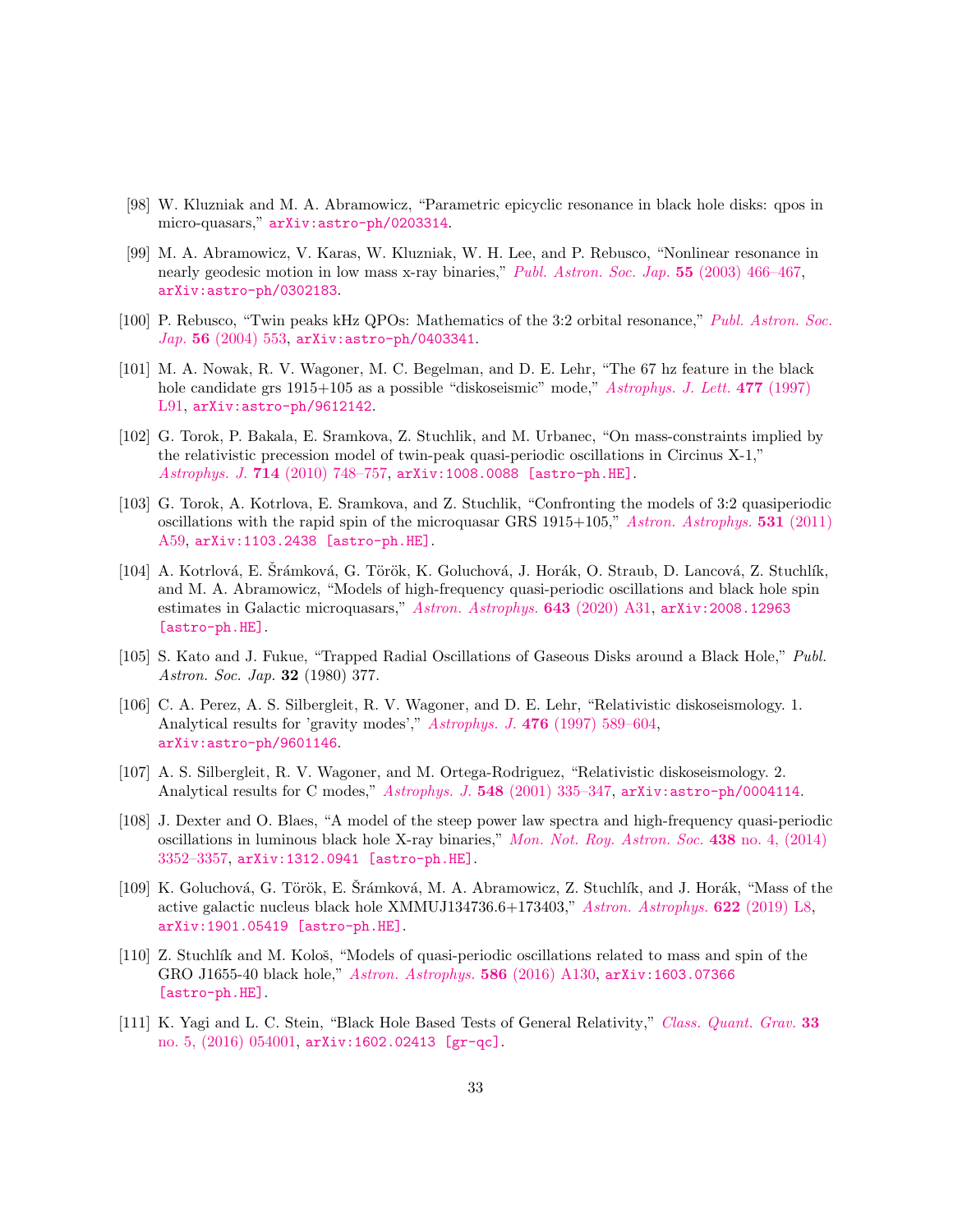- <span id="page-33-0"></span>[112] D. Tsang and D. Lai, "Corotational Damping of Diskoseismic C-modes in Black Hole Accretion Discs," [Mon. Not. Roy. Astron. Soc.](http://dx.doi.org/10.1111/j.1365-2966.2008.14228.x) 393 (2009) 992–998, [arXiv:0810.1299 \[astro-ph\]](http://arxiv.org/abs/0810.1299).
- [113] W. Fu and D. Lai, "Effects of Magnetic Fields on the Diskoseismic Modes of Accreting Black Holes," Astrophys. J. 690 [\(2009\) 1386–1392,](http://dx.doi.org/10.1088/0004-637X/690/2/1386) [arXiv:0806.1938 \[astro-ph\]](http://arxiv.org/abs/0806.1938).
- <span id="page-33-1"></span>[114] W. Fu and D. Lai, "Corotational Instability, Magnetic Resonances and Global Inertial-Acoustic Oscillations in Magnetized Black-Hole Accretion Discs," [Mon. Not. Roy. Astron. Soc.](http://dx.doi.org/10.1111/j.1365-2966.2010.17451.x) 410 (2011) [399,](http://dx.doi.org/10.1111/j.1365-2966.2010.17451.x) [arXiv:1006.3763 \[astro-ph.HE\]](http://arxiv.org/abs/1006.3763).
- <span id="page-33-2"></span>[115] O. Blaes, J. H. Krolik, S. Hirose, and N. Shabaltas, "Dissipation and Vertical Energy Transport in Radiation-Dominated Accretion Disks," [Astrophys. J.](http://dx.doi.org/10.1088/0004-637X/733/2/110) 733 (2011) 110, [arXiv:1103.5052](http://arxiv.org/abs/1103.5052) [\[astro-ph.HE\]](http://arxiv.org/abs/1103.5052).
- <span id="page-33-3"></span>[116] E. Agol and J. Krolik, "Magnetic stress at the marginally stable orbit: altered disk structure, radiation, and black hole spin evolution," Astrophys. J. 528 (2000) 161-170, [arXiv:astro-ph/9908049](http://arxiv.org/abs/astro-ph/9908049).
- <span id="page-33-4"></span>[117] I. D. Novikov and K. S. Thorne, "Astrophysics and black holes," in Proceedings, Ecole d'Eté de Physique Théorique: Les Astres Occlus: Les Houches, France, August, 1972, pp. 343–550. 1973.
- [118] N. I. Shakura and R. A. Sunyaev, "Black holes in binary systems. Observational appearance," Astron. Astrophys. 24 (1973) 337–355.
- <span id="page-33-5"></span>[119] D. N. Page and K. S. Thorne, "Disk-Accretion onto a Black Hole. Time-Averaged Structure of Accretion Disk," Astrophys. J. 191 [\(1974\) 499–506.](http://dx.doi.org/10.1086/152990)
- <span id="page-33-6"></span>[120] M. A. Abramowicz and W. Kluźniak, "A precise determination of black hole spin in GRO J1655-40," [Astron. Astrophys.](http://dx.doi.org/10.1051/0004-6361:20010791) 374 (2001) L19–L20, [arXiv:astro-ph/0105077 \[astro-ph\]](http://arxiv.org/abs/astro-ph/0105077).
- <span id="page-33-7"></span>[121] G. Török, M. A. Abramowicz, W. Kluźniak, and Z. Stuchlík, "The orbital resonance model for twin peak kHz quasi periodic oscillations in microquasars," [Astron. Astrophys.](http://dx.doi.org/10.1051/0004-6361:20047115) 436 no. 1, (2005) 1–8.
- <span id="page-33-8"></span>[122] W. Kluzniak and M. A. Abramowicz, "Strong-Field Gravity and Orbital Resonance in Black Holes and Neutron Stars — kHz Quasi-Periodic Oscillations  $(QPO)$ ," Acta Physica Polonica B 32 no. 11, (Nov., 2001) 3605.
- <span id="page-33-9"></span>[123] J. Horak, M. Abramowicz, V. Karas, and W. Kluzniak, "Of NBOs and kHz QPOs: A Low-frequency modulation in resonant oscillations of relativistic accretion disks," [Publ. Astron.](http://dx.doi.org/10.1093/pasj/56.5.819) Soc. Jap. 56 [\(2004\) 819–822,](http://dx.doi.org/10.1093/pasj/56.5.819) [arXiv:astro-ph/0408090](http://arxiv.org/abs/astro-ph/0408090).
- <span id="page-33-10"></span>[124] L. D. Landau and E. M. Lifshitz, Mechanics. 1969.
- <span id="page-33-11"></span>[125] W. H. Lee, M. A. Abramowicz, and W. Kluźniak, "Resonance in Forced Oscillations of an Accretion Disk and Kilohertz Quasi-periodic Oscillations," apjl 603 [no. 2, \(Mar., 2004\) L93–L96,](http://dx.doi.org/10.1086/383245) [arXiv:astro-ph/0402084 \[astro-ph\]](http://arxiv.org/abs/astro-ph/0402084).
- <span id="page-33-12"></span>[126] S. Kato, "Trapping of Non-Axisymmetric g-Mode Oscillations in Thin Relativistic Disks and kHz QPOs," PASJ 53 [no. 5, \(Oct., 2001\) L37–L39.](http://dx.doi.org/10.1093/pasj/53.5.L37)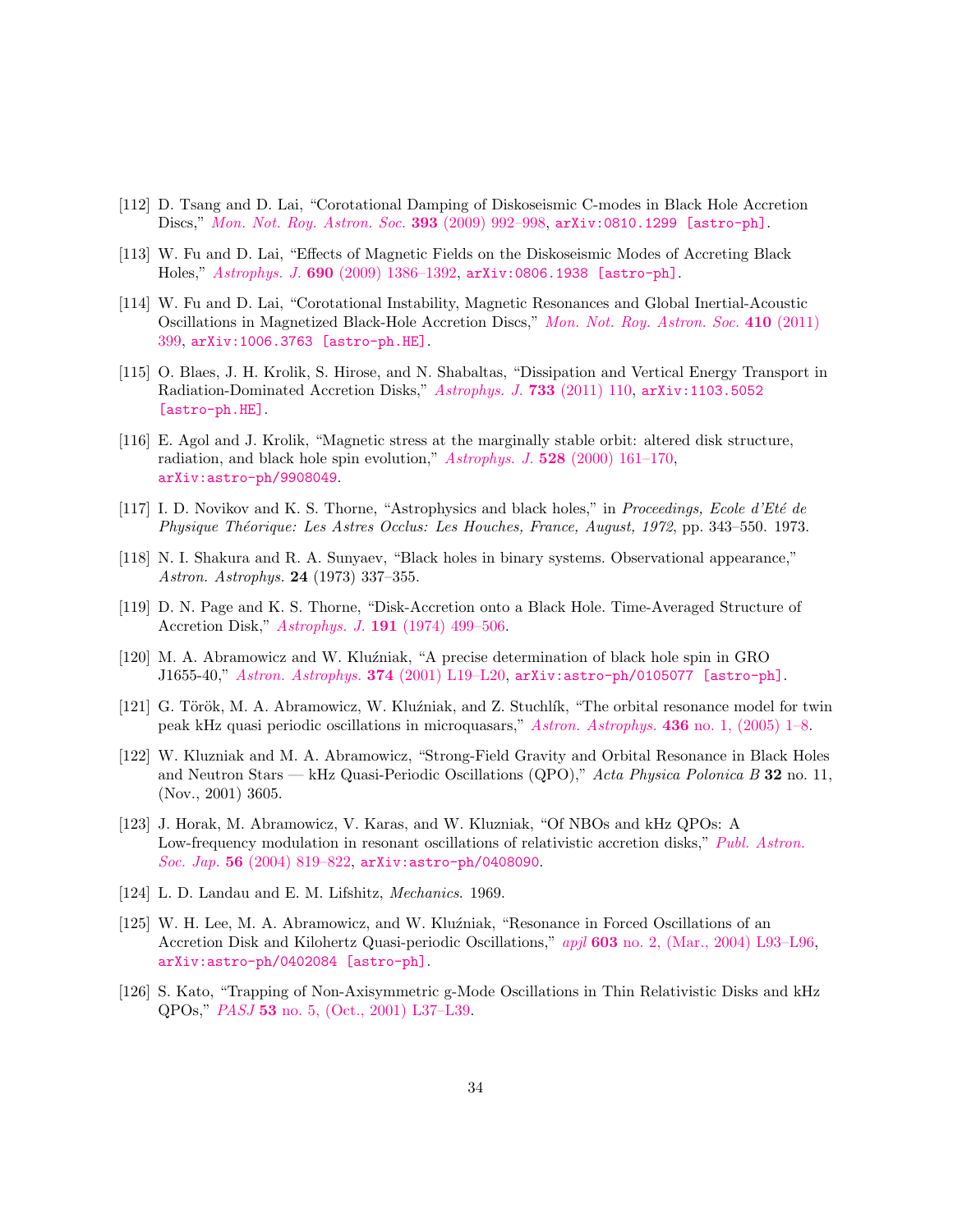- <span id="page-34-0"></span>[127] L.-X. Li, J. Goodman, and R. Narayan, "Non-axisymmetric g-mode and p-mode instability in a thin accretion disk," [Astrophys. J.](http://dx.doi.org/10.1086/376695) 593 (2003) 980, [arXiv:astro-ph/0210455](http://arxiv.org/abs/astro-ph/0210455).
- <span id="page-34-1"></span>[128] S. Kato, "Damping and Frequencies of Non-Axisymmetric Trapped g-Mode Oscillations," [PASJ](http://dx.doi.org/10.1093/pasj/55.1.257) 55 [\(Feb., 2003\) 257–265.](http://dx.doi.org/10.1093/pasj/55.1.257)
- <span id="page-34-2"></span>[129] M. A. Abramowicz, G. Björnsson, and J. E. Pringle, *Theory of Black Hole Accretion Discs.* 2010.
- <span id="page-34-3"></span>[130] S. Kato, "Basic Properties of Thin-Disk Oscillations<sup>1</sup>," pasj 53 [no. 1, \(Feb., 2001\) 1–24.](http://dx.doi.org/10.1093/pasj/53.1.1)
- <span id="page-34-5"></span>[131] S. Kato, "Wave-Warp Resonant Interactions in Relativistic Disks and kHz QPOs," pasj 56 [\(June,](http://dx.doi.org/10.1093/pasj/56.3.599) [2004\) 559–567.](http://dx.doi.org/10.1093/pasj/56.3.599)
- [132] S. Kato, "Resonant Excitation of Disk Oscillations by Warps: A Model of kHz QPOs," [pasj](http://dx.doi.org/10.1093/pasj/56.5.905) 56 [\(Oct., 2004\) 905–922,](http://dx.doi.org/10.1093/pasj/56.5.905) [arXiv:astro-ph/0409051 \[astro-ph\]](http://arxiv.org/abs/astro-ph/0409051).
- [133] S. Kato, "A Vertical Resonance of g-Mode Oscillations in Warped Disks and QPOs in Low-Mass X-Ray Binaries," pasj 57 [\(Aug., 2005\) 699–703,](http://dx.doi.org/10.1093/pasj/57.4.699) [arXiv:astro-ph/0507234 \[astro-ph\]](http://arxiv.org/abs/astro-ph/0507234).
- <span id="page-34-4"></span>[134] S. Kato, "Resonant Excitation of Disk Oscillations in Deformed Disks II: A Model of High-Frequency QPOs," pasj 60 [\(Feb., 2008\) 111,](http://dx.doi.org/10.1093/pasj/60.1.111) [arXiv:0709.2467 \[astro-ph\]](http://arxiv.org/abs/0709.2467).
- <span id="page-34-6"></span>[135] M. Bursa, M. A. Abramowicz, V. Karas, and W. Kluźniak, "The Upper Kilohertz Quasi-periodic Oscillation: A Gravitationally Lensed Vertical Oscillation," apjl 617 [no. 1, \(Dec., 2004\) L45–L48,](http://dx.doi.org/10.1086/427167) [arXiv:astro-ph/0406586 \[astro-ph\]](http://arxiv.org/abs/astro-ph/0406586).
- [136] M. Bursa, "Global oscillations of a fluid torus as a modulation mechanism for black-hole high-frequency QPOs," Astronomische Nachrichten 326 [no. 9, \(Nov., 2005\) 849–855,](http://dx.doi.org/10.1002/asna.200510426) [arXiv:astro-ph/0510460 \[astro-ph\]](http://arxiv.org/abs/astro-ph/0510460).
- <span id="page-34-7"></span>[137] M. Bursa, "High-frequency QPOs in GRO J1655-40: Constraints on resonance models by spectral fits," in RAGtime  $6/7$ : Workshops on black holes and neutron stars, S. Hledík and Z. Stuchlík, eds., pp. 39–45. Dec., 2005.
- <span id="page-34-8"></span>[138] G. Török, K. Goluchová, J. Horák, E. Šrámková, M. Urbanec, T. Pecháček, and P. Bakala, "Twin peak quasi-periodic oscillations as signature of oscillating cusp torus," [Mon. Not. Roy. Astron. Soc.](http://dx.doi.org/10.1093/mnrasl/slv196) 457 [no. 1, \(2016\) L19–L23,](http://dx.doi.org/10.1093/mnrasl/slv196) [arXiv:1512.03841 \[astro-ph.HE\]](http://arxiv.org/abs/1512.03841).
- <span id="page-34-9"></span>[139] E. Sramkova, G. Torok, A. Kotrlova, P. Bakala, M. Abramowicz, Z. Stuchlik, K. Goluchova, and W. Kluzniak, "Black hole spin inferred from 3:2 epicyclic resonance model of high-frequency quasi-periodic oscillations," [Astron. Astrophys.](http://dx.doi.org/10.1051/0004-6361/201425241) 578 (2015) A90, [arXiv:1505.02712](http://arxiv.org/abs/1505.02712) [\[astro-ph.HE\]](http://arxiv.org/abs/1505.02712).
- <span id="page-34-10"></span>[140] J. Horak, "Weak nonlinear coupling between epicyclic modes in slender tori," [Astron. Astrophys.](http://dx.doi.org/10.1051/0004-6361:20078305) 486 [\(2008\) 1,](http://dx.doi.org/10.1051/0004-6361:20078305) [arXiv:0805.2059 \[astro-ph\]](http://arxiv.org/abs/0805.2059).
- <span id="page-34-11"></span>[141] R. Shafee, J. E. McClintock, R. Narayan, S. W. Davis, L.-X. Li, and R. A. Remillard, "Estimating the spin of stellar-mass black holes by spectral fitting of the x-ray continuum," [The Astrophysical](http://dx.doi.org/10.1086/498938) Journal 636 [no. 2, \(Dec, 2005\) L113–L116.](http://dx.doi.org/10.1086/498938) <https://doi.org/10.1086/498938>.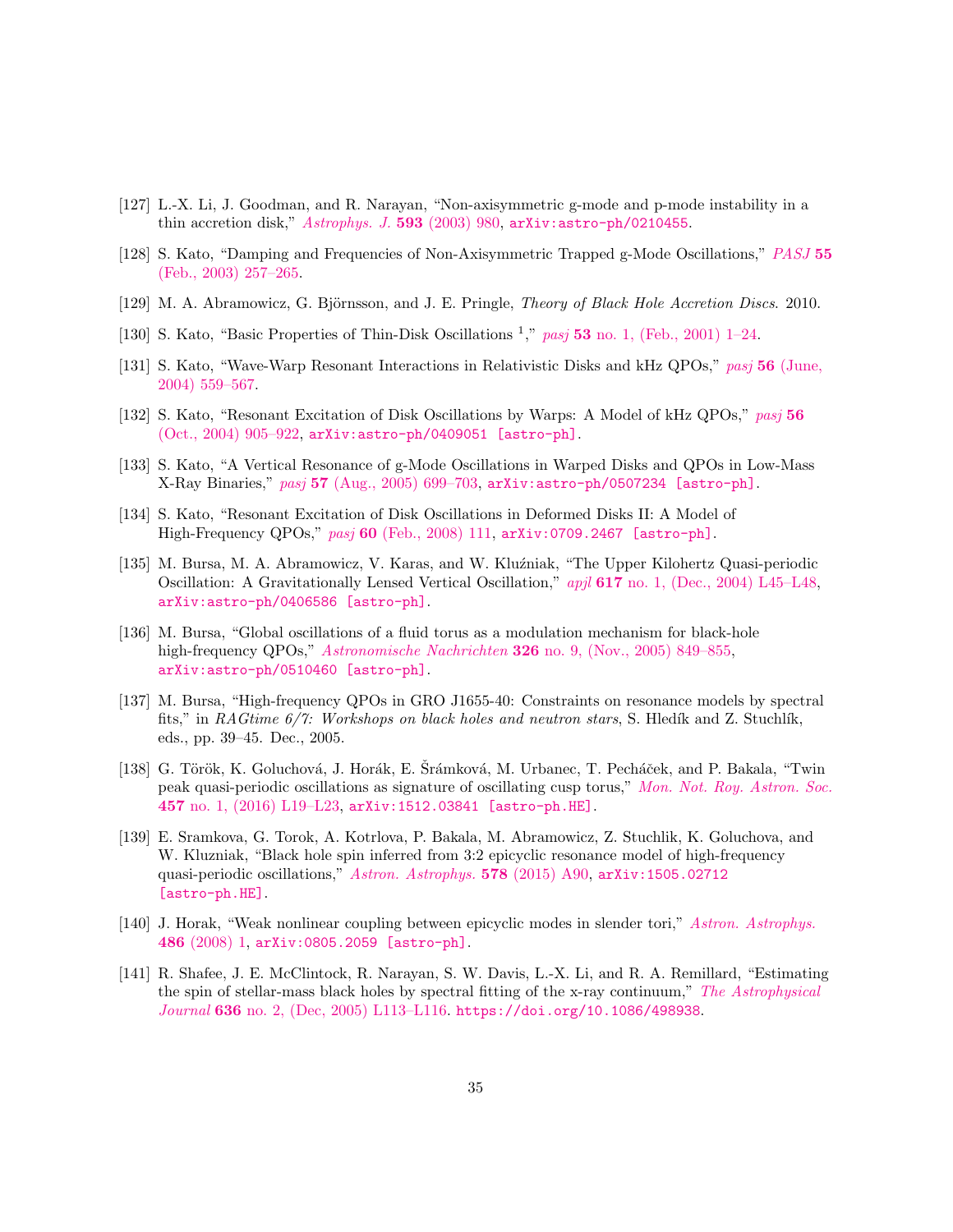- <span id="page-35-0"></span>[142] J. M. Miller, C. S. Reynolds, A. C. Fabian, G. Miniutti, and L. C. Gallo, "Stellar-mass Black Hole Spin Constraints from Disk Reflection and Continuum Modeling," [Astrophys. J.](http://dx.doi.org/10.1088/0004-637X/697/1/900) 697 (2009) [900–912,](http://dx.doi.org/10.1088/0004-637X/697/1/900) [arXiv:0902.2840 \[astro-ph.HE\]](http://arxiv.org/abs/0902.2840).
- <span id="page-35-1"></span>[143] J. F. Steiner, R. C. Reis, J. E. McClintock, R. Narayan, R. A. Remillard, J. A. Orosz, L. Gou, A. C. Fabian, and M. A. P. Torres, "The Spin of the Black Hole Microquasar XTE J1550-564 via the Continuum-Fitting and Fe-Line Methods," [Mon. Not. Roy. Astron. Soc.](http://dx.doi.org/10.1111/j.1365-2966.2011.19089.x) 416 (2011) 941–958, [arXiv:1010.1013 \[astro-ph.HE\]](http://arxiv.org/abs/1010.1013).
- <span id="page-35-2"></span>[144] J. E. McClintock, R. Shafee, R. Narayan, R. A. Remillard, S. W. Davis, and L.-X. Li, "The Spin of the Near-Extreme Kerr Black Hole GRS 1915+105," Astrophys. J. 652 [\(2006\) 518–539,](http://dx.doi.org/10.1086/508457) [arXiv:astro-ph/0606076](http://arxiv.org/abs/astro-ph/0606076).
- <span id="page-35-3"></span>[145] M. Middleton, C. Done, M. Gierliński, and S. W. Davis, "Black hole spin in GRS 1915+105," mnras 373 [no. 3, \(Dec., 2006\) 1004–1012,](http://dx.doi.org/10.1111/j.1365-2966.2006.11077.x) [arXiv:astro-ph/0601540 \[astro-ph\]](http://arxiv.org/abs/astro-ph/0601540).
- <span id="page-35-4"></span>[146] J. L. Blum, J. M. Miller, A. C. Fabian, M. C. Miller, J. Homan, M. van der Klis, E. M. Cackett, and R. C. Reis, "Measuring the Spin of GRS 1915+105 with Relativistic Disk Reflection," [Astrophys. J.](http://dx.doi.org/10.1088/0004-637X/706/1/60) 706 (2009) 60–66, [arXiv:0909.5383 \[astro-ph.HE\]](http://arxiv.org/abs/0909.5383).
- <span id="page-35-5"></span>[147] B. S. Mills, S. W. Davis, and M. J. Middleton, "The black hole spin in GRS 1915+105, revisited," [Astrophys. J.](http://dx.doi.org/10.3847/1538-4357/abf2b7) 914 (2021) 6, [arXiv:2101.11655 \[astro-ph.HE\]](http://arxiv.org/abs/2101.11655).
- <span id="page-35-6"></span>[148] J. F. Steiner, J. E. McClintock, and M. J. Reid, "The Distance, Inclination, and Spin of the Black Hole Microquasar H1743-322," [Astrophys. J. Lett.](http://dx.doi.org/10.1088/2041-8205/745/1/L7) 745 (2012) L7, [arXiv:1111.2388](http://arxiv.org/abs/1111.2388) [\[astro-ph.HE\]](http://arxiv.org/abs/1111.2388).
- <span id="page-35-7"></span>[149] M. J. Rees, E. S. Phinney, M. C. Begelman, and R. D. Blandford, "Ion supported tori and the origin of radio jets," Nature 295 [\(1982\) 17–21.](http://dx.doi.org/10.1038/295017a0)
- <span id="page-35-8"></span>[150] R. Narayan, I. Yi, and R. Mahadevan, "Explaining the spectrum of Sagittarius-A\* with a model of an accreting black-hole," Nature 374 [\(1995\) 623.](http://dx.doi.org/10.1038/374623a0)
- <span id="page-35-9"></span>[151] C. S. Reynolds, "The Spin of Supermassive Black Holes," [Class. Quant. Grav.](http://dx.doi.org/10.1088/0264-9381/30/24/244004) 30 (2013) 244004, [arXiv:1307.3246 \[astro-ph.HE\]](http://arxiv.org/abs/1307.3246).
- <span id="page-35-11"></span>[152] M. Moscibrodzka, C. F. Gammie, J. C. Dolence, H. Shiokawa, and P. K. Leung, "Radiative Models of Sgr A\* from GRMHD Simulations," Astrophys. J. 706 [\(2009\) 497–507,](http://dx.doi.org/10.1088/0004-637X/706/1/497) [arXiv:0909.5431](http://arxiv.org/abs/0909.5431) [\[astro-ph.HE\]](http://arxiv.org/abs/0909.5431).
- <span id="page-35-10"></span>[153] R. V. Shcherbakov, R. F. Penna, and J. C. McKinney, "Sagittarius A\* Accretion Flow and Black Hole Parameters from General Relativistic Dynamical and Polarized Radiative Modeling," [Astrophys. J.](http://dx.doi.org/10.1088/0004-637X/755/2/133) 755 (2012) 133, [arXiv:1007.4832 \[astro-ph.HE\]](http://arxiv.org/abs/1007.4832).
- <span id="page-35-12"></span>[154] B. Aschenbach, "Mass and spin of the Sgr A\* supermassive black hole determined from flare lightcurves and flare start times," memsai 81 (Jan., 2010) 319.
- <span id="page-35-13"></span>[155] G. Fragione and A. Loeb, "An upper limit on the spin of SgrA<sup>∗</sup> based on stellar orbits in its vicinity," [Astrophys. J. Lett.](http://dx.doi.org/10.3847/2041-8213/abb9b4) 901 no. 2, (2020) L32, [arXiv:2008.11734 \[astro-ph.GA\]](http://arxiv.org/abs/2008.11734).
- <span id="page-35-14"></span>[156] Y. Avni, "Energy spectra of X-ray clusters of galaxies," Apj 210 [\(1976\) 642–646.](http://dx.doi.org/10.1086/154870)